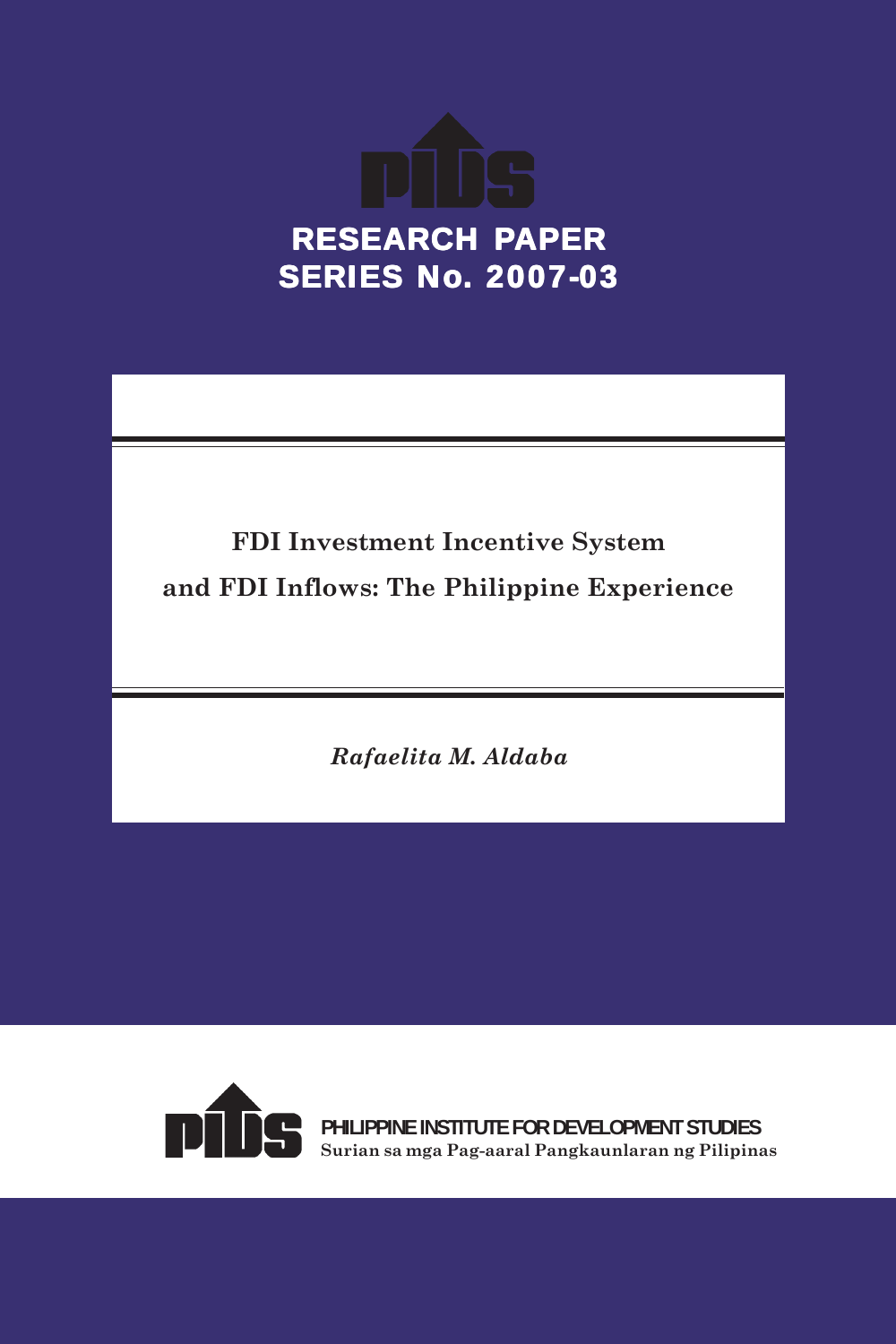Rafaelita M. Aldaba is Senior Research Fellow at the Philippine Institute for Development Studies.

This paper was earlier presented at the International Symposium on FDI and Corporate Taxation, Hitotsubashi University, 17-18 February 2006; NEAT Conference on East Asian Investment Cooperation, Weihei, China, 28 July 2006; and the Philippine Economic Society 44th Annual Meeting – Investment Session, Bangko Sentral ng Pilipinas, Manila. The author is grateful to the symposium discussants, Dr. Felipe Medalla (University of the Philippines) and Professor Hisahiro Naito (Tsukuba University), as well as to Professor Shinji Asanuma (Hitotsubashi University) and all the participants in both meetings for their helpful comments and suggestions.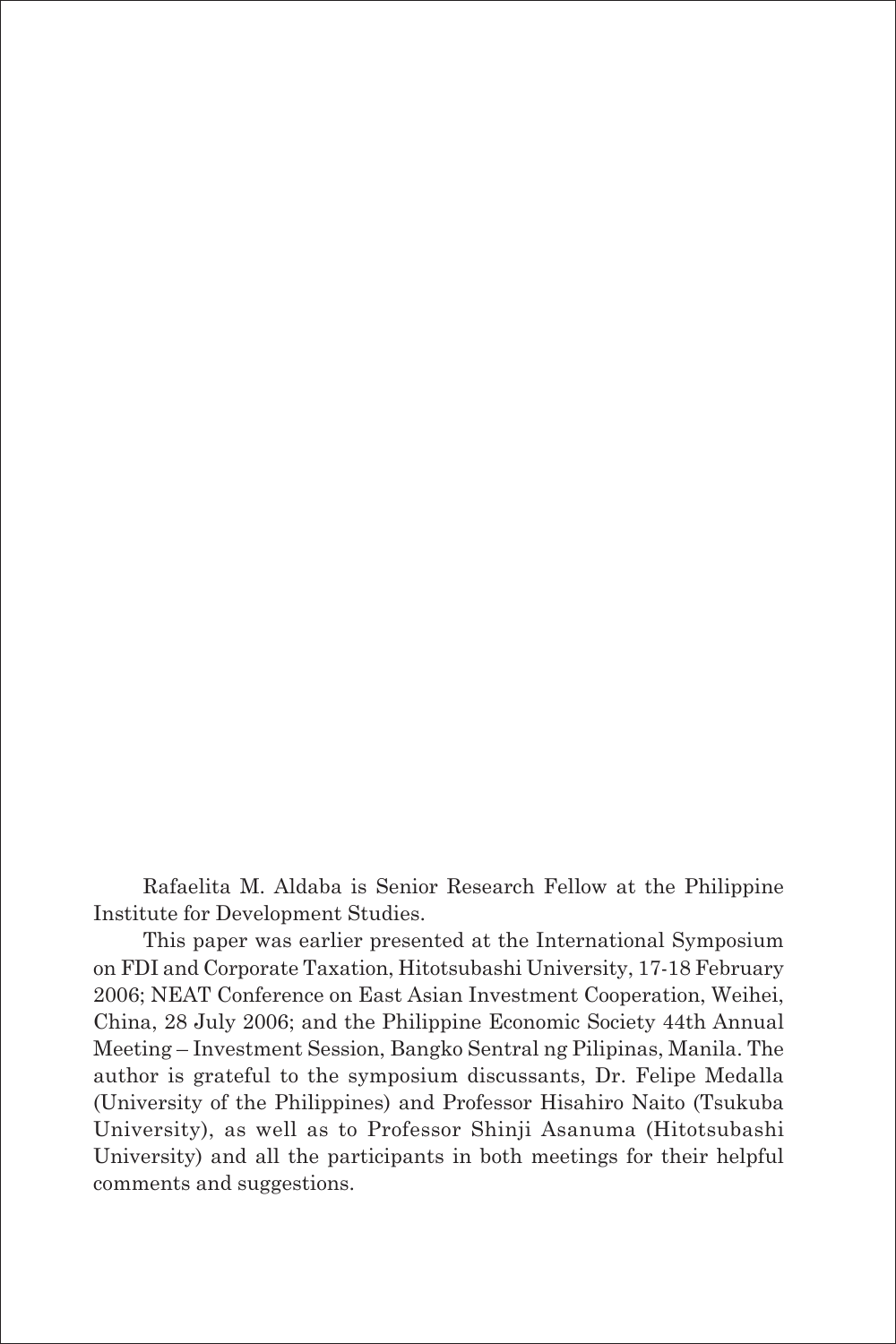## **FDI Investment Incentive System and FDI Inflows: The Philippine Experience**

*Rafaelita M. Aldaba*

RESEARCH PAPER SERIES NO. 2007-03



Surian sa mga Pag-aaral Pangkaunlaran ng Pilipinas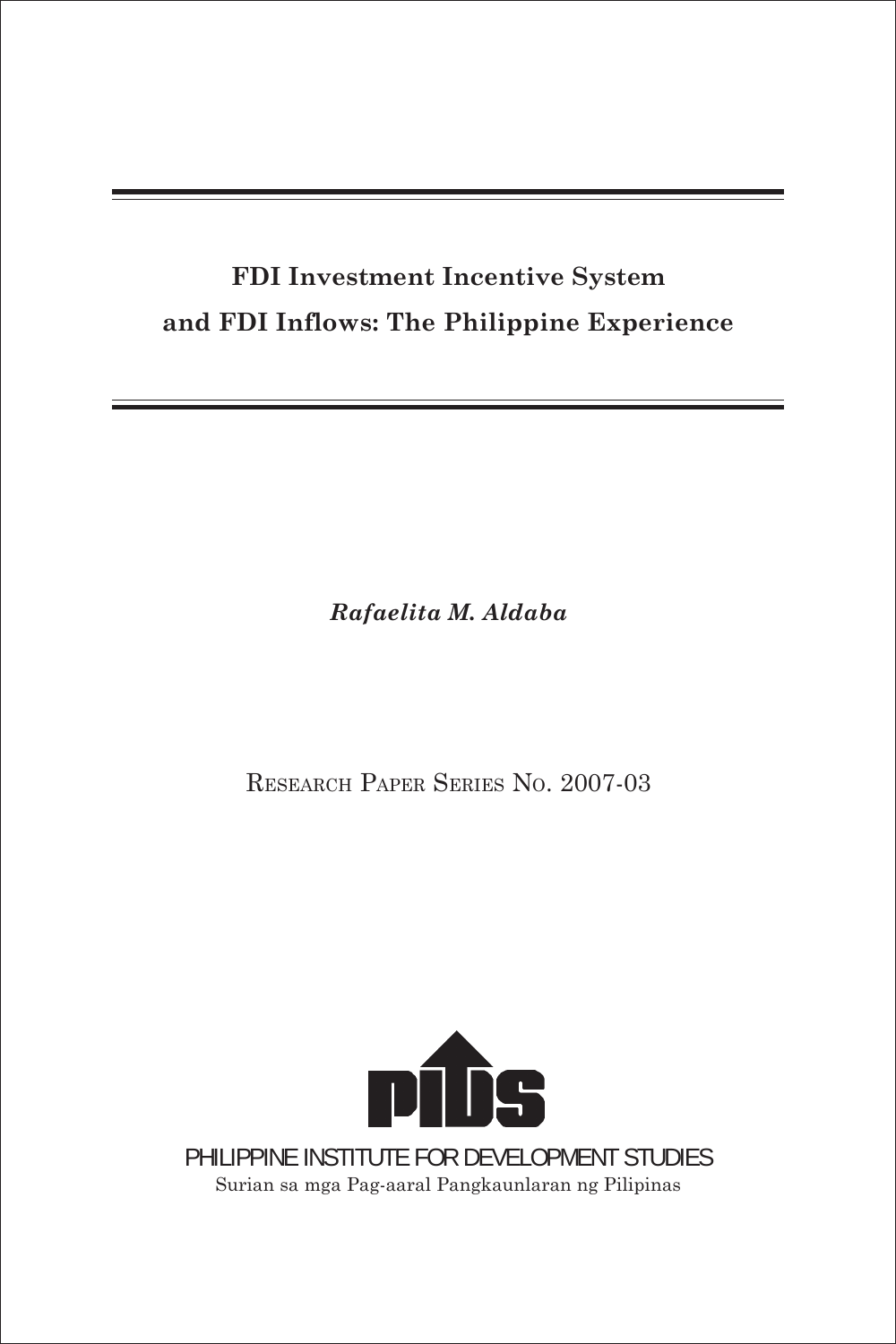Copyright 2008 Philippine Institute for Development Studies

Printed in the Philippines. All rights reserved.

The views expressed in this paper are those of the author and do not necessarily reflect the views of any individual or organization. Please do not quote without permission from the author or PIDS.

Please address all inquiries to:

Philippine Institute for Development Studies NEDA sa Makati Building, 106 Amorsolo Street Legaspi Village, 1229 Makati City, Philippines Tel: (63-2) 893-5705 / 894-2584 Fax: (63-2) 893-9589 / 894-2584 E-mail: publications@pidsnet.pids.gov.ph Website: http://www.pids.gov.ph

ISSN 1908-3297 RP 08-01-500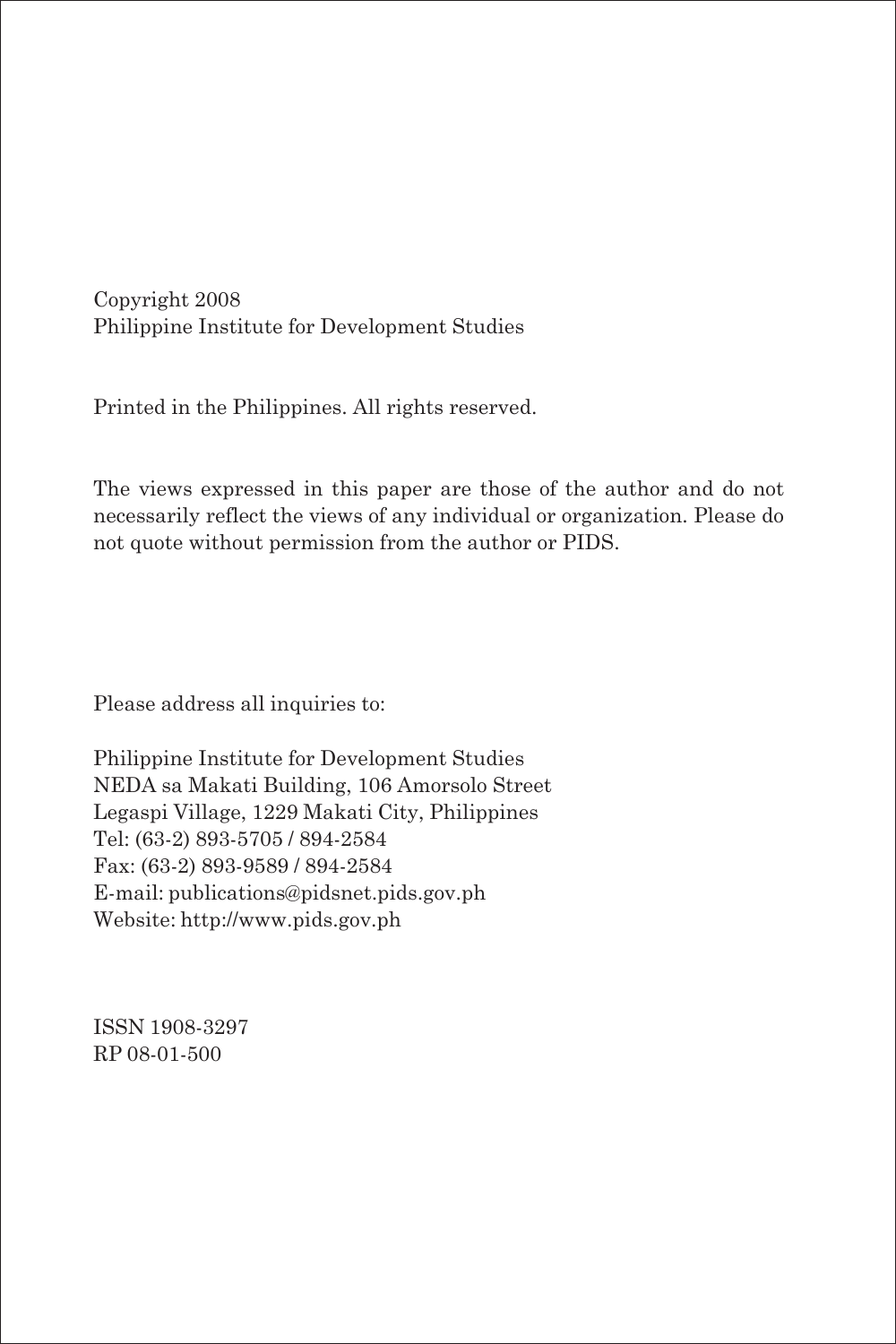# **Table of Contents**

|                | List of Tables, Figures, and Boxes                                      | iv       |
|----------------|-------------------------------------------------------------------------|----------|
|                | Abstract                                                                | $\rm{V}$ |
| $\mathbf{1}$   | Introduction                                                            | 1        |
| $\overline{2}$ | Tax Policy Reforms in the Philippines: Mid-1980s to the Present         | 3        |
| 3              | Current Philippine Tax Structure                                        | $8\,$    |
| 4              | Foreign Direct Investment Policy                                        | 18       |
| 5              | Tax Incentives and their Fiscal Measures to Attract FDI                 | 23       |
| 6              | FDI Trends and Performance                                              | 31       |
| $7^{\circ}$    | Comparative Performance of the Philippines<br>and Other Asian Countries | 37       |
| 8              | Summary and Policy Implications                                         | 46       |
|                | References                                                              | 50       |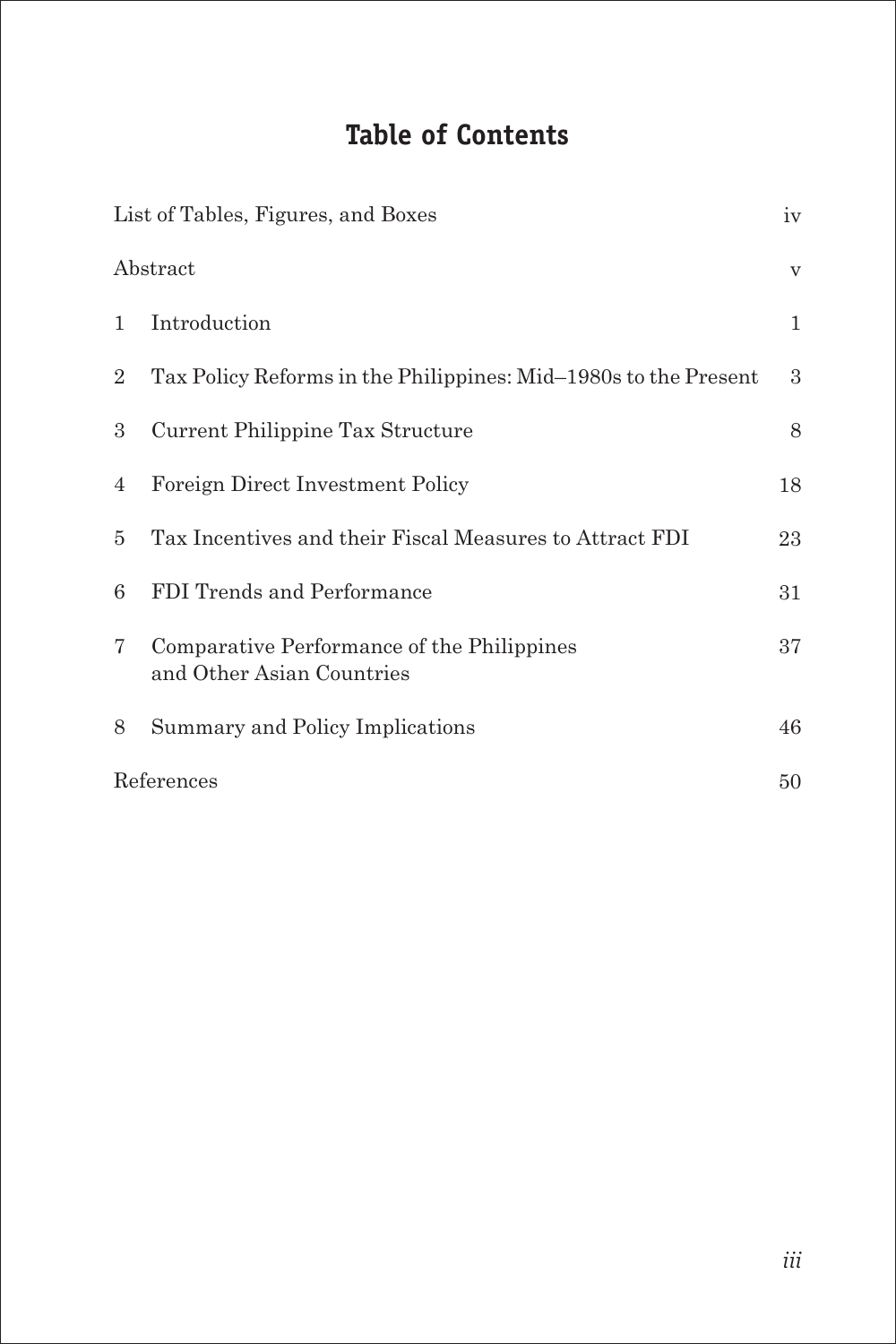# **List of Tables, Figures, and Boxes**

### **Table**

| $\mathbf{1}$   | Total revenue collections (in million pesos)            | 17 |
|----------------|---------------------------------------------------------|----|
| $\overline{2}$ | FDI incentives by type of investment regime             | 24 |
| 3              | Approved FDI (in million pesos)                         | 29 |
| 4              | Trends in FDI, 1980-2003                                | 31 |
| 5              | Distribution of foreign direct investment by sector     | 33 |
|                | (in percent)                                            |    |
| 6              | FDI inward stock by source                              | 35 |
| 7              | Net FDI inflows in selected Asian countries             | 37 |
| 8              | Competitiveness indicators for selected Southeast Asian | 39 |
|                | countries                                               |    |
| 9              | Cost of doing business indicators                       | 40 |
| 10             | Utility costs                                           | 41 |
| 11             | Real estate costs                                       | 41 |
| 12             | Corporate income tax rates                              | 42 |
| 13             | Marginal effective tax rate in selected Asian countries | 42 |
| 14             | Tax incentives in selected Southeast Asian countries    | 43 |
|                |                                                         |    |

#### **Figure**

| Distribution of revenue collections, 2003 | 16 |
|-------------------------------------------|----|
| Approved FDI by agency<br>$2^{\circ}$     | 30 |
| 3 FDI inflows and FDI as percent of GDP   | 32 |
| 4 FDI distribution by sector              | 34 |
| 5 FDI inward stock by source              | 36 |
|                                           |    |

#### **Box**

|             | Tax concepts                                      |    |
|-------------|---------------------------------------------------|----|
| $2^{\circ}$ | Host country determinants of FDI                  | 38 |
| 3           | On why General Motors favored Bangkok over Manila | 44 |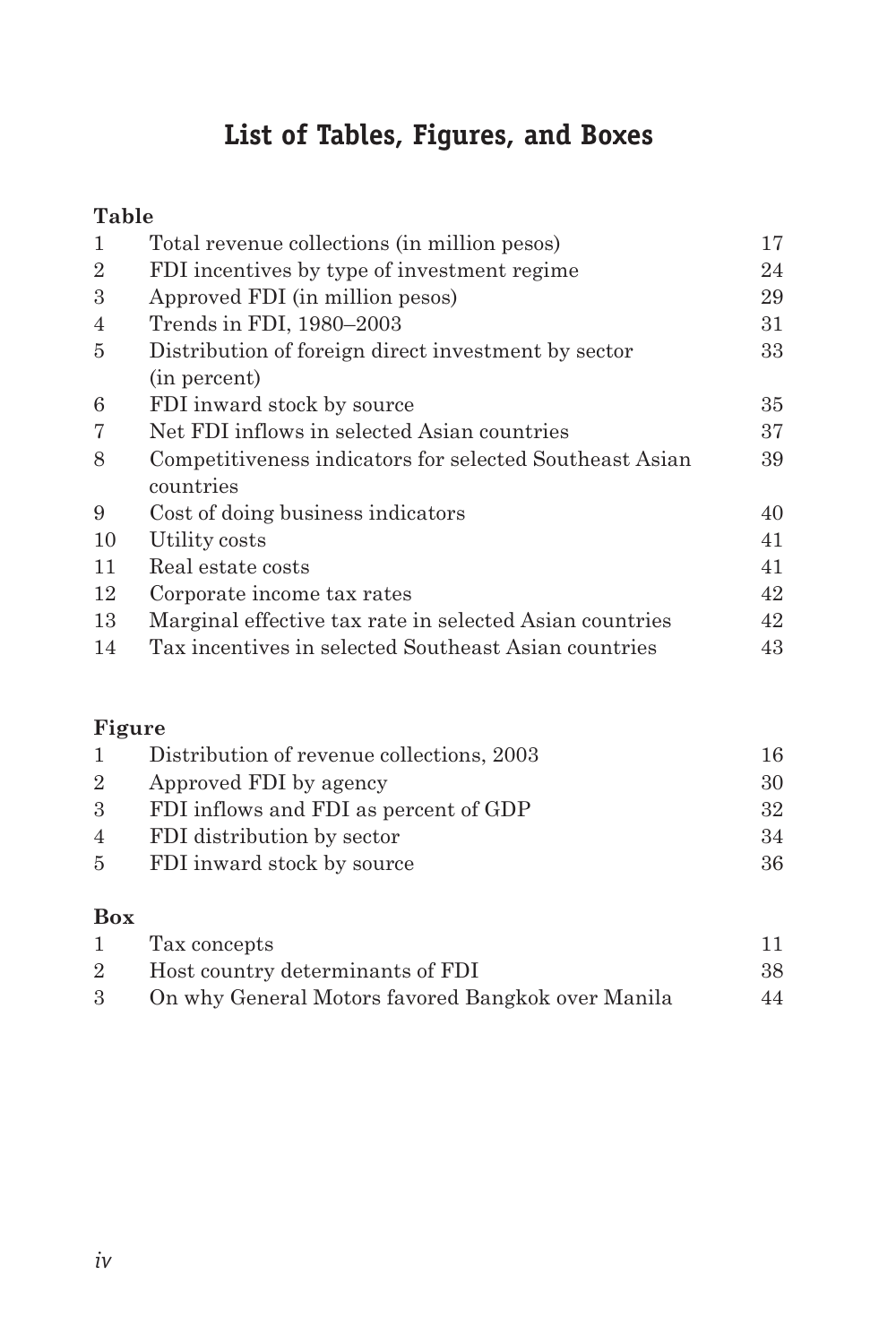### **Abstract**

This paper examines the country's investment incentive program for foreign investors and its success in attracting substantial FDI inflows. The analysis compares the FDI incentive system and FDI performance of the Philippines with other Asian countries. Since it is difficult to untangle the effect of tax incentives from other factors, the analysis also takes into account other factors such as level of competitiveness, costs of doing business, and availability of infrastructure. Our experience tends to suggest that in the absence of fundamental factors such as economic conditions and political climate, tax incentives alone are not enough to generate a substantial effect on investment decisions of investors nor can they compensate for the deficiencies in the investment environment.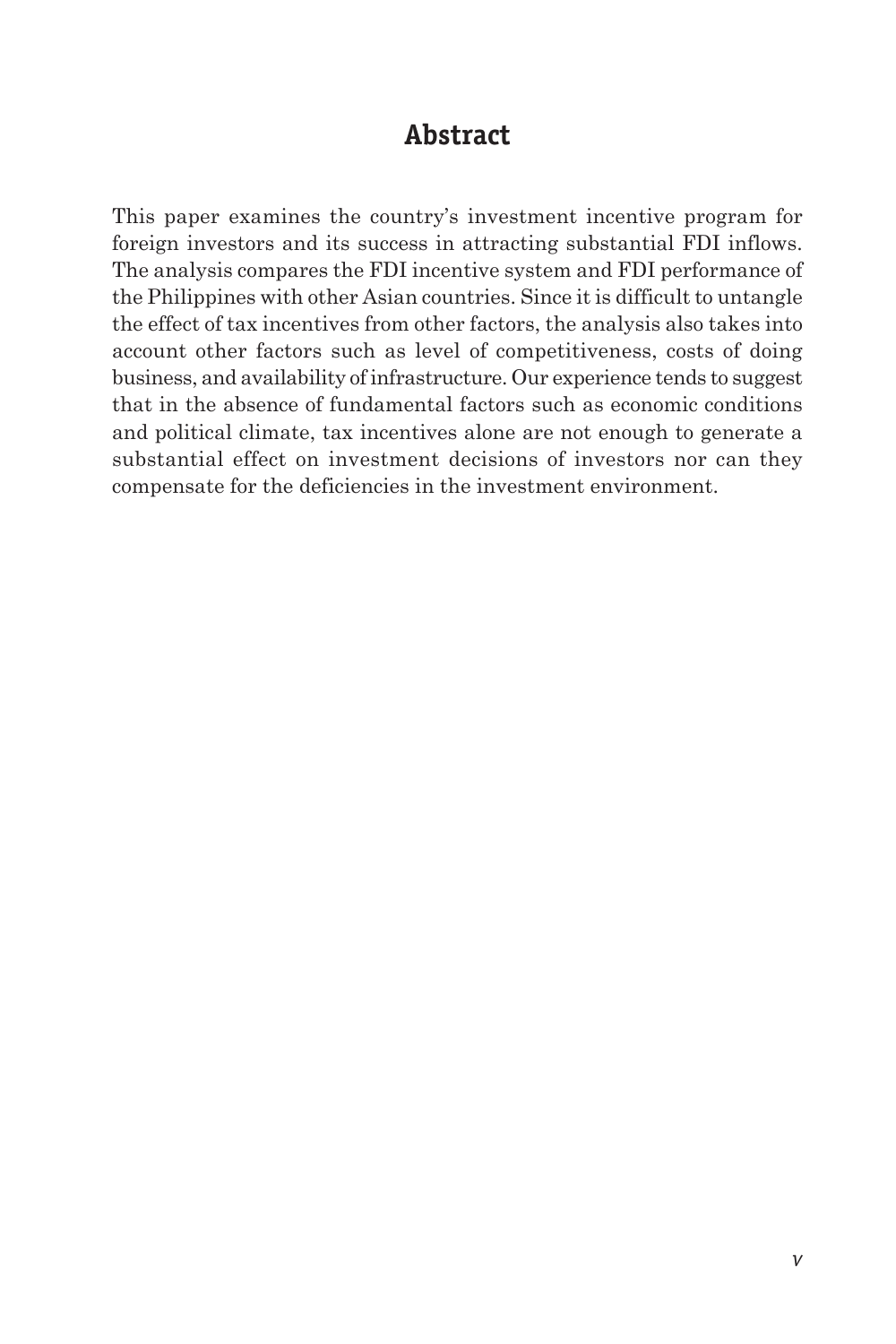# **1 Introduction**

In the last two decades, developing countries like the Philippines liberalized their policies to attract foreign direct investment (FDI) inflows. Countries viewed FDI as a potential source of employment and exports, along with spillover benefits from the knowledge and technology that FDI inflows bring. Thus, governments have competed in offering various investment incentives to influence investors' location decisions. These investment incentives include fiscal measures such as reduced tax rates on profits, tax holidays, import duty exemptions, and accounting rules allowing accelerated depreciation and loss carry forwards for tax purposes.

There are currently two viewpoints on the importance of investment incentives on the location of FDI. The early literature on the determinants of FDI viewed investment incentives as a relatively minor determinant. Most econometric studies showed that investors are influenced in their decisions by strong economic fundamentals of the host economies. The most important determinants consisted of market and political factors like market size and level of real income, worker skill levels, availability of infrastructure and other resources that facilitate efficient specialization of production, trade policies, and political and macroeconomic stability (Blomström and Kokko 2003).

With increasing globalization and the liberalization of trade and capital flows, the view on the limited effect of incentives on FDI has changed. More recently, econometric studies suggest that incentives have become more significant determinants of FDI flows. Recent studies indicate that FDI is lower in regions with higher corporate taxes. Based on econometric studies, the elasticity of FDI with respect to after-tax rate of return was found to be approximately unity (Hanson 2001). Hines (1996) found that US inward FDI flows originating from tax exemption countries were significantly more sensitive to US statutory corporate tax rates than FDI originating from tax credit countries. Using bilateral FDI flows between 11 OECD countries from 1984 to 2000, Bénassy-Quéré et al. (2003) found that FDI flows respond asymmetrically to tax rate differentials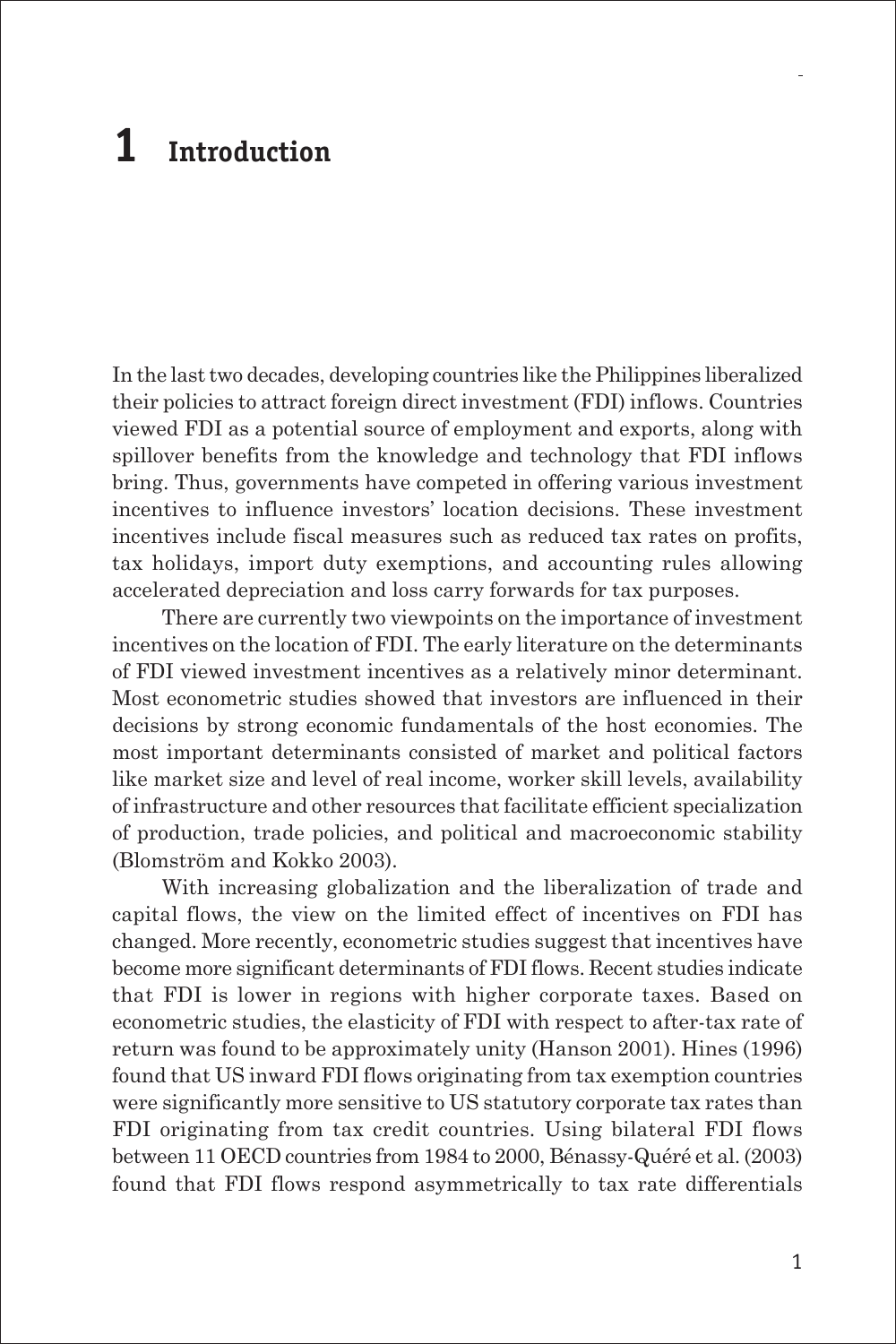between countries and that credit and exemption rules have an important effect.

 However, among developing countries, the empirical evidence seems to indicate that tax incentives have little effect on FDI flows. In Brazil, extensive tax incentives resulted in significant revenue losses compared to the investment generated (Estache and Gaspar 1995). Boadway et al. (1995) found that tax holidays in Malaysia were of little value to the target firms. Halvorsen (1995) found that rates of return in supported projects in Thailand were so high that they would have taken place even without incentives. Wells et al. (2001) found that tax incentives in Indonesia have done little to spur incentives.

This paper looks at the experience of the Philippines in attracting FDI inflows focusing on fiscal incentives. Has the country's investment incentive program for foreign investors been successful in attracting substantial FDI inflows? The analysis will compare the performance of the Philippines with other Asian countries. It is difficult to untangle the effect of tax incentives from other factors. Thus, in the paper, the analysis will take into account not only corporate taxation but also other important factors such as level of competitiveness, costs of doing business, and availability of infrastructure.

The paper is divided into eight sections. After the introduction, a brief overview of the tax policy reforms in the Philippines is presented in the second section. The third section discusses the current structure of taxation in the country. The fourth section reviews the Philippine FDI policy while the fifth section presents the various tax and other fiscal incentive packages that the country offers. The sixth section presents the FDI performance, trends, distribution by sector, and its sources. The seventh section compares the FDI performance of the Philippines vis-àvis its Asian neighbors, along with indicators of major FDI determinants. The final section summarizes the main findings and policy implications of the paper.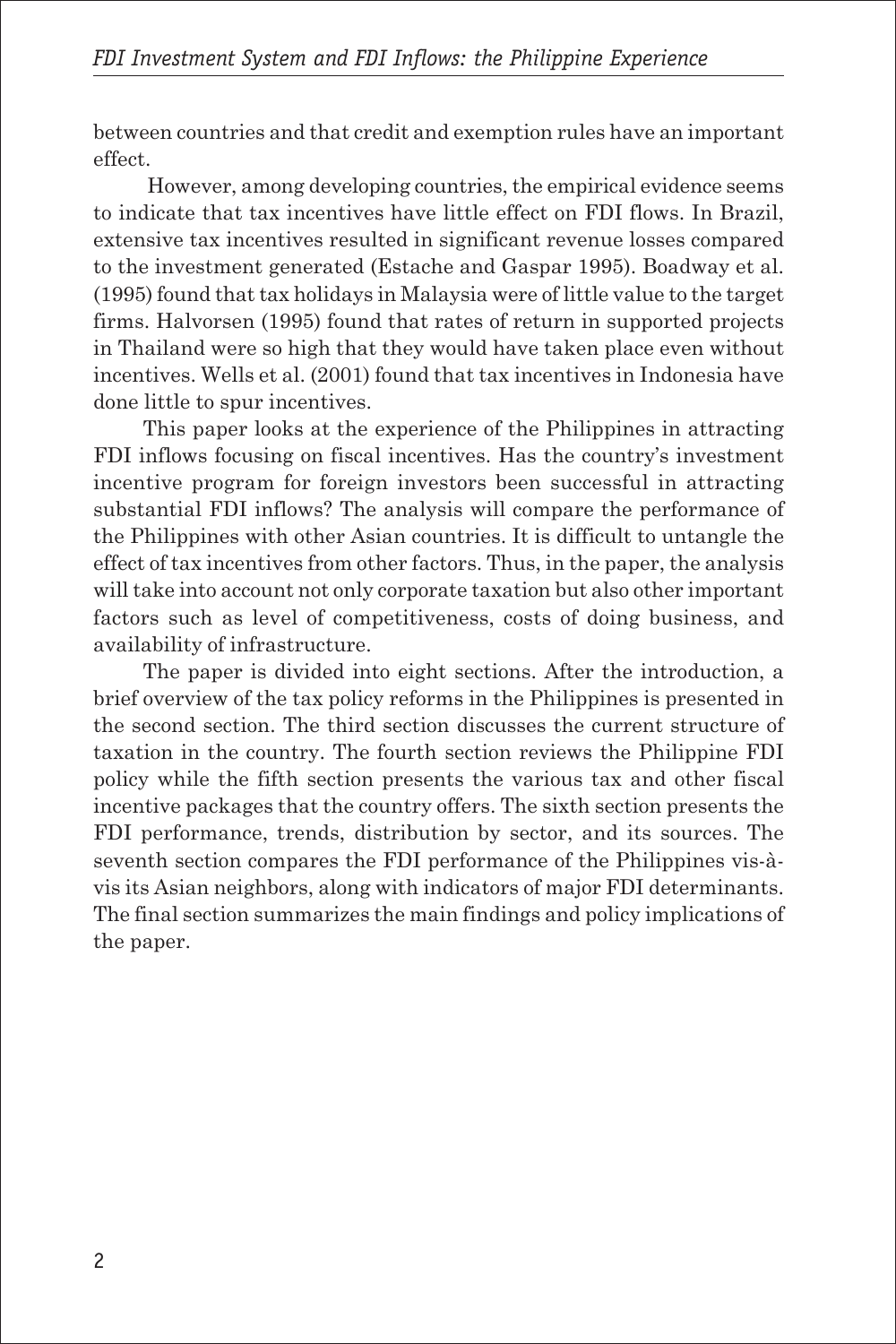# **2 Tax Policy Reforms in the Philippines: Mid-1980s to the Present**

In the last two decades, the Philippines has witnessed two major episodes of tax policy reforms, first in 1986 and another in 1997. The 1986 Tax Reform Package (TxRP) was designed to promote a fair, efficient, and simple tax system. Prior to 1986, the income tax system had two tax schedules for (i) compensation and income (salaries and wages) category under a gross income scheme of nine steps from 1 percent to 35 percent and (ii) business and professional income on a net basis of five steps from 5 percent to 60 percent. A complicated sales tax structure existed consisting of sales/turnover tax, along with a host of other indirect taxes such as compensating tax, miller's tax, contractor's tax, broker's tax, and film lessor and distributor's tax. Excise taxes were imposed on petroleum products, alcoholic beverages, cigars and cigarettes, fireworks, cinematographic films, automobiles, and other products classified as nonessential goods.

The 1986 TxRP unified the dual tax schedules applicable to individual income by adopting the lower zero to 35 percent tax schedule for both compensation and profit incomes. It also increased personal and additional exemptions to adjust for inflation and eliminated the taxation of those earning below the poverty threshold. To improve the fairness of the individual income tax system, the TxRP allowed the separate treatment of the incomes of spouses. Moreover, it increased the final withholding tax rate on interest income (from 17.5%) and royalties (from 15%) to a uniform rate of 20 percent. The final withholding tax previously imposed on dividends was phased out.

With respect to corporate income tax, the TxRP unified the earlier dual rate of 25 percent and 35 percent levied on corporate income to 35 percent. In the area of indirect taxes, it introduced a value added tax (VAT) rate of 10 percent to replace sales tax and other taxes. It also converted the unit rates formerly used for excise taxes to ad valorem rates. With regard to international trade taxes, the TxRP abolished export taxes and allowed further reduction in tariff rates.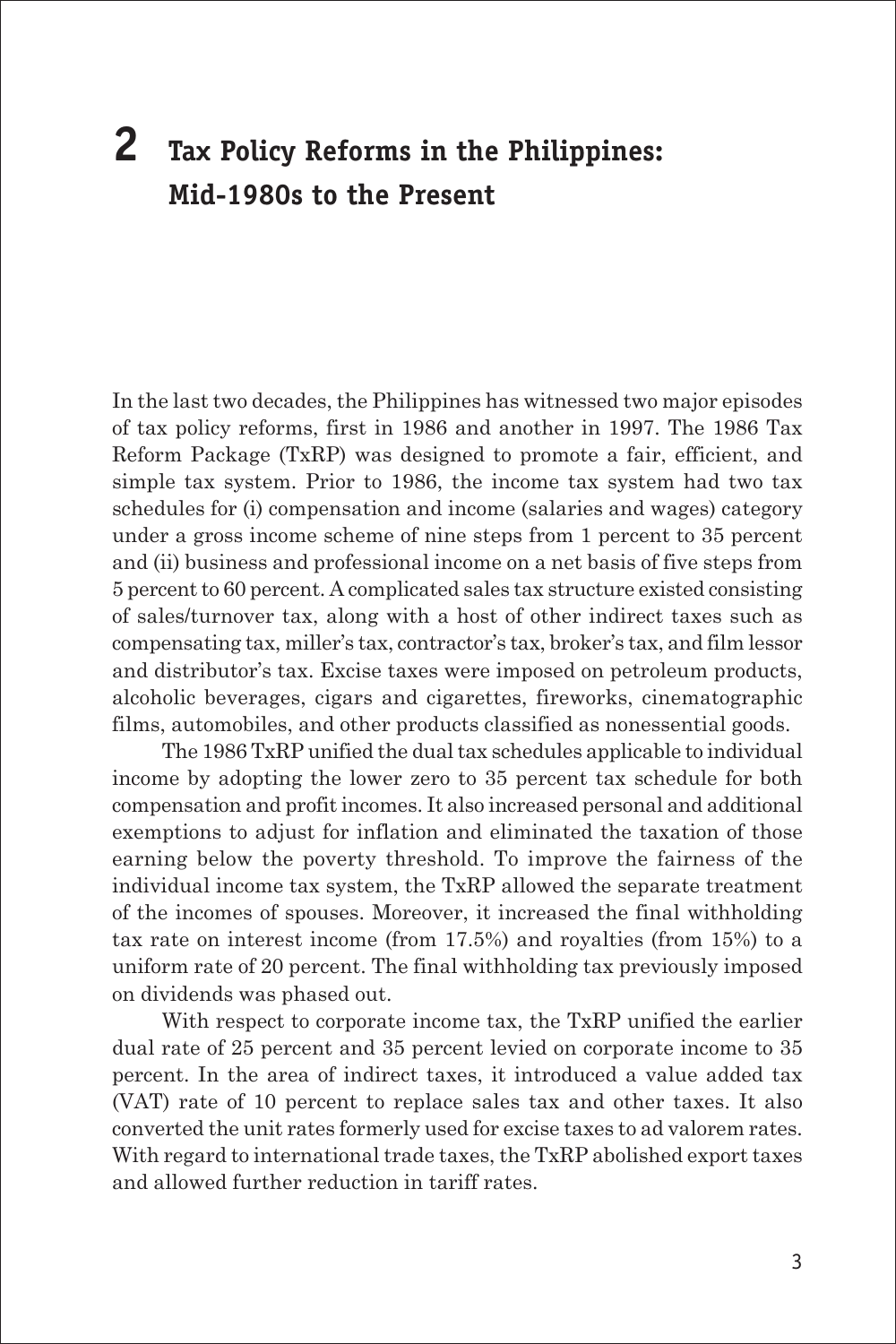There is broad consensus that the 1986 TxRP had a significant positive impact on the Philippine tax system. This is indicated by improvements in the tax effort, measured by the ratio of total tax revenue to gross national product (GNP), which rose sharply from an average of 11.3 percent of GNP during the period 1975-1985 to 16.2 percent in 1986. The share of taxes on income and profits expanded substantially from an average of 25.2 percent in 1975–1985 to 37.1 percent in 1996. This represented a positive development from the viewpoint of equity. Meanwhile, the share of excise taxes and import duties to total tax revenue dropped markedly from an average of 18 percent in 1975–1985 to 13.2 percent; and from 25.7 percent in 1975–1985 to 18.6 percent, respectively (Manasan 2002a). In terms of the overall responsiveness of the tax system to changes in economic activity, Diokno (2005) found that, on the average, this indicator increased from 0.9 percent during the period 1980–1985 to 1.5 percent in 1986–1991.

After 1987, the government legislated more tax policy changes although it should be noted that some of these were not consistent with the earlier reforms implemented under the TxRP. For instance, the Simplified Net Income Taxation Scheme (SNITS), passed in 1992, reverted the individual income tax system to the scheduler approach. This imposed different rate schedules to income from different sources, thus allowing nonuniform effective tax rates to be applied to waged, nonwaged, and mixed income earners. From 1992 to 1998, the Philippine Congress legislated 10 new tax measures that affected revenues positively and 28 tax measures that negatively affected revenues as they eroded the tax base by granting tax incentives and higher personal and additional exemptions (Diokno 2005).

To remove incentive distortions and boost taxation, the government embarked on another round of structural reform through the Comprehensive Tax Reform Program (CTRP). In February 1994, Administrative Order 112 created a Presidential Task Force on Tax and Tariff Reforms. The Task Force was chaired by the Secretary of Finance with members from the government, private sector, and the academe. It crafted a package of recommendations which formed the CTRP that was intended to widen the tax base, simplify the tax structure to minimize tax evasion, and make the tax system more elastic and easier to administer.

The CTRP was presented before Congress in February 1996. While it was conceived to be legislated as a comprehensive measure, its actual legislation was carried out in a piecemeal fashion spanning over nearly two years of discussion and debate. As described by the Department of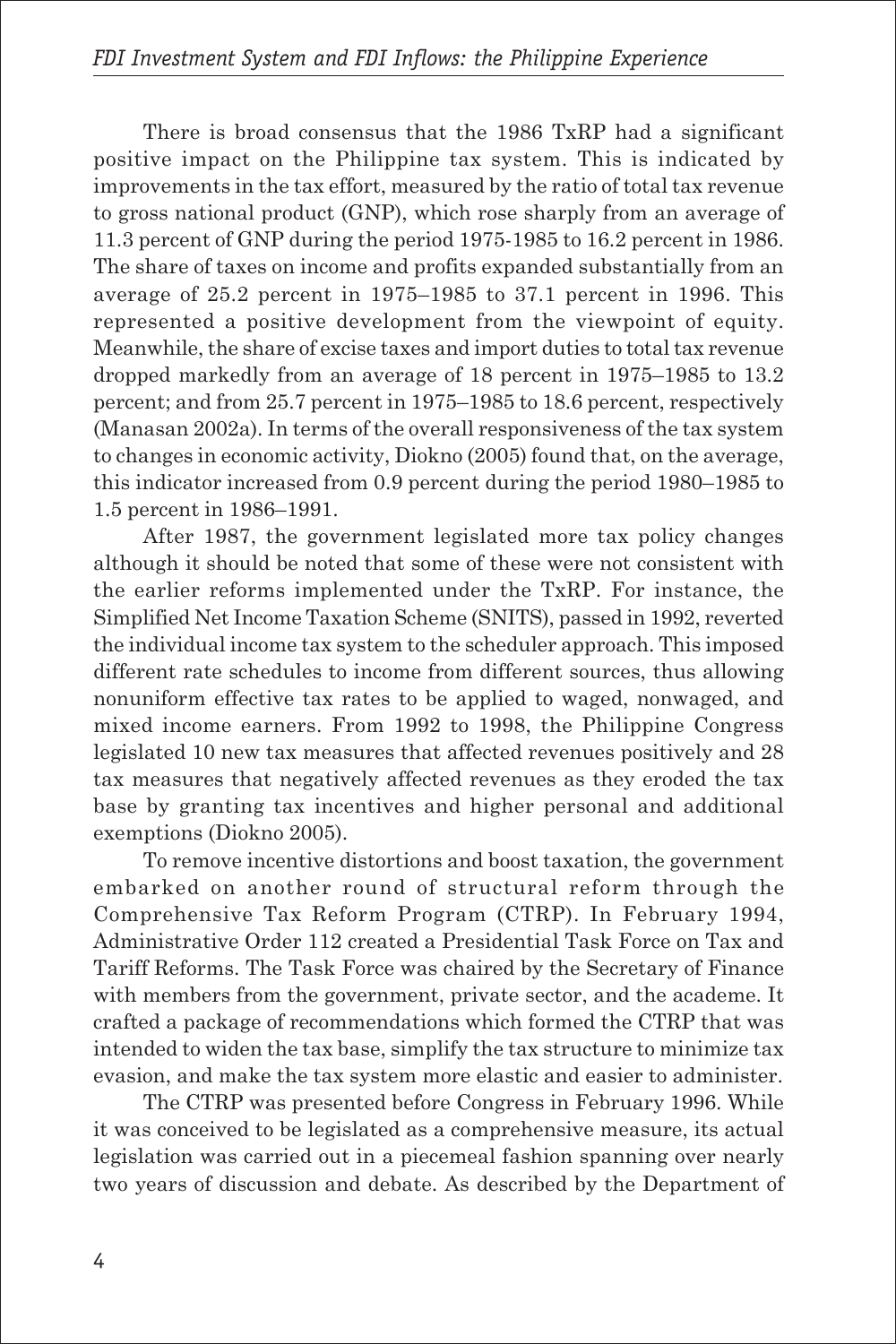Finance (2003), "reforming the tax system is controversial in nature. Vested political and economic groups are expected to lobby hard in protecting their interests. Powerful lobbying can result in the insertion of provisions that allow exemptions and uneven tax treatment for certain groups, services, and taxpayers."

The major components of the CTRP were enacted into various laws beginning in June 1996 with the passing of Republic Act (RA) 8184. This allowed the restructuring of the excise tax on petroleum products (from ad valorem to specific) together with tariff restructuring. In November 1996, RA 8240 was legislated to shift the excise tax on fermented liquor, distilled spirits, and cigarettes from the ad valorem scheme (taxes are computed based on factory price) back to the specific tax system (taxes are based on volume of product sold).

RA 8241 amended RA 7716 or the Expanded VAT (EVAT) Law, which was approved in May 1994 to widen the VAT tax base and improve its administration. However, RA 8241 or the improved VAT Law introduced additional items that are exempted from the EVAT, which had the effect of narrowing the tax base. Specifically, the improved VAT Law resulted in the following:

- restored the VAT exempt status of cooperatives
- expanded the coverage of the term "simple processes" by including broiling and roasting
- expanded the coverage of the term "original state" by including molasses
- expanded the list of items that are exempted under the EVAT to include importation of meat; sale or importation of coal and natural gas in whatever form or state; educational services rendered by private educational institutions duly accredited by the Commission on Higher Education; printing, publication, importation or sale of books, newspapers, magazines, reviews or bulletins; operators of taxicabs, rent-a-car companies; operators of tourist buses; small radio and television broadcasting franchise grantees; sale of properties used for low-cost and socialized housing; and the lease of residential units with a monthly rental not exceeding 8,000 pesos per month.

The final component, RA 8424 or the Tax Reform Act of 1997, was legislated in December 1997. RA 8424 restructured individual and corporate income tax through the following major provisions:

 $\bullet$  phased reduction in the corporate income tax rate from 35 percent in 1997 to 32 percent from 2000 onwards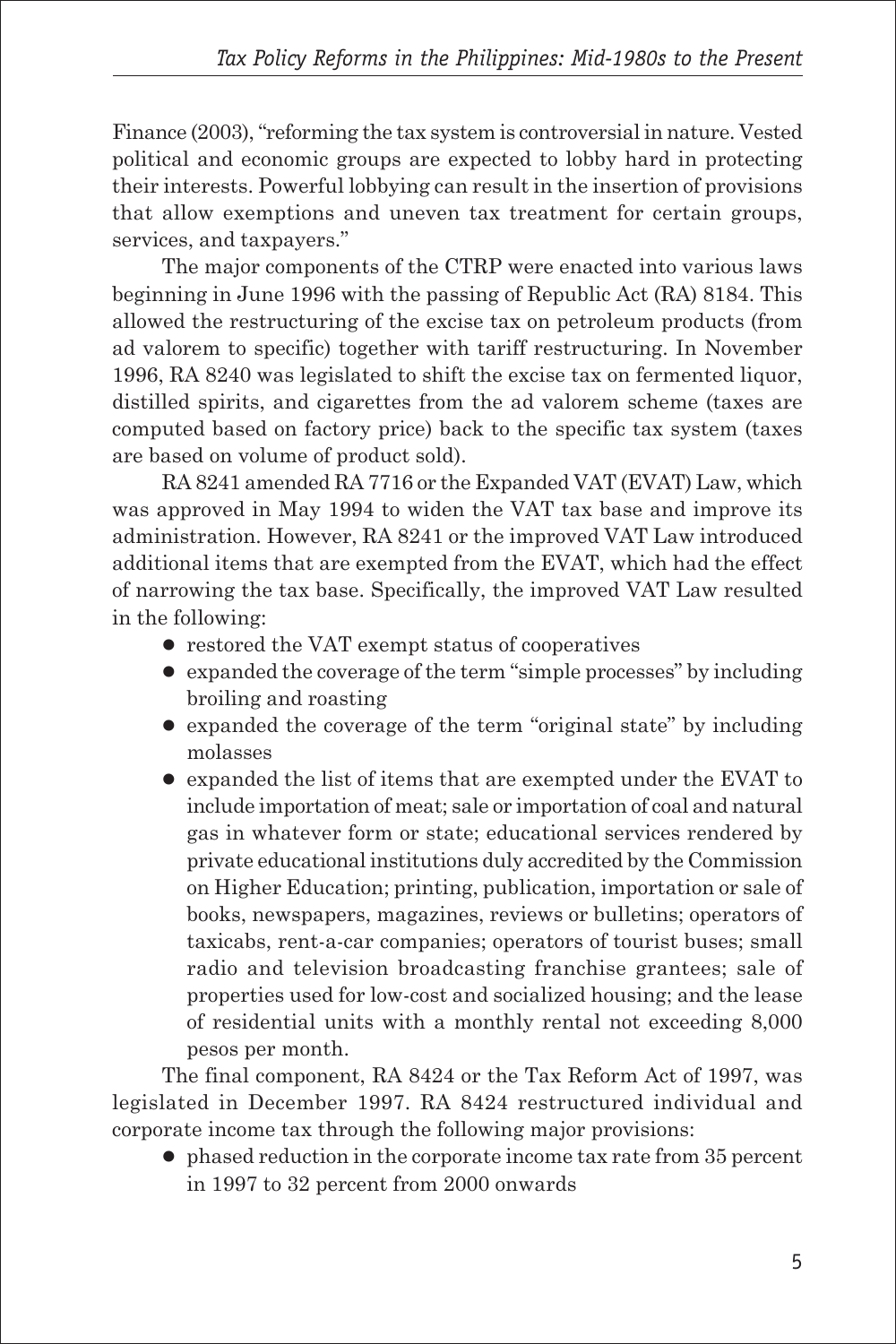- levy of a two percent minimum corporate income tax rate
- adoption of the net operating loss carry forward (NOLCO)
- accelerated depreciation using double declining balance or sumof-the-years digits
- $\bullet$  introduction of a tax on fringe benefits
- $\bullet$  re-imposition of the final withholding tax on dividends although intercorporate dividends remain exempt
- $\bullet$  levy of a final withholding tax of 7.5 percent on interest earned by residents on foreign currency deposits
- increase in the level of personal exemptions for the individual income tax
- $\bullet$  gradual reduction of the top marginal tax rate for the individual income tax from 35 percent in 1997 to 32 percent in 2000 onwards.

There is general sentiment among tax experts in the country that the CTRP version of Congress has departed significantly from its original objectives of providing a simple and transparent tax system. Manasan (2002b, 2004) indicated that the various bills adopted by Congress deleted key proposed features of the original tax reform package. Hence, its overall impact on the revenue performance of the tax system has been negative. Total tax revenue effort declined continuously from 16.98 percent of GDP in 1997 to 12.54 percent in 2002 with a slight improvement (12.7%) in 2003. Manasan pointed out that the adoption of specific rates for excise taxes, while meant to address evasion, reduced the buoyancy of the tax system because the indexation provision that was part of the original proposal was not approved by Congress. Moreover, the rationalization of fiscal incentives, which was an integral part of the proposal when it was first conceived, was not passed in Congress. While the revenue losses from the increase in personal exemptions were readily felt, the expected increase in revenues from the provisions on corporate income tax were not realized at the same time due to delays in the issuance of the implementing regulations of the said provisions.

Diokno (2005) also attributed the progressively declining tax effort and nonresponsiveness of the tax system to changes in economic activity to the 1997 CTRP. He emphasized that the CTRP may be considered a major failure due to three factors: (i) nonlegislation of the rationalization of fiscal incentives; (ii) delays in the implementation of some provisions that could have broaden the tax base; and (iii) inclusion of measures that are bereft of any rational justification such as the VAT on banks and financial intermediaries.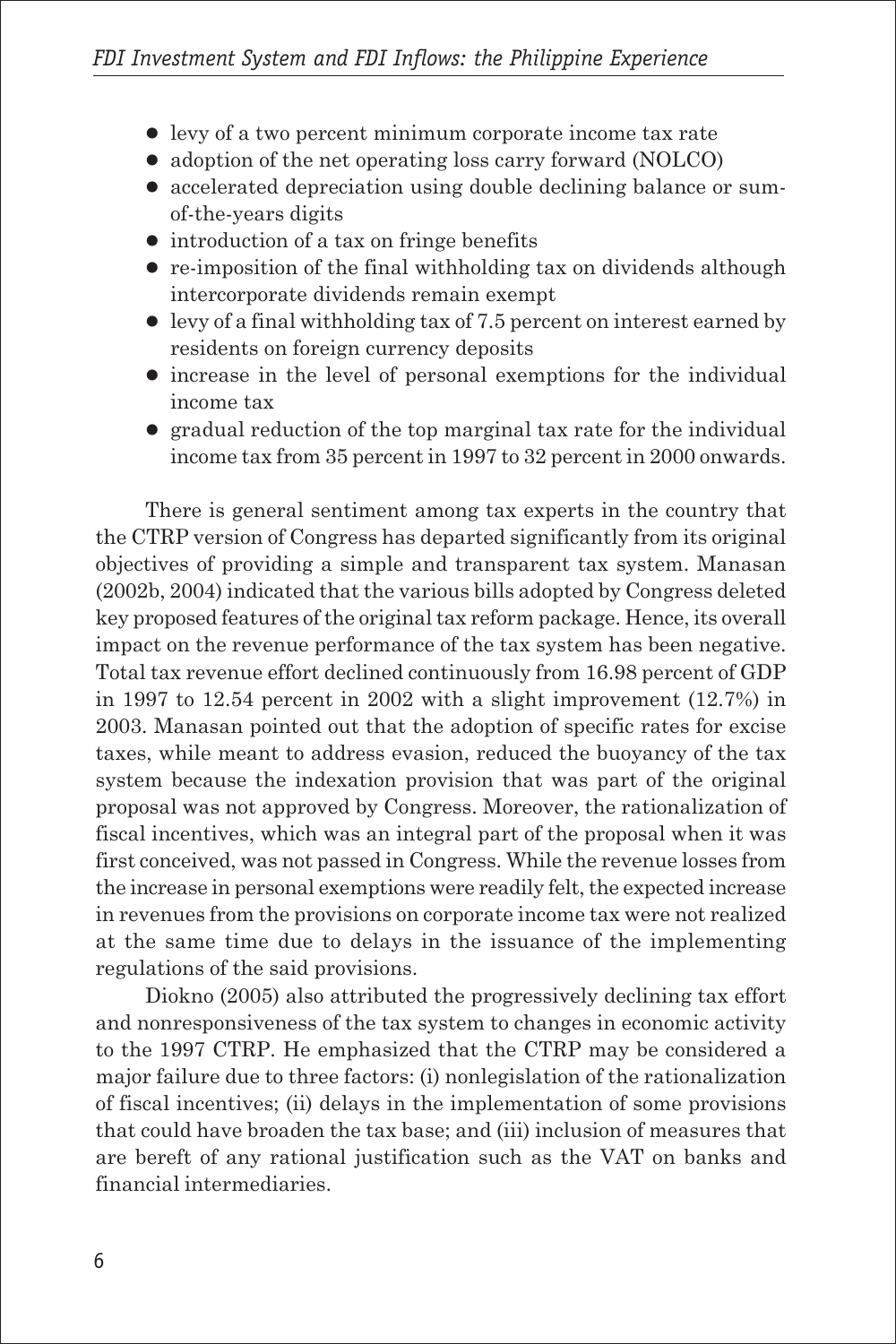Very recently, a new VAT Law under RA 9337 has been implemented as a major part of the government's efforts to address the country's serious fiscal problems. Under RA 9337, effective November 1, 2005, a 10 percent VAT has been imposed on oil and electricity, coupled with an increase in the corporate income tax rate from 32 percent to 35 percent until 2008, to be reduced to 30 percent by January 2009. The VAT was also raised to 12 percent in February 2006.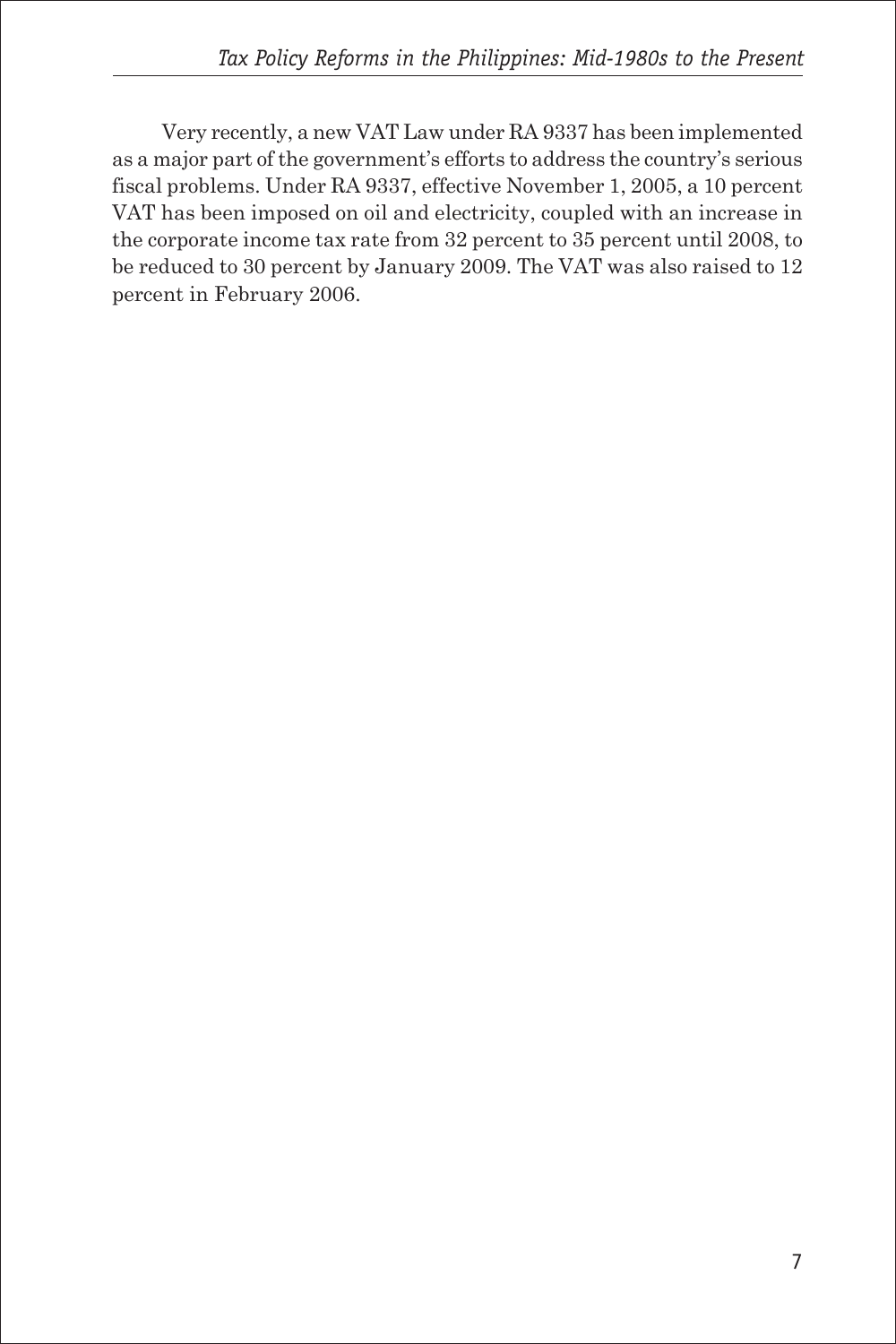# **3 Current Philippine Tax Structure**

The National Internal Revenue Code contains the laws governing taxation in the Philippines. This code underwent substantial revision with the passage of the Tax Reform Act of 1997 that took effect on January 1, 1998. The Bureau of Internal Revenue (BIR), which is under the Department of Finance, administers taxation. Its main functions consist of assessment, collection, processing, and taxpayer assistance. The BIR is headed by a commissioner who has exclusive and original jurisdiction to interpret the provisions of the code and other tax laws. The commissioner also has the powers to decide disputed assessments, grant refunds of taxes, fees, and other charges and penalties, modify payment of any internal revenue tax, and abate or cancel a tax liability. Taxpayers can appeal decisions by the commissioner directly to the Court of Tax Appeals.

#### **Philippine income tax system**

The primary types of taxation are corporate income tax, individual income tax, value added tax, excise tax, customs duties, and local taxes.

#### *Corporate income tax*

 $\_$ 

#### *Regular corporate income tax*

The regular corporate income tax rate, which applies to both domestic and resident foreign corporations,<sup>1</sup> was 32 percent of taxable income until October 31, 2005. Effective November 1, 2005, this has been raised to 35 percent. This is expected to be reduced to 30 percent by 2009. For domestic corporations, the tax base is net worldwide income while for resident foreign corporations, the tax base is net Philippine-source income.

<sup>1</sup> A domestic corporation is a corporation organized under Philippine laws. A foreign corporation is considered a resident of the Philippines if it is engaged in trade or business in the Philippines (example, through a branch).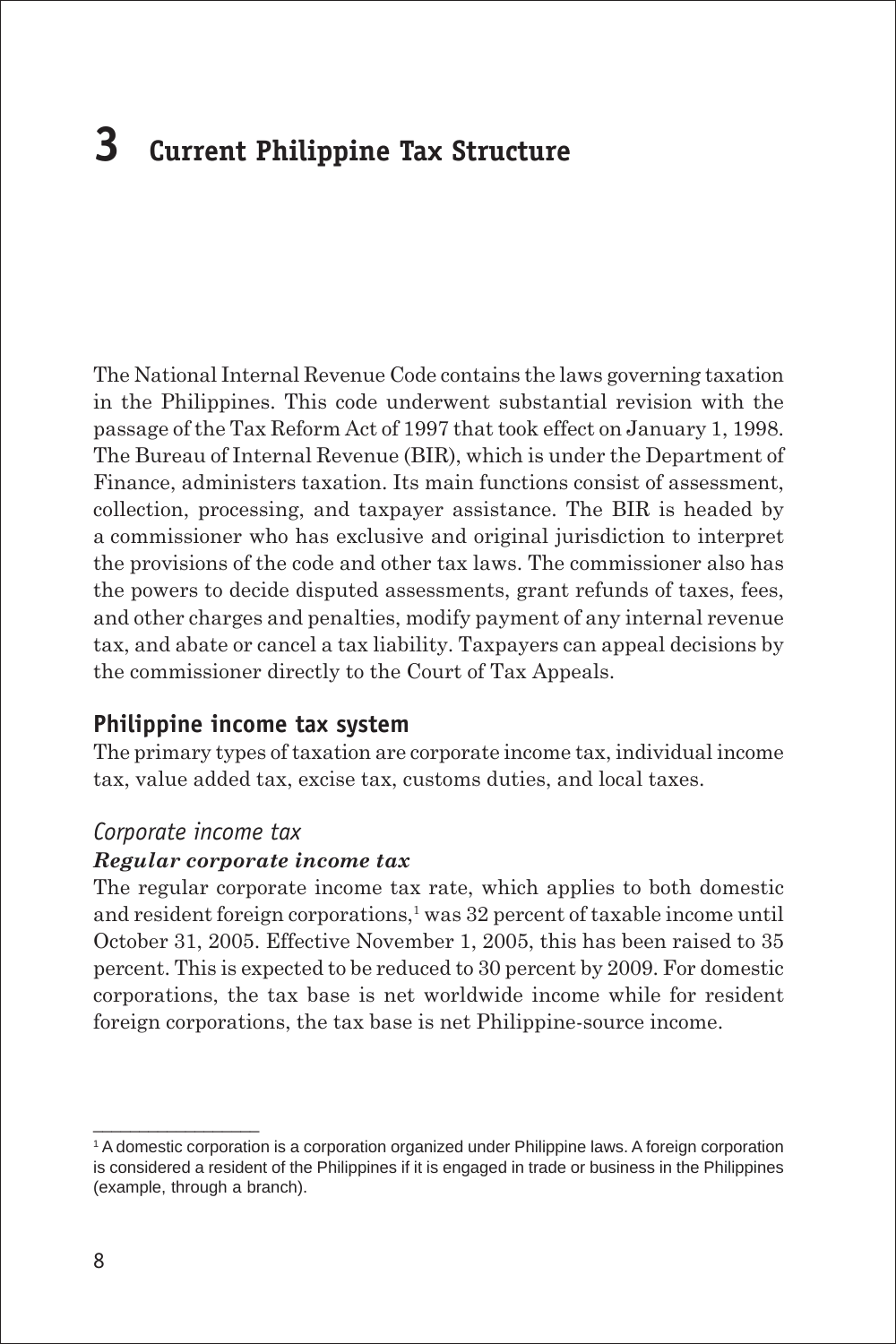#### *Minimum corporate income tax* (*MCIT*)

Beginning on the fourth taxable year from the time a corporation commences its business operations, an MCIT of two percent of the gross income2 as of the end of the taxable year shall be imposed, if the MCIT is greater than the regular corporate income tax. If the regular income tax is higher than the MCIT, the corporation does not pay the MCIT. Any excess of the MCIT over the normal tax shall be carried forward and credited against the normal income tax for the three immediately succeeding taxable years. Corporations that are subject to special corporate tax system do not fall within the coverage of the MCIT.

#### *Capital gains*

For domestic and resident foreign corporations, capital gains are generally subject to the regular corporate income tax rate of 32 percent. However, net capital gains from the sale or exchange of shares of stock that are not listed and traded in the local stock exchange are subject to a capital gains tax or five percent on net capital gains not exceeding P100,000 and 10 percent on the excess. If the shares sold are listed and traded through the stock exchange, the tax shall be one-half of one percent of the gross selling price. The capital gains tax is six percent of the gross selling price or fair market value, whichever is higher, on sale or exchange of land or buildings not actually used in business and treated as capital asset.

#### *Fringe benefits*

 $\_$ 

Tax fringe benefits granted to supervisory and managerial employees are subject to a tax of 32 percent of the grossed-up monetary value of the fringe benefit. The grossed-up monetary value of the fringe benefit is determined by dividing the actual monetary value of the fringe benefit by 68 percent. Fringe benefits given by offshore banking units (OBUs), regional or area headquarters, regional operating headquarters of multinational companies, petroleum contractors and subcontractors are taxed at 15 percent of the grossed-up monetary value of the fringe benefit, which is determined by dividing the actual monetary value of the fringe benefit by 85 percent. The fringe benefits tax is payable by the employer. However, fringe benefits that are required by the nature of, or which are

 $^2$  Gross income refers to gross sales less returns, discounts, and cost of goods sold. Passive income, which has been subject to a final tax at source, does not form part of gross income for purposes of the MCIT. Cost of goods sold includes all business expenses directly incurred to produce the merchandise to bring them to their present location and use.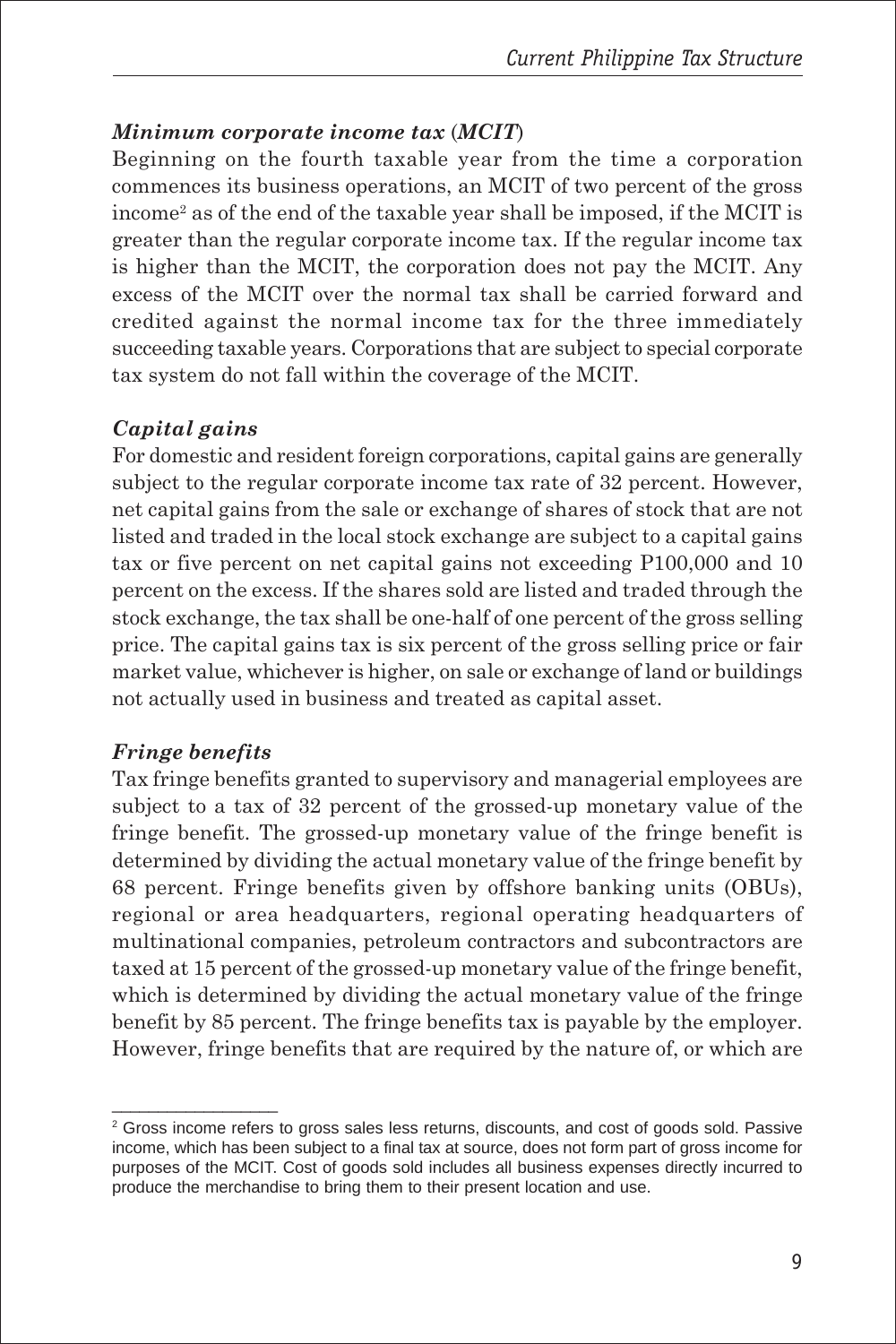necessary to, the trade, business, or profession of the employer or which are for the convenience of the employer are not taxable.

#### *Branch profits*

Any profit remitted by a branch (except those activities registered with the Philippine Economic Zone Authority or PEZA) to its head office is subject to a tax of 15 percent. The tax is based on the total profits applied or earmarked for remittance without any deduction for the tax component thereof.

#### *Improperly accumulated earnings*

A tax of 10 percent is imposed on the improperly accumulated earnings of a corporation, except in the case of publicly held corporations, banks and other nonbank financial intermediaries, and insurance companies. This provision is aimed at corporations that accumulate income beyond the reasonable needs of their business, rather than distributing that income through dividends that are subject to tax. Unless proven otherwise, these are considered as improperly accumulated earnings for the purpose of avoidance of tax on shareholders.

#### *Calculation of taxable income*

The foreign income of a domestic corporation is taxable. Double taxation<sup>3</sup> is avoided through the tax credit of foreign taxes paid. The availability of tax credits is, however, subject to the per country and overall limitations. Alternatively, taxpayers may elect to claim the foreign tax as a deduction from taxable income.

In calculating taxable income, corporations are allowed to claim various itemized deductions from their gross income, including ordinary and necessary business expenses (see Box 1).

Business-related losses during the taxable year, which have not been compensated for by insurance or other forms of indemnity, are allowed to be taken as deductions.

No deduction is allowed for losses from transactions between certain related parties. The Commissioner of Internal Revenue has the power to allocate and adjust certain items of income and deduction among related

 $\_$ 

<sup>&</sup>lt;sup>3</sup> The Philippines has tax treaties with the following countries: Australia, Austria, Belgium, Brazil, Canada, China, Denmark, Finland, France, Germany, Hungary, Indonesia, India, Israel, Italy, Japan, Korea, Malaysia, the Netherlands, New Zealand, Norway, Pakistan, Romania, Russia, Singapore, Spain, Sweden, Switzerland, Thailand, United Kingdom, and the United States.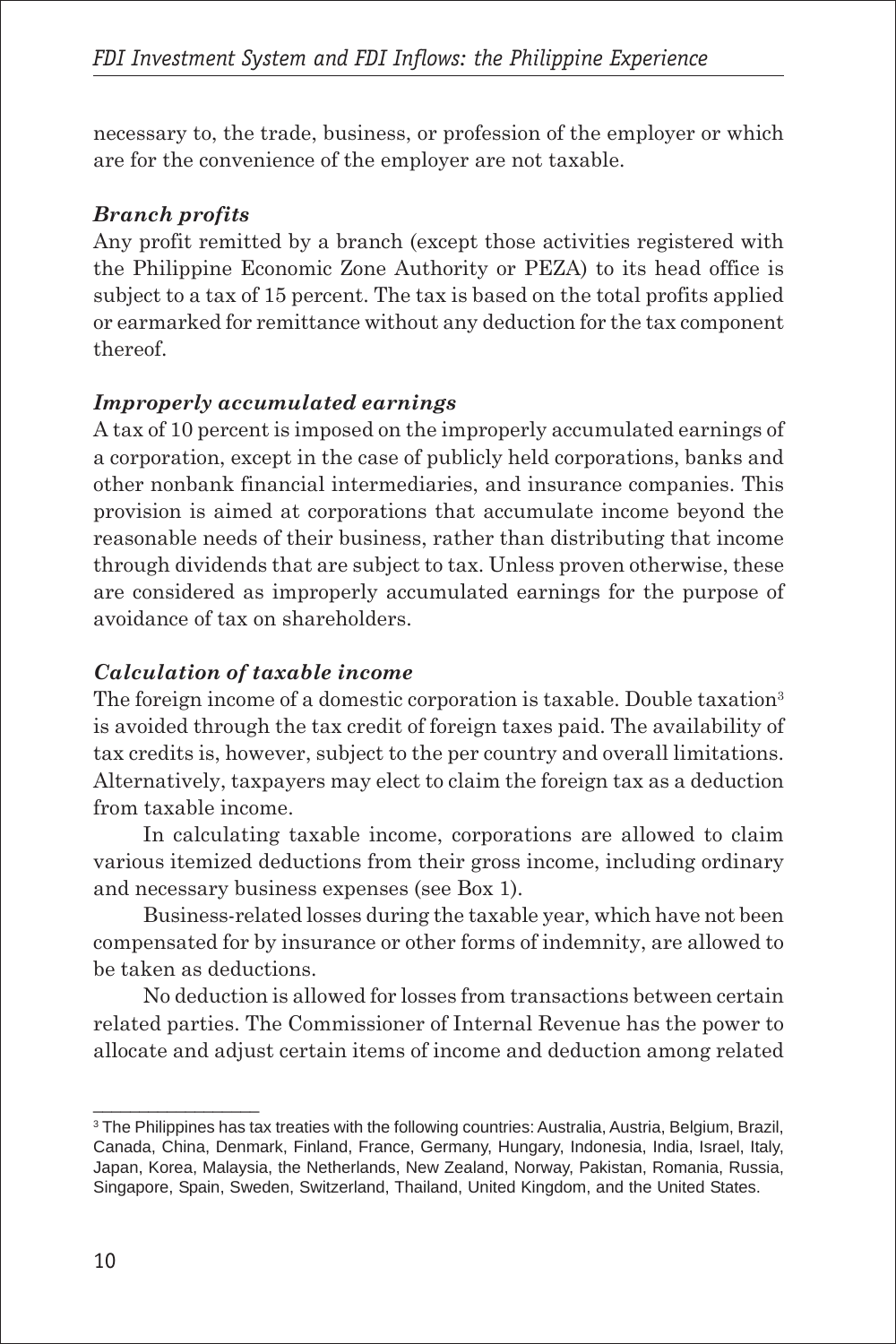#### **Box 1: Tax concepts**

**Taxable income** means gross income less the deductions and/or personal and additional exemptions, if any, authorized for such types of income, by the Tax Code or other special laws.

**Gross income derived from business** is gross sales less sales returns, discounts and allowances, and cost of goods sold. **Cost of goods sold** includes all business expenses directly incurred to produce the merchandise to bring them to their present location and use.

For a trading or merchandising concern, **cost of goods sold** includes the invoice cost of the goods sold, plus import duties, freight in transporting the goods to the place where the goods are actually sold, including insurance while the goods are in transit.

For a manufacturing concern, **cost of goods manufactured and sold** includes all costs of production of finished goods, such as raw materials used, direct labor and manufacturing overhead, freight cost, insurance premiums, and other costs incurred to bring the raw materials to the factory or warehouse.

**Gross income** means all income derived from whatever source. Gross income includes, but is not limited to, the following:

- Compensation for services, in whatever form paid, including but not limited to fees, salaries, wages, commissions, and similar item
- Gross income derived from the conduct of trade or business or the exercise of profession
- Gains derived from dealings in property
- Interest, rents, royalties, dividends
- Annuities, prizes and winnings, pensions
- Partner's distributive share from the net income of the general professional partnerships

#### **Exclusions from gross income** include

- Life insurance
- Amount received by insured as return of premium
- $\bullet$  Gifts, bequests, and devises
- Compensation for injuries or sickness
- Income exempt under treaty
- $\bullet$  Retirement benefits, pensions, gratuities, etc.
- Miscellaneous items
- Income derived by foreign government
- Income derived by the government or its political subdivision
- Prizes and awards in sport competition
- Prizes and awards which met the conditions set in the Tax Code
- 13th month pay and other benefits
- GSIS, SSS, Medicare, and other contributions
- Gain from the sale of bonds, debentures, or other certificate of indebtedness
- Gain from redemption of shares in mutual fund

**Allowable deductions from gross income**: Except for taxpayers earning compensation income arising from personal services rendered under an employer-employee relationships where the only deduction up to a maximum limit of P2,400 per year per family is the premium payment on health and/or hospitalization insurance, a taxpayer may opt to avail any of the following allowable deductions from gross income: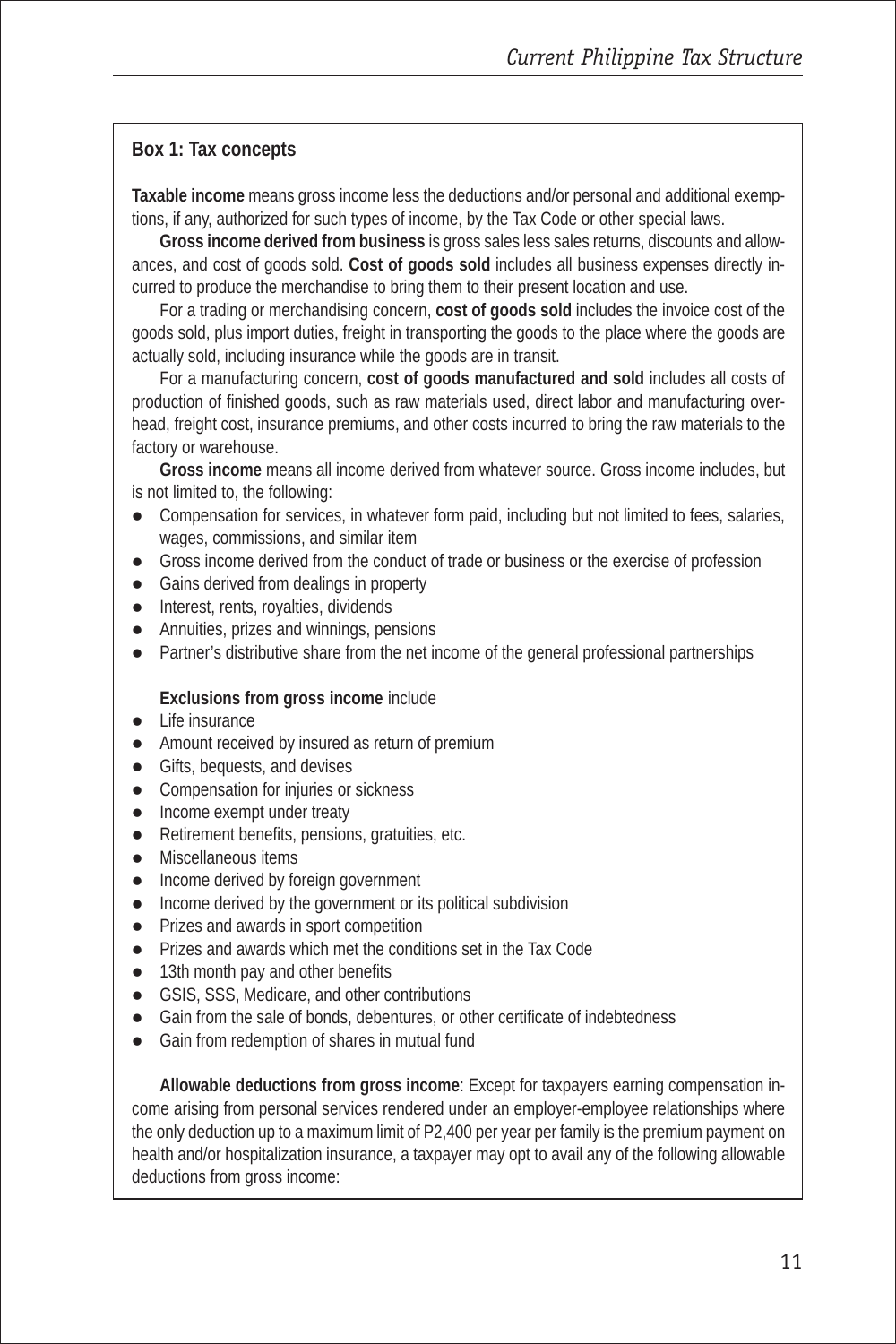| Box 1 (cont'd.)                                                                                                                                             |                                                         |  |  |  |  |  |  |
|-------------------------------------------------------------------------------------------------------------------------------------------------------------|---------------------------------------------------------|--|--|--|--|--|--|
| Optional Standard Deduction - an amount not exceeding 10 percent of the gross income; or<br>(i)<br>Itemized Deductions which include the following:<br>(ii) |                                                         |  |  |  |  |  |  |
| Expenses<br>Taxes                                                                                                                                           | Interest<br>Losses                                      |  |  |  |  |  |  |
| Bad debts<br>Depletion of oil and gas wells and mines<br>$\overline{\phantom{a}}$                                                                           | Depreciation<br>۰<br>Research and development<br>$\sim$ |  |  |  |  |  |  |
| Charitable contributions and other contributions                                                                                                            | - Pension trusts                                        |  |  |  |  |  |  |
| Source: Bureau of Internal Revenue                                                                                                                          |                                                         |  |  |  |  |  |  |

taxpayers. Transfer prices between related parties are carefully examined to make sure that these are at arm's length and reasonable under the circumstances.

Subject to certain conditions, net operating loss in a taxable year is allowed to be carried over to the next three succeeding years following the year of loss.

Capital gains are gains arising from the sale or exchange of capital assets. Losses from the sale or exchange of capital assets are deductible but only to the extent of capital gains.

All corporations subject to income tax must file quarterly income tax returns on a cumulative basis for the preceding quarter/s upon which their income tax is paid. The quarterly return for the first three quarters must be filed and the tax thereon must be paid not later than 60 days after the close of each quarter. A final adjustment return covering the total net taxable income must be filed on or before the fifteenth day of the fourth month following the close of the fiscal year.

#### *Transfer pricing*

 $\_$ 

The country's transfer pricing law was patterned after that of the United States Tax Code. The BIR Commissioner is empowered to adjust the prices used between related parties if they do not comply with the arm's length standard. The BIR has largely limited its scrutiny of transfer pricing issues to low-interest loans and service fees.<sup>4</sup> Intercompany charges such as payments to foreign affiliates for management fees, research and development, and general and administrative expenses are deductible.

<sup>4</sup> Isla Lipana and Co./Price Waterhouse Coopers (2005).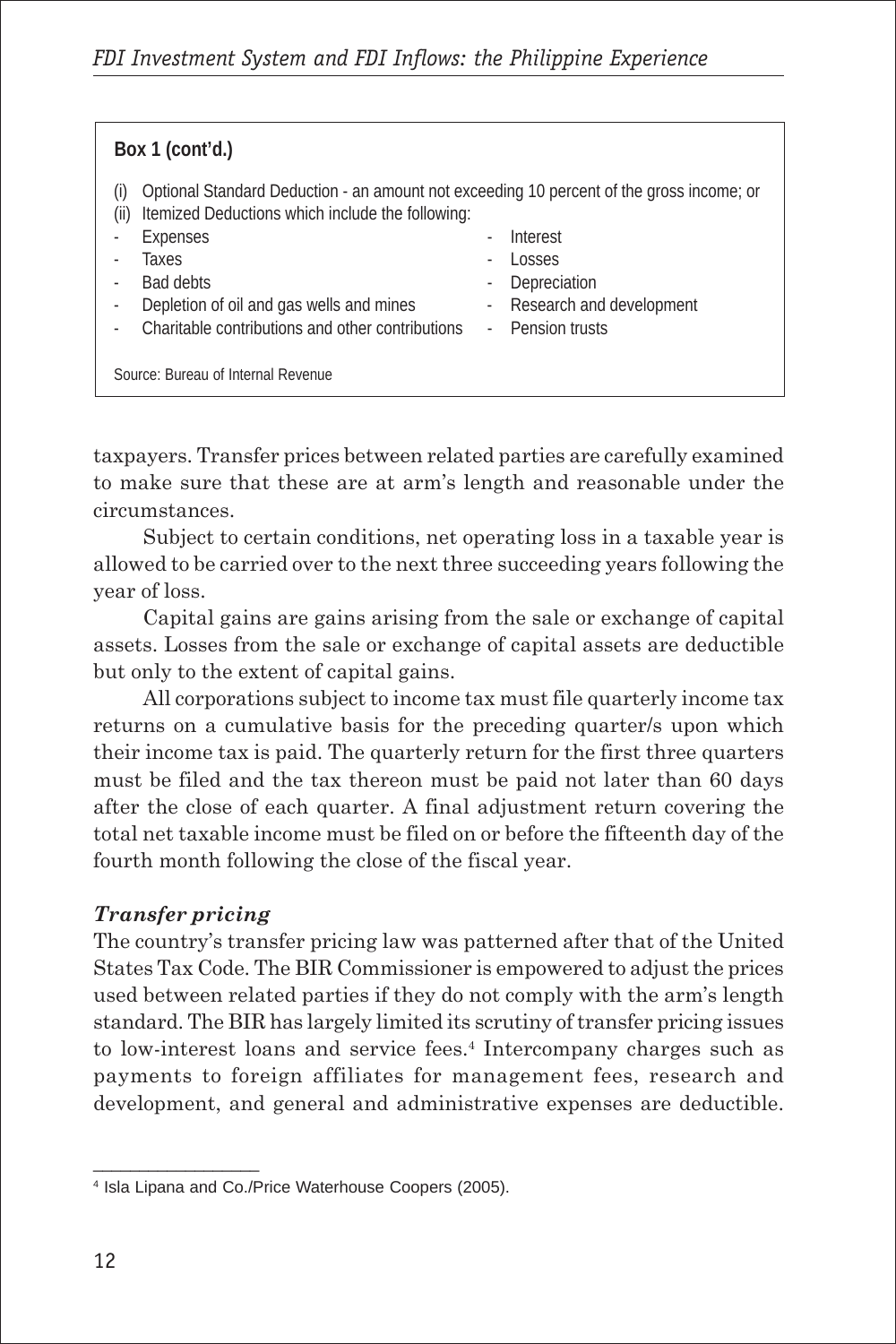However, if the amounts paid are not consistent with the arm's length principle, the BIR is authorized to make an adjustment for tax purposes.

#### *Individual income tax Compensation income*

Income derived from an employer-employee relationship is subject to tax ranging from 5 percent to 32 percent (see table below). Taxable compensation income includes salaries, wages, bonuses, allowances, tax reimbursements, and most fringe benefits.

| Taxable Income                      | Tax Rate                                   |
|-------------------------------------|--------------------------------------------|
| Not over P10,000                    | 5%                                         |
| Over P10,000 but not over P30,000   | P500 + 10% of the excess over P10,000      |
| Over P30,000 but not over P70,000   | P2,500 + 15% of the excess over P30,000    |
| Over P70,000 but not over P140,000  | P8.500 + 20% of the excess over P70.000    |
| Over P140,000 but not over P250,000 | P22,500 + 25% of the excess over P140,000  |
| Over P250,000 but not over P500,000 | P50,000 + 30% of the excess over P250,000  |
| Over P500,000                       | P125,000 + 32% of the excess over P500,000 |

Citizens employed by regional or area headquarters and regional operating headquarters of multinational companies offshore banking units, and petroleum service contractors who occupy the same position as aliens employed by these entities are subject to a final tax of 15 percent on their gross income.

#### *Business income*

Income (after allowable deductions) of citizens and resident aliens derived from trade, business, or practice of profession is also subject to the graduated 5 percent to 32 percent income tax. The same rates apply to resident citizens and resident aliens whether engaged in trade or business, practising profession, or employed.

In lieu of the allowed itemized deductions, citizens and resident aliens engaged in trade or business or practising a profession may elect a standard deduction in an amount not exceeding 10 percent of their gross income.

#### *Personal and additional exemptions*

Individual taxpayers are entitled to personal exemptions: P20,000 for single individuals; P25,000 for heads of families; and P32,000 each for married individuals. A married individual or head of a family is allowed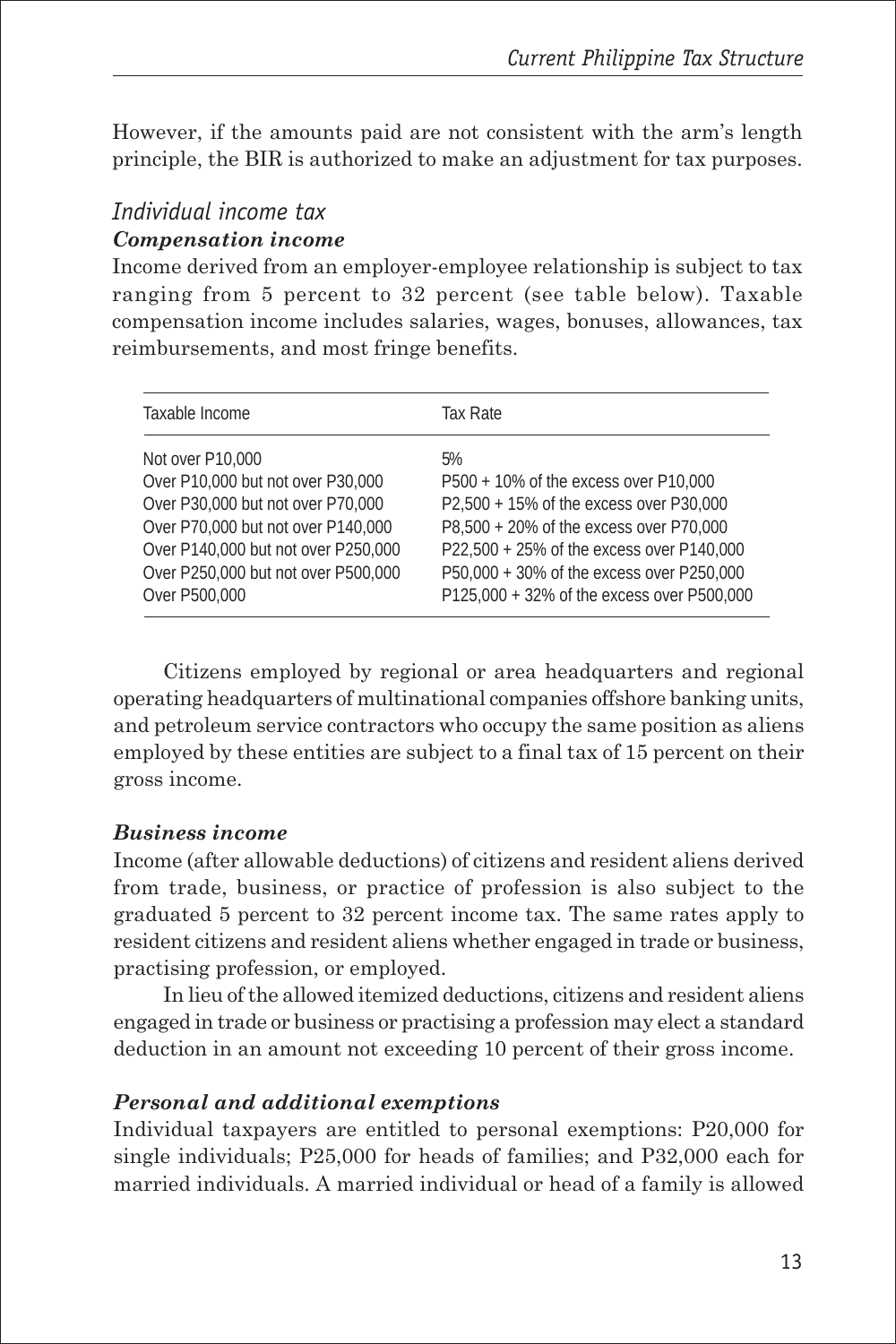an additional exemption of P8,000 for each dependent not exceeding four. Married individuals are required to compute their individual income tax returns separately. The additional exemption for each dependent shall be claimed only by the husband unless he waives the right in favor of his wife.

#### *Passive income*

Interest on any currency bank deposit and yield or other monetary benefit from deposit substitutes and from trust fund and similar arrangements is subject to a 20 percent final tax. Interest from depository bank under the expanded Foreign Currency Deposit (FCD) system is subject to a seven and a half percent final tax. Interest earned by an individual from longterm deposits or investments is exempt from tax. However, if the depositor or investor preterminates the deposit or investment before the fifth year, a final tax is imposed in accordance with the following schedule: (i) four years to less than five years: five percent ; (ii) three years to less than four years: 12 percent; and (iii) less than three years: 20 percent. Royalties are generally taxed at 20 percent; 10 percent, if from books, literary works, and musical compositions. Prizes exceeding P10,000 and other winnings (except Philippine Charity Sweepstakes and Lotto winnings) are taxed at 20 percent.

A final tax of 10 percent is imposed on dividends received from domestic corporations.

Net capital gains from the sale of capital asset held by an individual are fully taxable if the capital asset was held for 12 months or less, and 50 percent taxable if it was held for more than 12 months.

Net capital gains from the sale of stocks in a domestic corporation are taxed at rates depending on whether the stocks are listed and traded in the stock exchange or not. If the stocks are unlisted or listed but not traded in the stock exchange, the tax is five percent for the first P100,000 of net capital gains and 10 percent for the excess over P100,000. If the stocks are listed and traded in the stock exchange, the presumed gain is taxed at one-half of one percent of the gross selling price of such shares.

Presumed capital gains from sale of real property held as a capital asset located in the Philippines are taxed at six percent of the gross selling price or the fair market value, whichever is higher. Gains from the sale of principal residence by natural persons may qualify for exemption from the six percent capital gains tax if the proceeds from such sale are fully utilized in acquiring or building a new principal residence within 18 calendar months from the date of sale.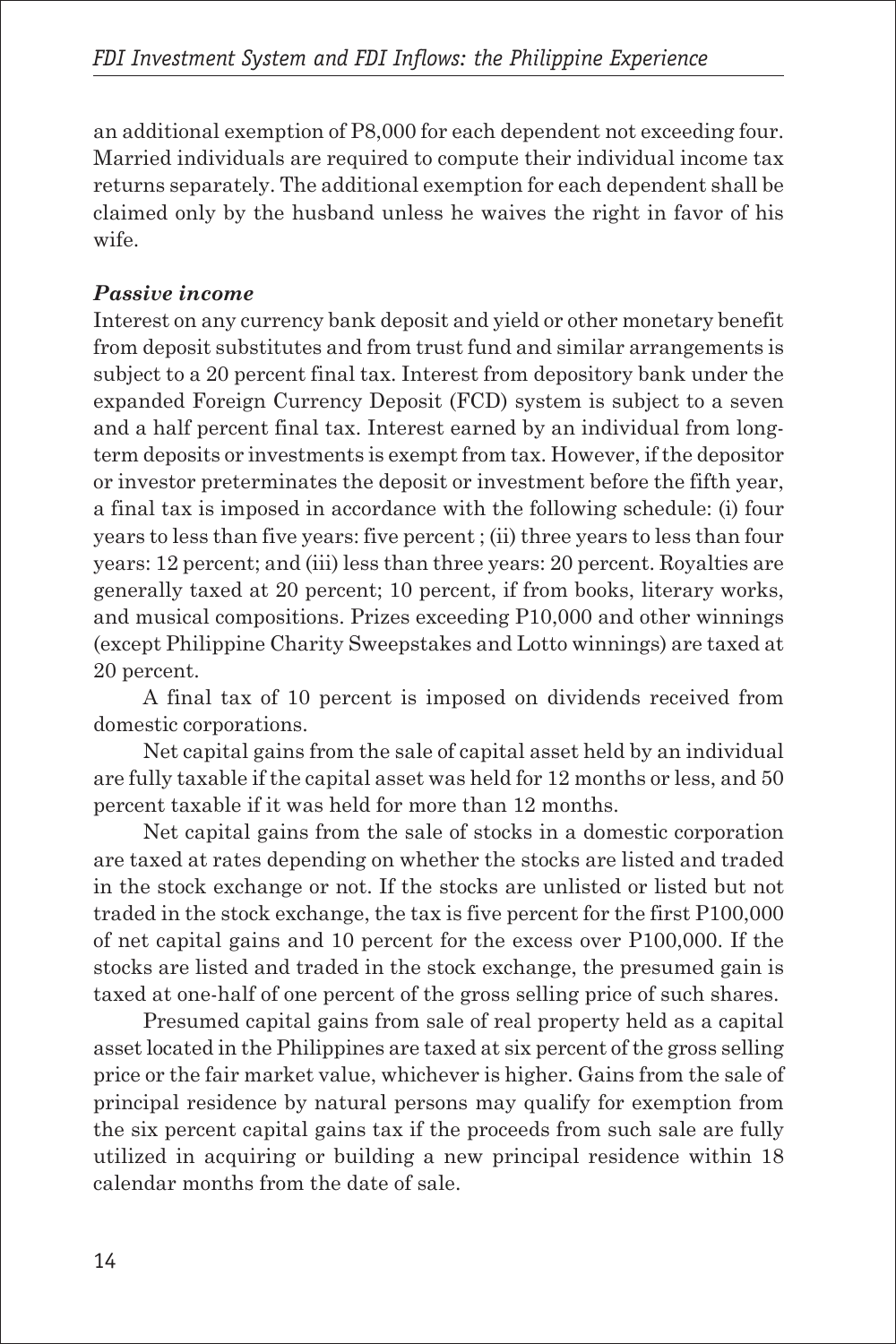#### *Value added tax*

A 12%5 VAT is imposed on the gross selling price or gross value in money of goods, services, and properties sold, either bartered or exchanged. Any excise tax on these goods also forms part of the gross selling price. In the case of imported goods, VAT is based on the total value of the goods as determined by the Bureau of Customs (BOC) plus customs duties, excise taxes, and incidental charges. The VAT is 0 percent on certain transactions such as export sales of goods and sales of services to nonresidents paid for in foreign currency and accounted for in accordance with the rules and regulations of the BSP.

While the obligation to collect and remit rests with the seller, the cost of the tax may be passed on to the buyer, transferee, or lessee of the goods, properties, or services. A VAT-registered entity may credit the VAT paid on purchases of other goods and services (input tax) against the tax on its current period sales of goods or services (output tax). Until October 31, 2005, if the amount of input tax is greater than the amount of output tax, the excess was credited against the succeeding period's output VAT. Effective November 1, 2005, the new VAT law has imposed a provision limiting the amount of input tax that may be credited against the output tax to 70 percent when the amount of input tax exceeds the amount of output tax.

### *Excise taxes*

Excise taxes are imposed on certain goods (such as cigarettes, liquor, and motor vehicles) manufactured or produced in the Philippines for domestic sale or consumption or for any other disposition. Excise taxes are also imposed on certain imported goods, in addition to the VAT and customs duties.

### *Customs duties*

Goods are subject to customs duties upon importation except as otherwise provided for under the Tariff and Customs Code or special laws.

### *Local taxes*

\_\_\_\_\_\_\_\_\_\_\_\_\_\_\_\_\_\_

Under the Local Government Code, local government units (LGUs) are authorized to tax all activities except those expressly prohibited by the Code or other laws. Income tax, customs duty, documentary stamp tax,

<sup>5</sup> Prior to February 2006, the rate was 10 percent.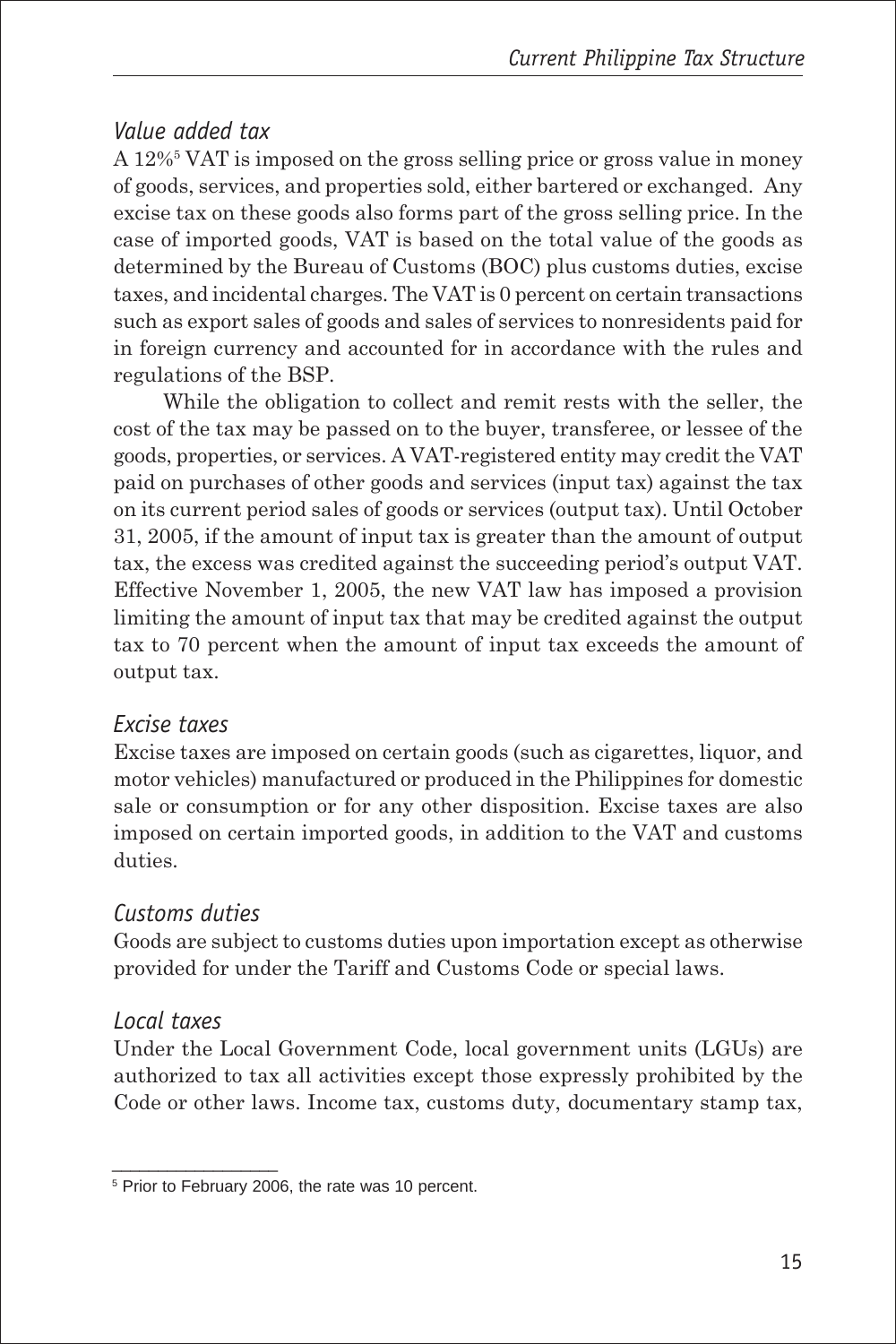and estate and gift taxes are among the taxes that cannot be levied by LGUs.

### **Total revenue collections**

Figure 1 presents the distribution of the 2003 revenue collections of the BIR and the BOC. Value added taxes accounted for 25 percent of the total revenue collections. This is followed by corporate income taxes that registered a share of around 21 percent of the total and individual income taxes that accounted for 17 percent. Excise taxes represented a share of 13 percent while import duties accounted for about eight percent.

Table 1 shows the total revenue collections of the BIR and the BOC from 1996 to 2003. As percentages of gross domestic product, both internal revenue and customs collections have been steadily declining after 1996. In the case of internal revenue collections, an increase in 1997 was registered, but this continued to decline from 1998 to 2003. This indicates the deteriorating tax effort of the government. As a result, the country has been facing a chronic fiscal deficit. National government debt stood at PhP3.355 trillion in 2003, which accounted for around 78 percent of the gross domestic product (GDP). Public sector debt represented approximately 138 percent of the GDP during the same year. Given this critical fiscal position of the public sector, the VAT has been raised from 10 to 12 percent in February 2006. Moreover, VAT on oil and electricity has also been imposed, along with increases in the corporate tax rates from 32 percent to 35 percent.



**Figure 1. Distribution of revenue collections, 2003**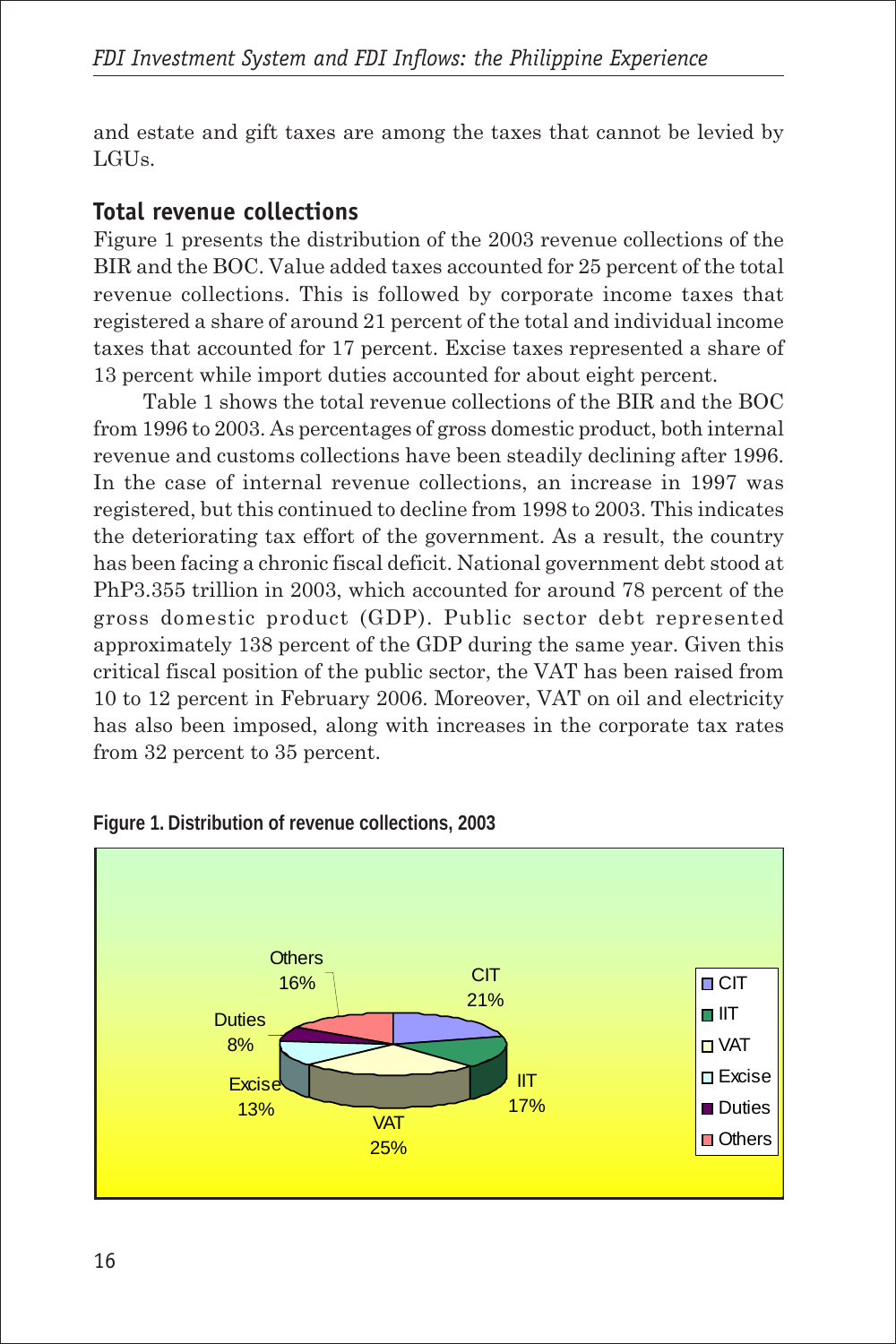| Year | BIR    | % of GDP | BOC.   | % of GDP | Total  |
|------|--------|----------|--------|----------|--------|
| 1996 | 260774 | 12.01    | 104566 | 4.81     | 365340 |
| 1997 | 314698 | 12.97    | 94800  | 3.91     | 409498 |
| 1998 | 337177 | 12.65    | 76005  | 2.85     | 413182 |
| 1999 | 341320 | 11.47    | 86497  | 2.91     | 427817 |
| 2000 | 360802 | 10.76    | 95006  | 2.83     | 455808 |
| 2001 | 388679 | 10.70    | 96232  | 2.65     | 484911 |
| 2002 | 394549 | 9.96     | 96251  | 2.43     | 490800 |
| 2003 | 426010 | 9.92     | 106092 | 2.47     | 532102 |
|      |        |          |        |          |        |

**Table 1. Total revenue collections (in million pesos)**

Sources: Bureau of Internal Revenue, Bureau of Customs, and National Income Accounts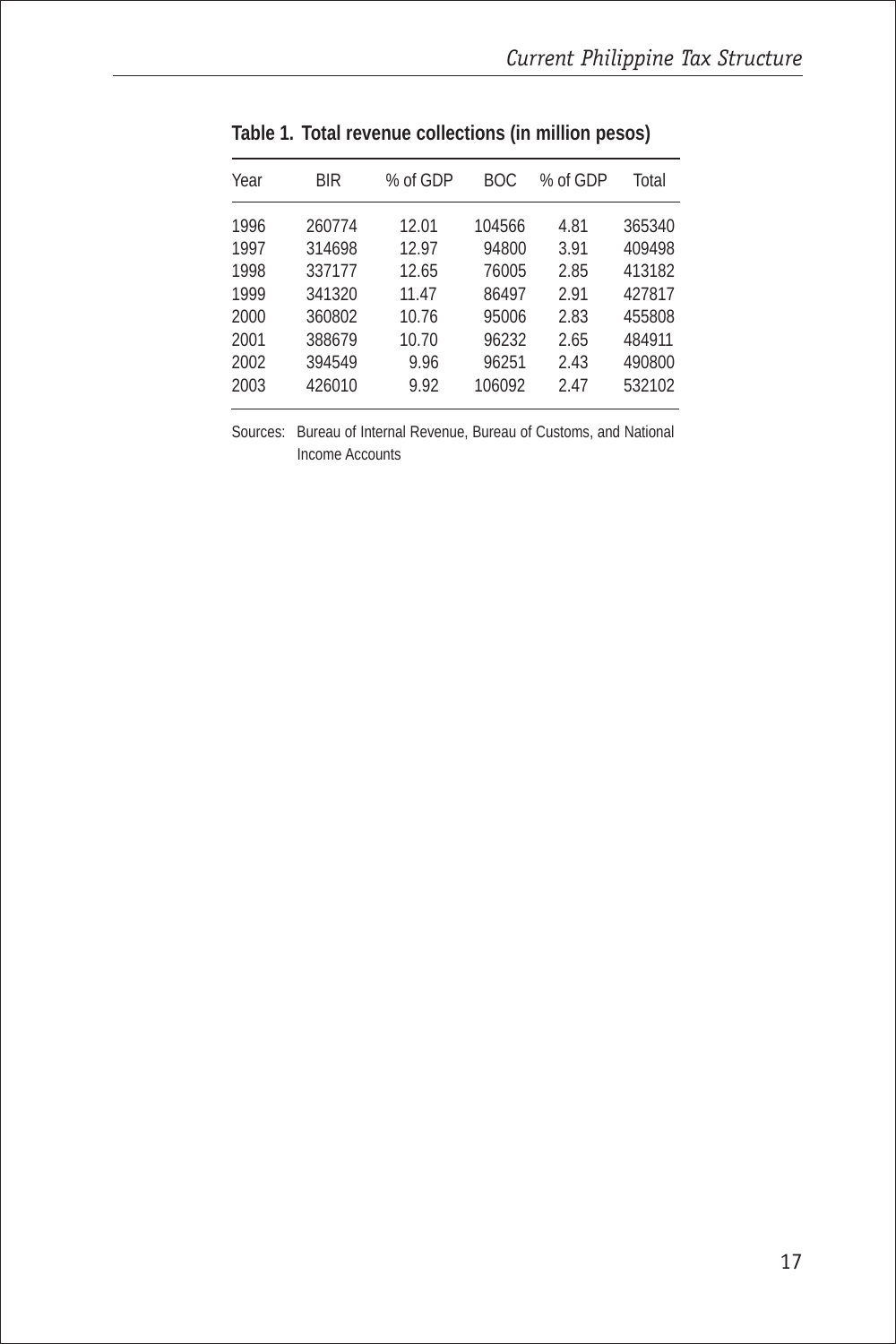# **4 Foreign Direct Investment Policy**

Like most developing countries, the attitude of the Philippines toward FDI has changed considerably beginning in the 1980s. Recognizing the need to expand exports and the potential economic contribution of FDI through the transfer of knowledge and experience, the Philippines adopted more open and flexible policies toward FDI. Simultaneous with the marketoriented reforms consisting of trade liberalization, privatization, and economic deregulation that the country carried out between the 1980s and the 1990s, the country accelerated the FDI liberalization process through the legislation of RA 7042 or the Foreign Investment Act (FIA) in June 1991.

The FIA considerably liberalized the existing regulations by allowing foreign equity participation up to 100 percent in all areas not specified in the Foreign Investment Negative List (or FINL, which originally consisted of three component lists: A, B, and C).6 Prior to this, 100 percent eligibility for foreign investment was subject to the approval of the Board of Investments (BOI). The FIA was expected to provide transparency by disclosing in advance, through the FINL, the areas where foreign investment is allowed or restricted. It also reduced the bureaucratic discretion arising from the need to obtain prior government approval whenever foreign participation exceeded 40 percent.

Over time, the negative list has been reduced significantly. In March 1996, RA 7042 was amended through the passing of RA 8179 that further liberalized foreign investments allowing greater foreign participation in areas that were previously restricted. This abolished List C that limited foreign ownership in "adequately served" sectors. Currently, the FIA has two component lists (A and B) covering sectors where foreign investment

 $\_$ 

<sup>&</sup>lt;sup>6</sup> List A consists of areas reserved for Filipino nationals by virtue of the Constitution or specific legislations like mass media, cooperatives, or small-scale mining. List B consists of areas reserved for Filipino nationals by virtue of defense, risk to health and moral, and protection of small and medium-scale industries. List C consists of areas in which there already exists an adequate number of establishments to serve the needs of the economy and further foreign investments are no longer necessary.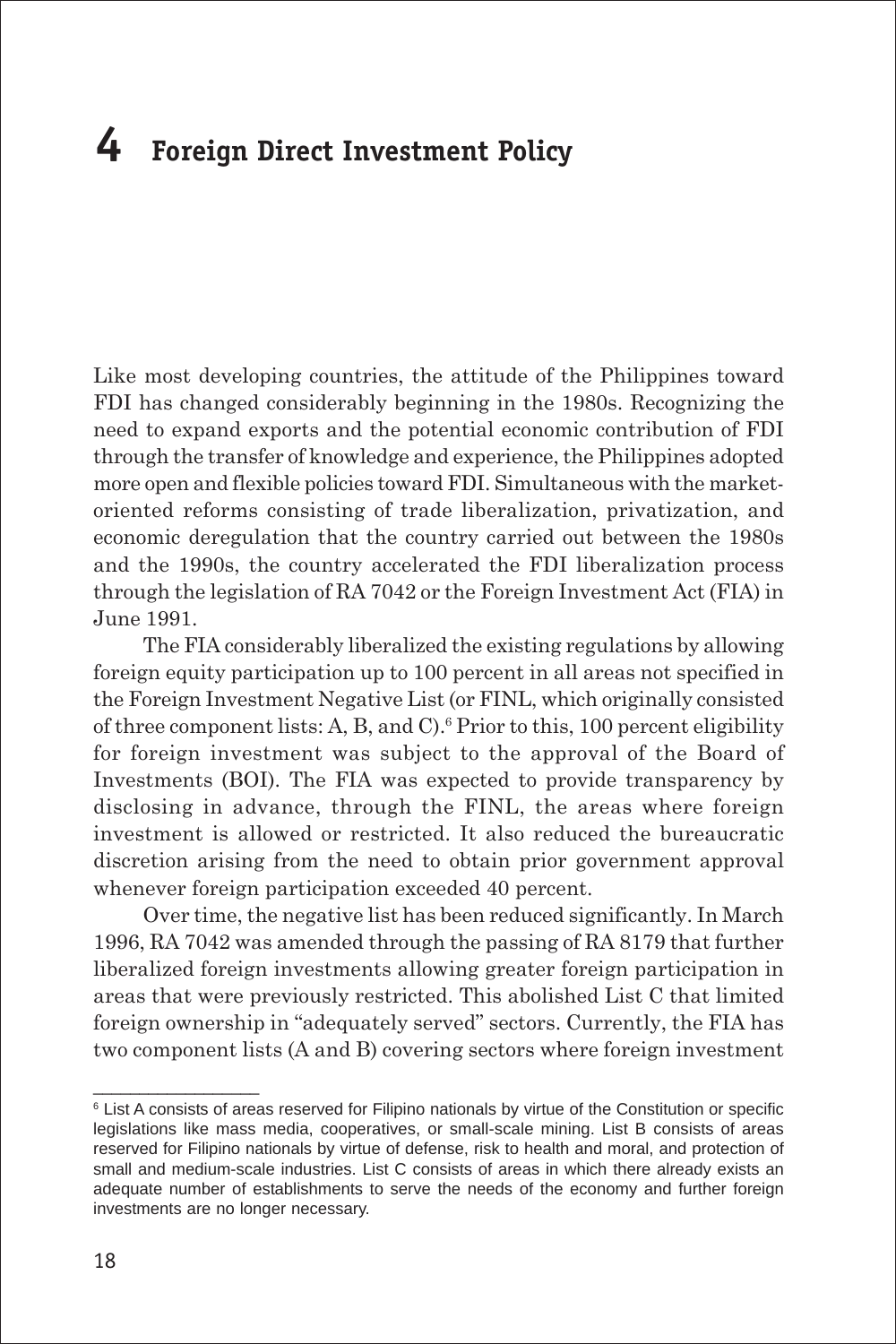is restricted. Below 100 percent are those falling under the Constitution or those with restrictions mandated under various laws.

The mid-1990s witnessed the liberalization of the banking sector that allowed the entry of foreign banks. The 1994 Foreign Bank Liberalization allowed the establishment of 10 new foreign banks in the Philippines. With the legislation of the General Banking Law (RA 8791) in 2000, a seven-year window has been provided during which foreign banks may own up to 100 percent of one locally incorporated commercial or thrift bank (with no obligation to divest later).

In March 2000, the passing of the Retail Trade Liberalization Act (RA 8762) allowed foreign investors to enter the retail business and own them 100 percent as long as they put up a minimum of US\$7.5 million equity. Singapore and Hong Kong have no minimum capital requirement while Thailand sets it at US\$250,000. A lower minimum capitalization threshold (\$250,000) is allowed to foreigners seeking full ownership of firms engaged in high-end or luxury products. RA 8762 also allowed foreign companies to engage in rice and corn trade.

To develop international financial center operations in the Philippines and facilitate the flow of international capital into the country, foreign banks have been allowed to establish offshore banking units (OBUs). OBUs are subject to virtually no exchange control on their offshore operations and are not subject to tax on income they source from outside the Philippines. Only income from foreign currency transactions with local banks, including branches of foreign banks that are authorized by the Bangko Sentral ng Pilipinas to transact business with OBUs and Philippine residents, is subject to a final tax of 10 percent. Nonresidents are exempt from income tax on income they derive from transactions with OBUs.

Incentives have also been offered to multinationals that establish regional headquarters (RHQ) or a regional operating headquarters (ROHQ) in the Philippines.7 Both RHQs and ROHQs are entitled to the following

 $\_$ 

<sup>7</sup> An RHQ is a branch office that principally serves as a supervision, communications, and coordination center for the subsidiaries, branches, or affiliates of a multinational company operating in the Asia-Pacific region and other foreign markets. It is allowed to operate only as a cost center, and may not participate in any manner in the management of any subsidiary or other branch office the multinational has in the Philippines, or to solicit or market any goods or services. An ROHQ is a branch office that is allowed to derive income in the Philippines by performing qualifying services to its affiliates, subsidiaries, or branches in the Asia-Pacific region (including the Philippines) and other foreign markets. The services it is able to render, however, are limited to general administration and planning, business planning and coordination, sourcing and procurement of raw materials and components, corporate finance advisory services, marketing control and sales promotion, training and personnel management, logistics services, research and development services and product development, technical support and maintenance, data processing and communication, and business development.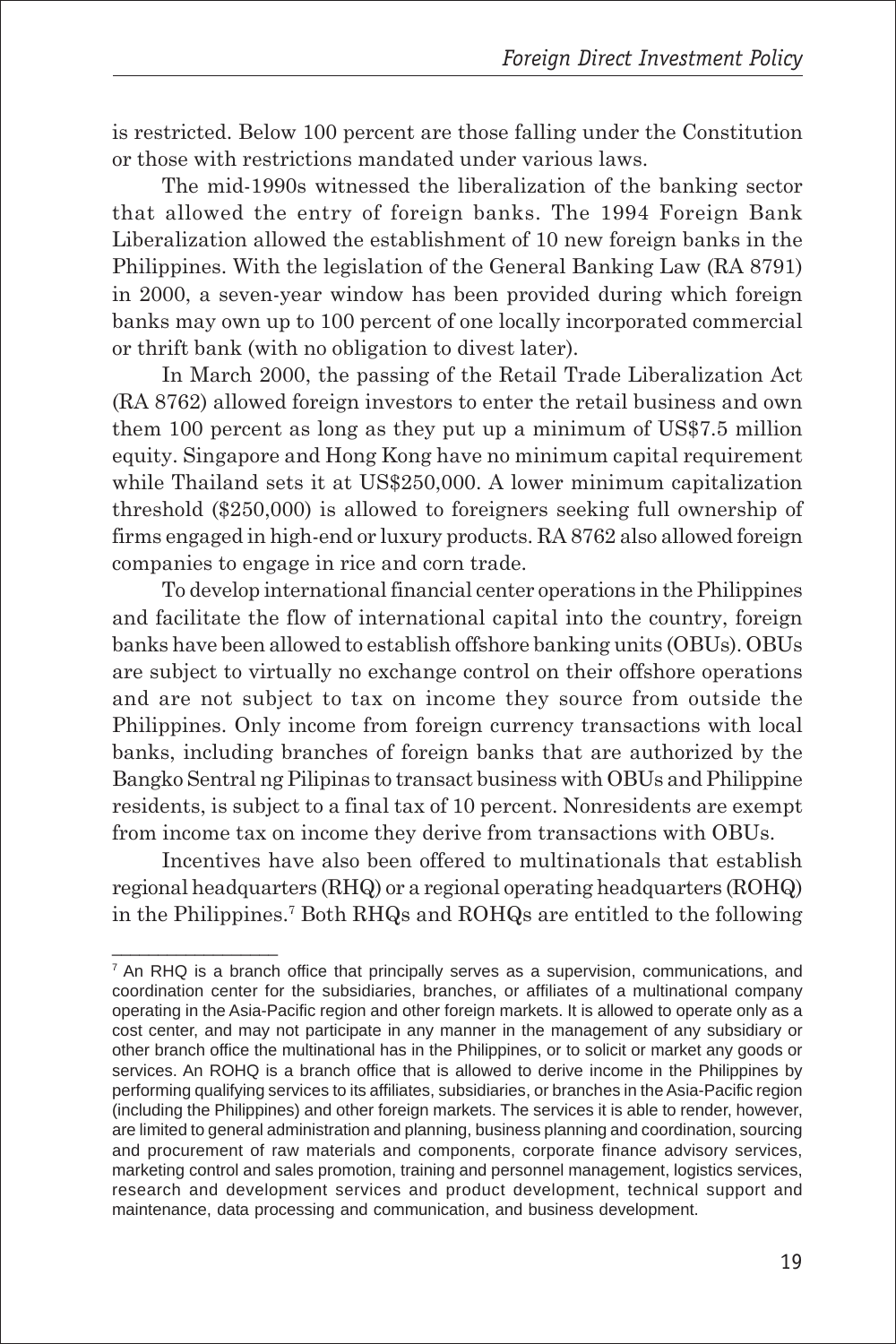incentives: exemption from all taxes, fees, or charges imposed by a local government unit except real property tax on land improvements and equipment; tax and duty free importation of training materials and equipment; and direct importation of new motor vehicles, subject to the payment of the corresponding taxes and duties.

While substantial progress has been made in liberalizing the country's FDI policy, certain significant barriers to FDI entry still remain. The sectors with foreign ownership restriction include mass media, land ownership where foreign ownership is limited to 40 percent, natural resources, firms that supply to government-owned corporations or agencies (40%), public utilities (40%), and build-operate-transfer (BOT) projects (40%).

### **List A**

Due to constitutional constraints, List A restricts foreign investment in the practice of licensed professions as well as in the following industries: mass media, small-scale mining, private security agencies, and the manufacture of firecrackers and pyrotechnic devices. Foreign ownership ceilings are imposed on enterprises engaged in, among others, financing, advertising, domestic air transport, public utilities, pawnshop operations, education, employee recruitment, public works construction and repair (except BOT and foreign-funded or assisted projects), and commercial deep sea fishing.

The exploration and development of natural resources must be undertaken under production sharing or similar arrangements with the government. For small-scale projects, a company should be at least 60 percent Filipino-owned to qualify. High-cost and high-risk activities such as oil exploration and large-scale mining are open to 100 percent foreign ownership. In 1998, private domestic construction was deleted from List A, lifting the 40 percent foreign ownership ceiling previously imposed on such entities.

Rural banking remains completely closed to foreigners. In securities underwriting, the limit on foreign ownership was raised from 40 percent to 60 percent in 1997. The limit for financing companies was also raised to 60 percent in 1998. The insurance industry was opened up to majority foreign ownership in 1994 with minimum capital requirements increasing along with the degree of foreign ownership.

In retail trade, foreign equity remains banned in retail companies capitalized at less than \$2.5 million.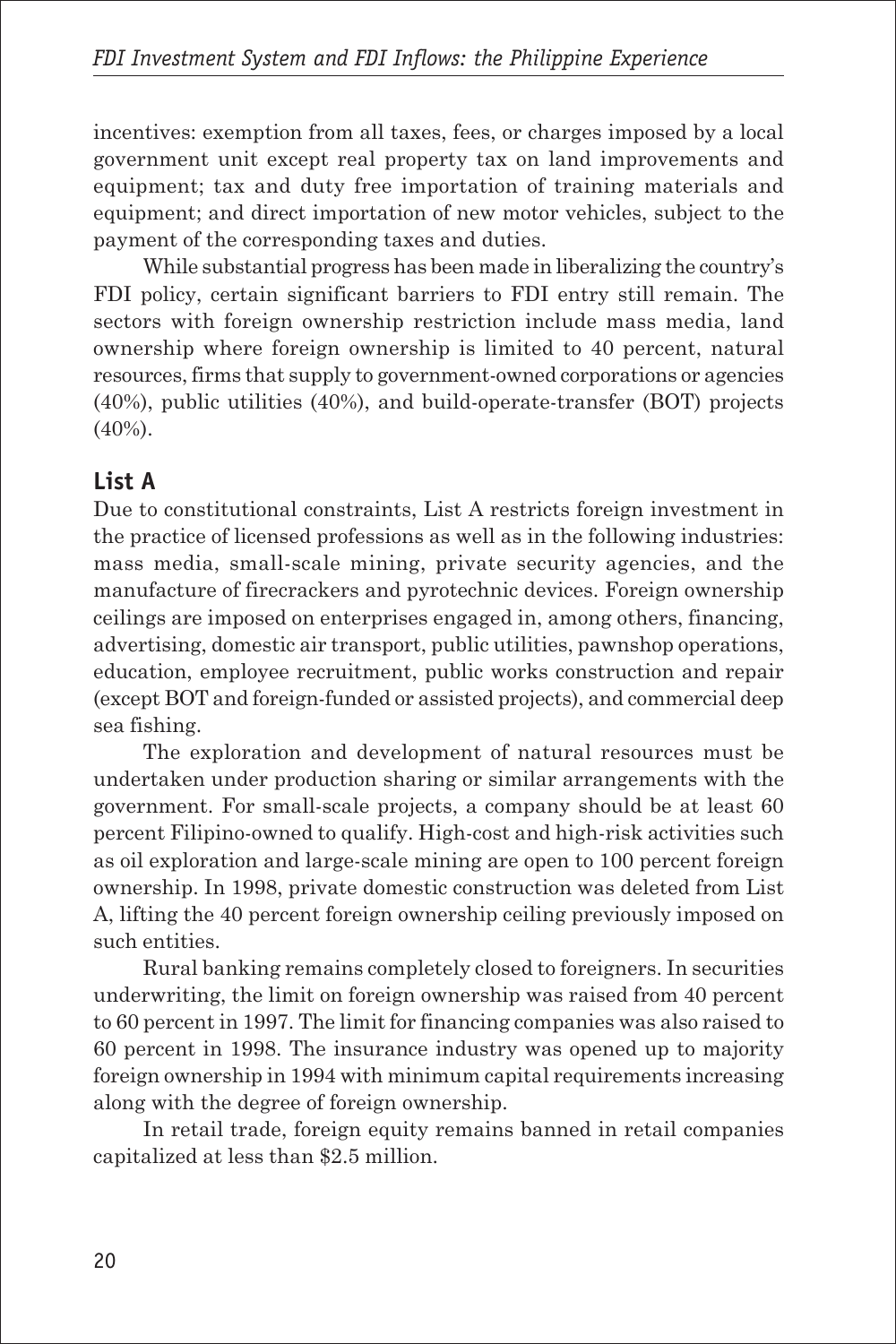## **List B**

Under List B, foreign ownership in enterprises is generally restricted to 40 percent due to national security, defense, public health, and safety reasons. List B also protects domestic small- and medium-sized firms by restricting foreign ownership to no more than 40 percent in nonexport firms capitalized at no less than US\$200,000.

### *Land ownership*

Land ownership is constitutionally restricted to Filipino citizens or to corporations with at least 60 percent Filipino ownership. The Philippine Constitution bans foreigners from owning land in the Philippines. Foreign companies investing in the Philippines may lease land for 50 years, renewable once for another 25 years, or a maximum 75 years.

### *BOT*

The legal framework for BOT projects and similar private sector-led infrastructure arrangements is covered under RA 6957 (as amended by RA 7718). The BOT law limits foreign ownership to 40 percent in BOT projects. Note that many infrastructure projects like public utilities, franchises in railways/urban rail mass transit systems, electricity distribution, water distribution, and telephone systems are, in general, natural monopolies.

### *Omnibus Investments Code*

\_\_\_\_\_\_\_\_\_\_\_\_\_\_\_\_\_\_

The Omnibus Investments Code mandates the incentives and guarantees to investments in the Philippines. Certain provisions of the incentives law impose more stringent conditions on foreign-owned enterprises that seek to qualify for BOI-administered incentives. In general, foreign-owned firms producing for the domestic market must engage in a "pioneer" activity<sup>8</sup> to qualify for incentives. "Nonpioneer" activities are generally

<sup>&</sup>lt;sup>8</sup> Pioneer projects are those that (i) engage in the manufacture, processing, or production, and not merely in the assembly or packaging of goods, products, commodities, or raw materials that have not been or are not being produced in the Philippines on a commercial scale; (ii) use a design, formula, scheme, method, process, or system of production or transformation of any element, substance, or raw materials into another raw material or finished goods that is new and untried in the Philippines; (iii) engage in the pursuit of agricultural, forestry, and mining activities considered as essential to the attainment of the national goal; and (iv) produce unconventional fuels or manufacture equipment that utilizes nonconventional sources of energy. Nonpioneer projects include those that are engaged in common activities in the Philippines and do not make use of new technology.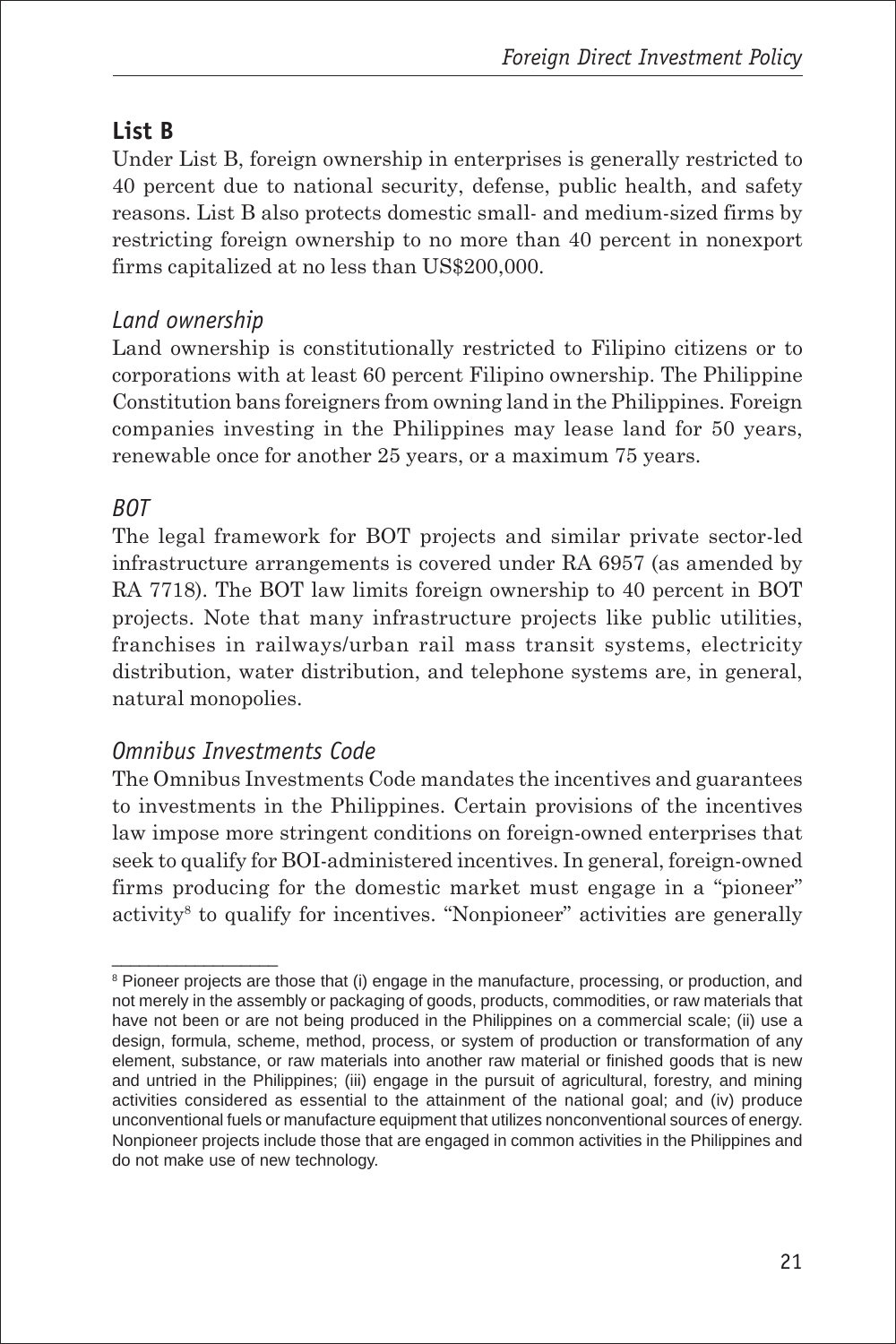opened up to foreign equity beyond 40 percent only if, after three years, domestic capital proves inadequate to meet the desired industry capacity.

For firms seeking BOI incentives linked to export performance, export requirements are higher for foreign-owned companies (at least 70% of production should be for export) than for domestic companies (50% of production for export).

Foreign-owned companies must divest to a maximum of 40 percent foreign ownership within 30 years or longer as the BOI may allow. Foreign firms that export 100 percent of production are exempt from this divestment requirement.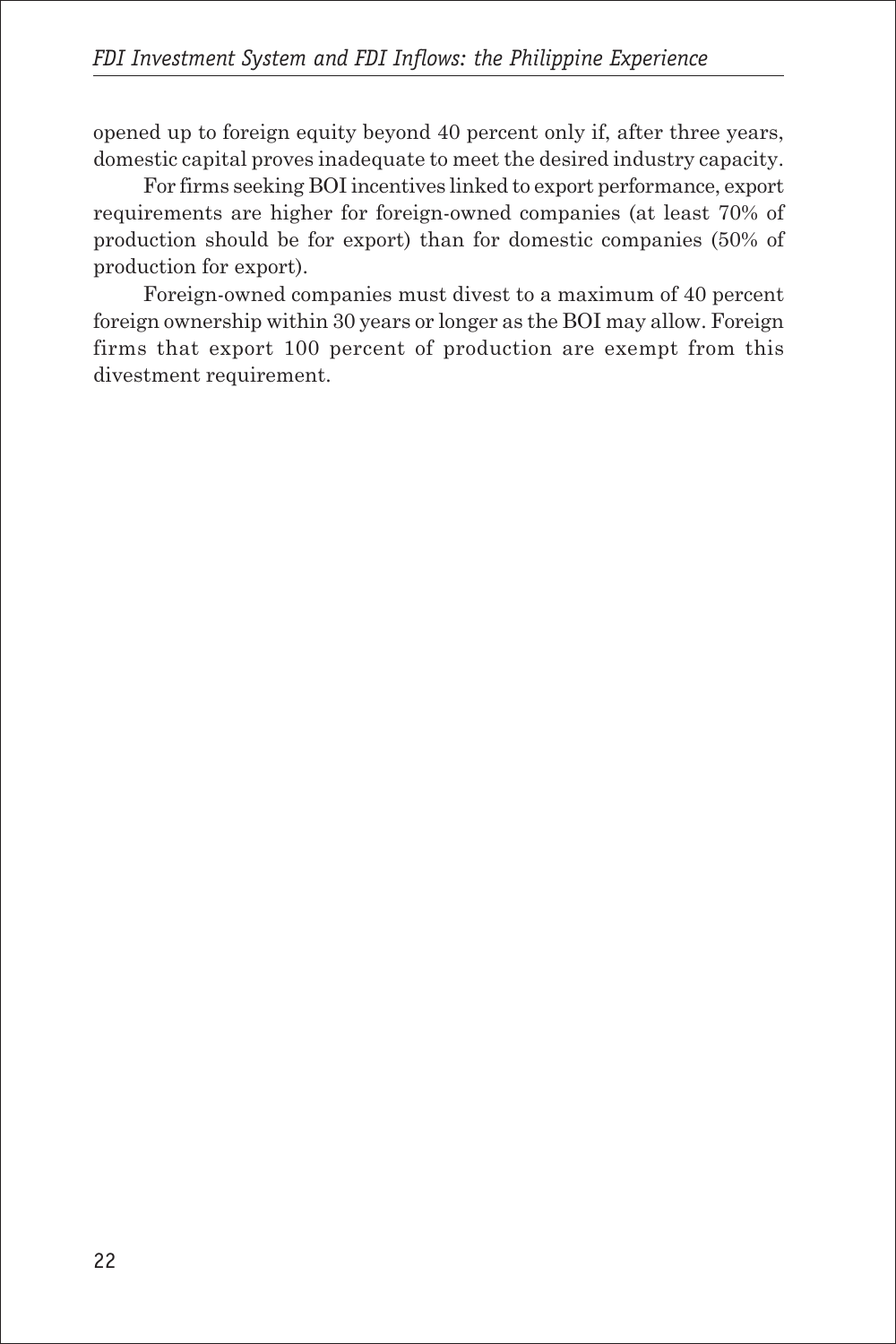# **5 Tax Incentives and their Fiscal Measures to Attract FDI**

As the Philippines implemented trade reforms in the last two decades, the country also pursued changes in its overall investment and investment incentive policies. In 1987, a new Omnibus Investments Code was legislated that simplified and consolidated previous investment laws and added two measures: income tax holiday for enterprises engaged in preferred areas of investment and labor expense allowance for tax deduction purposes. Several other legislations containing investment incentive packages were legislated; the most important of which were RA 7227 known as the Bases Conversion and Development Act of 1992 and RA 7916 or the Special Economic Zone Act of 1995.

In general, the changes in investment incentive measures that the country adopted over time have improved the overall system of investment in the country (Maxwell Stamp 2001). Austria (1998) also noted that these changes were a crucial factor in building up confidence in the economic prospects of the country. However, as the incentives to investments evolved, a more complex system of investment promotion programs and policies emerged.

The current system is characterized by different investment regimes administered by different bodies consisting of the BOI, PEZA, Subic Bay Metropolitan Authority (SBMA), Clark Development Corporation (CDC), and other bodies mandated by various laws to establish, maintain, and manage special economic or free port zones. Table 2 shows a comparison of the major incentives provided by the different investment incentivegiving bodies. BOI-registered enterprises are allowed income tax holiday up to eight years, tax and duty free importation of spare parts, and tax credit on raw materials. Under EO 226, the incentives of importing capital equipment duty and tax free and tax credit on purchase of domestic capital equipment expired in 1997. After the lapse of the income tax holiday, the regular corporate tax rate of 32 percent will apply to BOI enterprises. PEZA grants the most generous incentives including income tax holiday, basic income tax rate of five percent of gross income, and tax and duty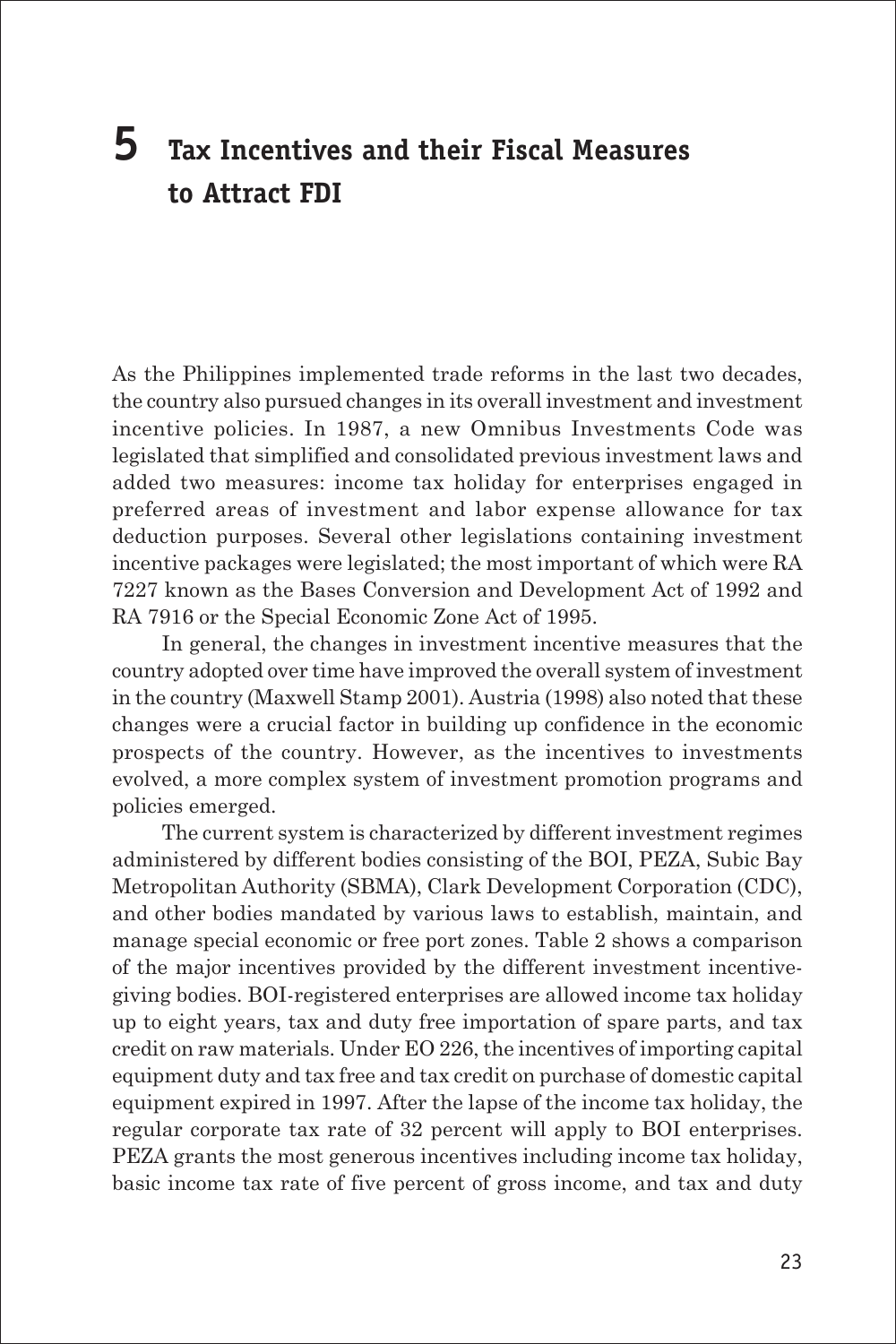|           | <b>Investment Regime</b>                                                  | <b>BOI OIC</b>                                                                                                          | PEZA                                                                                                                          | SBMA and CSEZ                                                                  |
|-----------|---------------------------------------------------------------------------|-------------------------------------------------------------------------------------------------------------------------|-------------------------------------------------------------------------------------------------------------------------------|--------------------------------------------------------------------------------|
| ncentives | Income                                                                    | 4-8 years ITH                                                                                                           | 4-8 years ITH                                                                                                                 | No ITH                                                                         |
|           | Others                                                                    | After ITH, payment of the<br>regular corporate tax rate<br>of 35 percent of taxable<br><i>income</i>                    | After ITH, exemption from<br>national and local taxes.<br>in lieu of this special rate<br>of 5 percent tax on gross<br>income | 5 percent tax on<br>gross income in<br>lieu of all local and<br>national taxes |
|           | Importation of<br>raw materials<br>and supplies                           | Tax credit                                                                                                              | Tax and duty exemption                                                                                                        | Tax and duty<br>exemption                                                      |
|           | Purchase of<br>breeding stocks<br>and genetic<br>materials                | Tax exemption within 10<br>years from registration                                                                      | Tax and duty exemption                                                                                                        | Tax and duty<br>exemption                                                      |
|           | Imported capital<br>equipment, spare<br>parts, materials,<br>and supplies | Tax and duty exemption<br>on spare parts (duty and<br>tax free importation of<br>capital equipment expired<br>in 1997)* | Tax and duty exemption                                                                                                        | Tax and duty<br>exemption                                                      |

#### **Table 2. FDI incentives by type of investment regime**

\* Executive Order 313 (2004) restored these incentives.

free importation of capital equipment, spare parts, and raw material inputs. Except for the income tax holiday, Clark and Subic enterprises enjoy the same incentives available to PEZA enterprises.

Note, however, that the October 2004 and July 2005 rulings of the Supreme Court nullified the fiscal incentives at four special economic zones that included the Clark Special Economic Zone (CSEZ). In March 2006, Presidential Proclamation 1035 was signed declaring the CSEZ as a PEZA Special Economic Zone. Still, with the Supreme Court decision, all locators are subject to back taxes and duties. The House of Representatives passed two bills seeking to regain the fiscal incentives and provide tax amnesty. Currently, the bills are in the Senate for deliberation.

#### **BOI-registered enterprises: 1987 Omnibus Investments Code**

Under the Omnibus Investments Code of 1987, foreign and domestic investors may avail of fiscal and nonfiscal incentives provided they invest in preferred areas of investment identified annually in the Investment Priorities Plan (IPP). If the areas of investment are not listed in the IPP, they may still be entitled to incentives, provided that: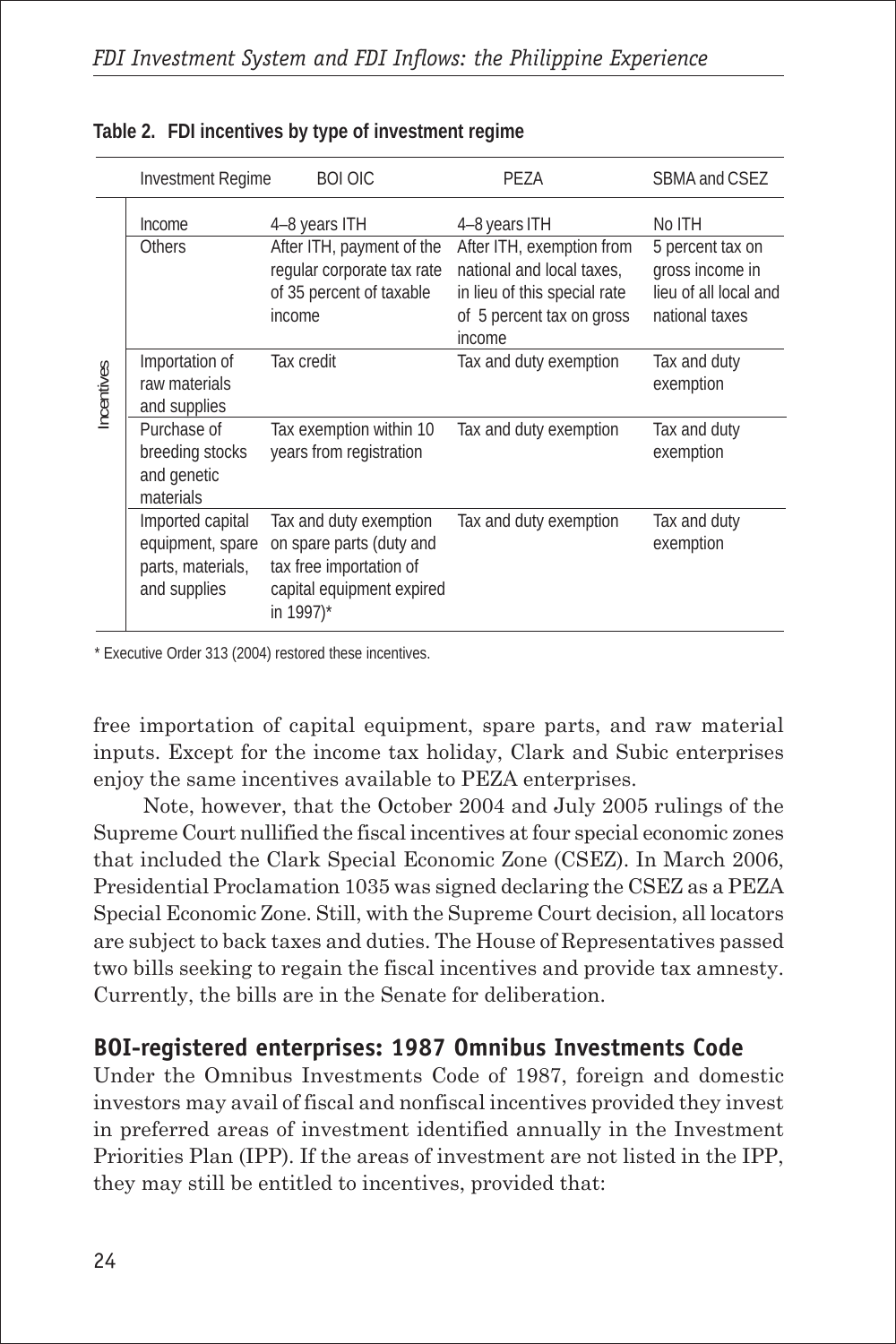- $\bullet$  at least 50 percent of production is for exports, for Filipino-owned enterprises; and
- at least 70 percent of production is for production, for majority foreign-owned enterprises (more than 40% of foreign equity).

In general, BOI registered enterprises are entitled to the following incentives:

Tax exemptions

- a) Income tax holiday (ITH)
	- Six years for new projects granted pioneer status;
	- $\bullet$  Six years for projects locating in less developed areas (LDA), regardless of status (pioneer or nonpioneer) and regardless of type (new or expansion);
	- Four years for new projects granted nonpioneer status; and
	- Three years for expansion and modernization projects. (In general, ITH is limited only to incremental sales in revenue/ volume.)
	- An additional year may be granted in each of the following cases:
		- i. The indigenous raw materials used in the manufacture of the registered product is at least 50 percent of the total cost of raw materials for the preceding years prior to the extension unless the BOI prescribes a higher percentage; or
		- ii. The ratio of total imported and domestic capital equipment to the number of workers for the project does not exceed US\$10,000 to one (1) worker; or
		- iii. The net foreign exchange savings or earnings amount to at least US\$500,000 annually during the first three (3) years of operation.

In no case, however, shall a registered firm avail of ITH for a period exceeding eight years.

- b) Exemption from taxes and duties on imported spare parts; the duty and tax free importation of capital equipment that expired in 1997 was restored in May 2004 with the issuance of Executive Order (EO) 313.
- c) Exemption from wharfage dues and export tax, duty, impost, and fees for a period of 10 years from the date of registration.
- d) Tax exemption on breeding stocks and genetic materials within 10 years from the date of registration or commercial operation.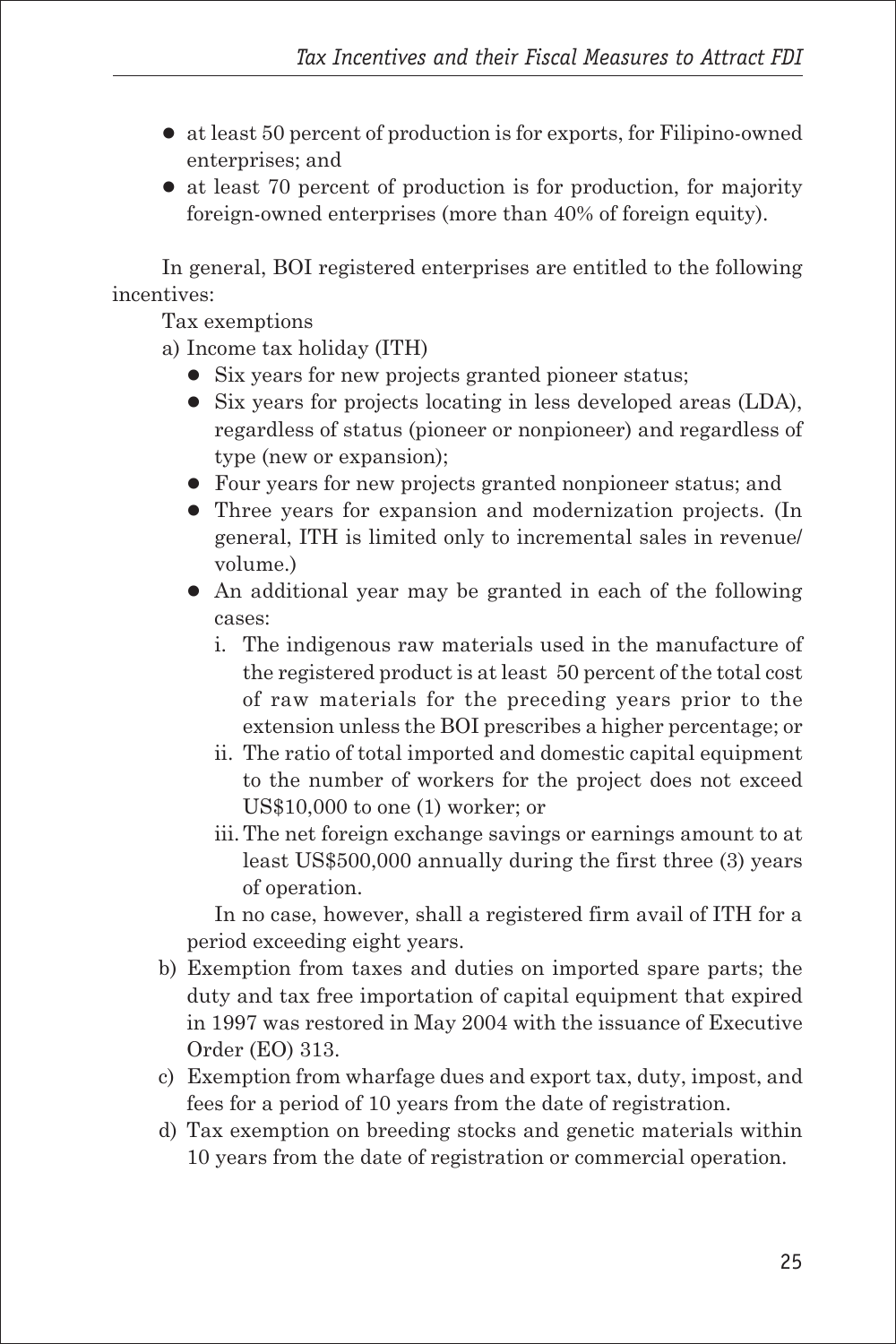Tax credits

- a) Tax credit on the purchase of domestic breeding stocks and genetic materials within 10 years from the date of registration or commercial operation.
- b) Tax credit on raw materials and supplies

Additional deductions from taxable income

- a) For the first five years from date of registration, additional deduction for labor expense equivalent to 50 percent of the wages of additional skilled and unskilled workers in the direct labor force. This incentive shall be granted only if the enterprise meets a prescribed capital-to-labor ratio and shall not be availed of simultaneously with ITH. This additional deduction shall be doubled if the activity is located in an LDA.
- b) Additional deduction for necessary and major infrastructure works. This privilege, however, is not granted to mining and forestryrelated projects as they would naturally be located in certain areas to be near their source of raw materials.

Nonfiscal incentives

- a) A registered enterprise may be allowed to employ foreign nationals in supervisory, technical, or advisory positions for five years from date of registration. The position of president, general manager, and treasurer of foreign-owned registered enterprises or their equivalent shall, however, not be subject to the foregoing limitations.
- b) Simplification of customs procedures for the importation of equipment, spare parts, raw materials and supplies, and exports of processed products.
- c) Importation of consigned equipment for a period of 10 years from date of registration, subject to posting of a re-export bond.
- d) The privilege to operate a bonded manufacturing/trading warehouse subject to Customs rules and regulations.

### **PEZA-registered enterprises: Special Economic Zone Act of 1995**

The Philippines was one of the first countries in Asia to establish export processing zones (EPZs) to allow total automatic access to imports by firms located in the zones on the condition that they will export their entire production. In 1969, RA 5490 was legislated to pave the way for the first EPZ in Bataan. The issuance of Presidential Decree (PD) 66 in 1972 created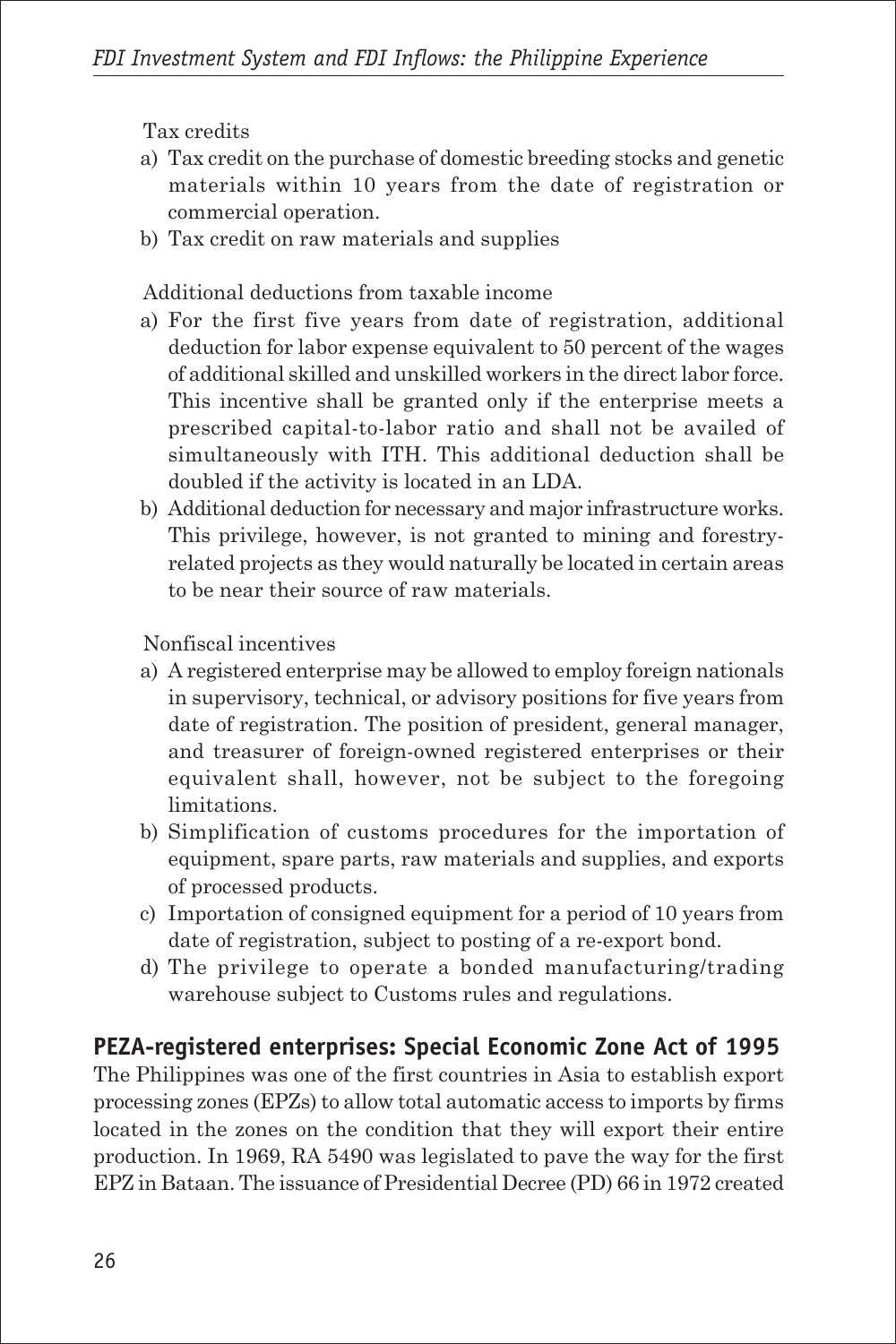the Export Processing Zone Authority (EPZA) to operate and manage all Philippine export zones. PD 66 required total production of firms to be geared entirely for exports although, in certain instances and subject to the approval of EPZA, firms were allowed to sell 30 percent of their production in the domestic market. Foreign ownership up to 100 percent was permitted but only the industries being promoted were allowed to be set up.

In 1979, EO 567 allowed the EPZA to designate a specific plant site of an industrial firm or a group of industrial firms as a special export processing zone that is entitled to the same incentives granted to the four government-owned regular zones located in Bataan, Baguio, Cavite, and Mactan. The limited success of these zones in the 1980s prompted the government to institute changes in its EPZ policies.

In 1995, RA 7916 was legislated to shift the focus away from government EPZs toward private industrial zones. Focus has also shifted from the traditional EPZ in which firms must be 100 percent export oriented and engaged in recognized manufacturing activities toward industrial parks that allow all industries regardless of market orientation and a separate, fenced-in EPZ for wholly export-oriented firms.

RA 7916 replaced the EPZA and created the Philippine Economic Zone Authority (PEZA) to manage and operate government-owned zones and administer incentives to special economic zones (ecozones). RA 7916 also allowed greater private sector participation in zone development and management through the provision of incentives for private zone developers and operators. Zone developers are allowed to supply utilities to tenants by treating them as indirect exporters. Activities permitted within the economic zones have also been expanded.

Incentives to ecozone export and free trade enterprises

 $\_$ 

- a) Corporate income tax exemption for four years to a maximum of eight years
- b) Exemption from duties and taxes on imported capital equipment, spare parts, materials, and supplies
- c) After the lapse of income tax holiday, exemption from national and local taxes; in lieu thereof, a special five percent tax rate on gross income<sup>9</sup>

<sup>&</sup>lt;sup>9</sup> Gross income refers to gross sales or gross revenues derived from business activity within the zone, net of sales discounts, sales returns, and allowances minus costs of sales or direct costs. The allowable deductions are direct salaries, wages or labor expenses, production supervision salaries, raw materials used in the manufacture of products, goods in process, finished goods, supplies and fuels used in production, depreciation of machinery and equipment, rent and utility charges, and financing charges.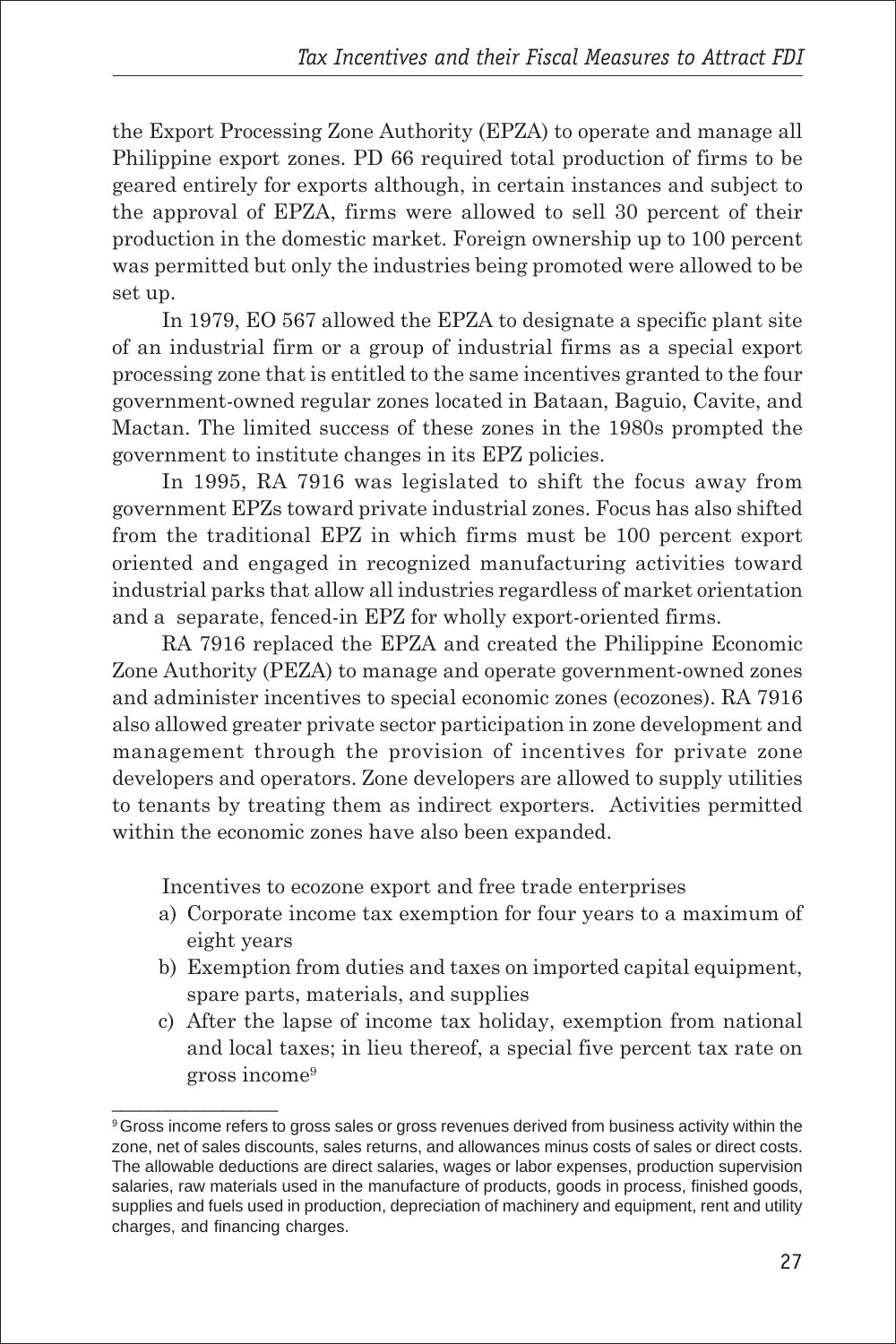- d) Tax credit (equivalent to 25% of duties) for import substitution of raw materials used in producing nontraditional exports
- e) Exemption from wharfage dues, export tax, impost, or fee
- f) Additional deduction for training expenses
- g) Tax credit on domestic capital equipment (equivalent to 100% of taxes and duties)
- h) Tax and duty free importation of breeding stocks and genetic materials
- i) Tax credit on domestic breeding stock and genetic materials (equivalent to 100% of taxes and duties)
- j) Additional deduction for labor expense
- k) Unrestricted use of consigned equipment
- l) Employment of foreign nationals
- m)Permanent residence status for foreign investors and immediate members of the family
- n) Simplified import-export procedures.

Incentives to ecozone domestic market enterprises

- a) Exemption from national and local taxes and in lieu thereof, payment of a special rate of five percent on gross income.
- b) Additional deduction for training expenses
- c) Incentives under the Build Operate and Transfer Law (BOT under RA 6957 as amended by RA 7718).

Incentives to ecozone developers/operators

- a) Exemption from national and local taxes and in lieu thereof, payment of a special rate of five percent on gross income
- b) Additional deduction for training expenses
- c) Incentives under the Build Operate and Transfer Law (BOT under RA 6957 as amended by RA 7718).

#### **SBMA- and CDC-registered enterprises: 1992 Bases Conversion and Development Act**

RA 7227, or the Bases Conversion and Development Act of 1992, was enacted into law in March 1992 with the objective of accelerating the development of the former United States military bases into special economic zones. The Act created two administrative bodies, the Bases Conversion and Development Authority (BCDA) and the Subic Bay Metropolitan Authority (SBMA), tasked with adopting, preparing, and implementing a comprehensive development program for the conversion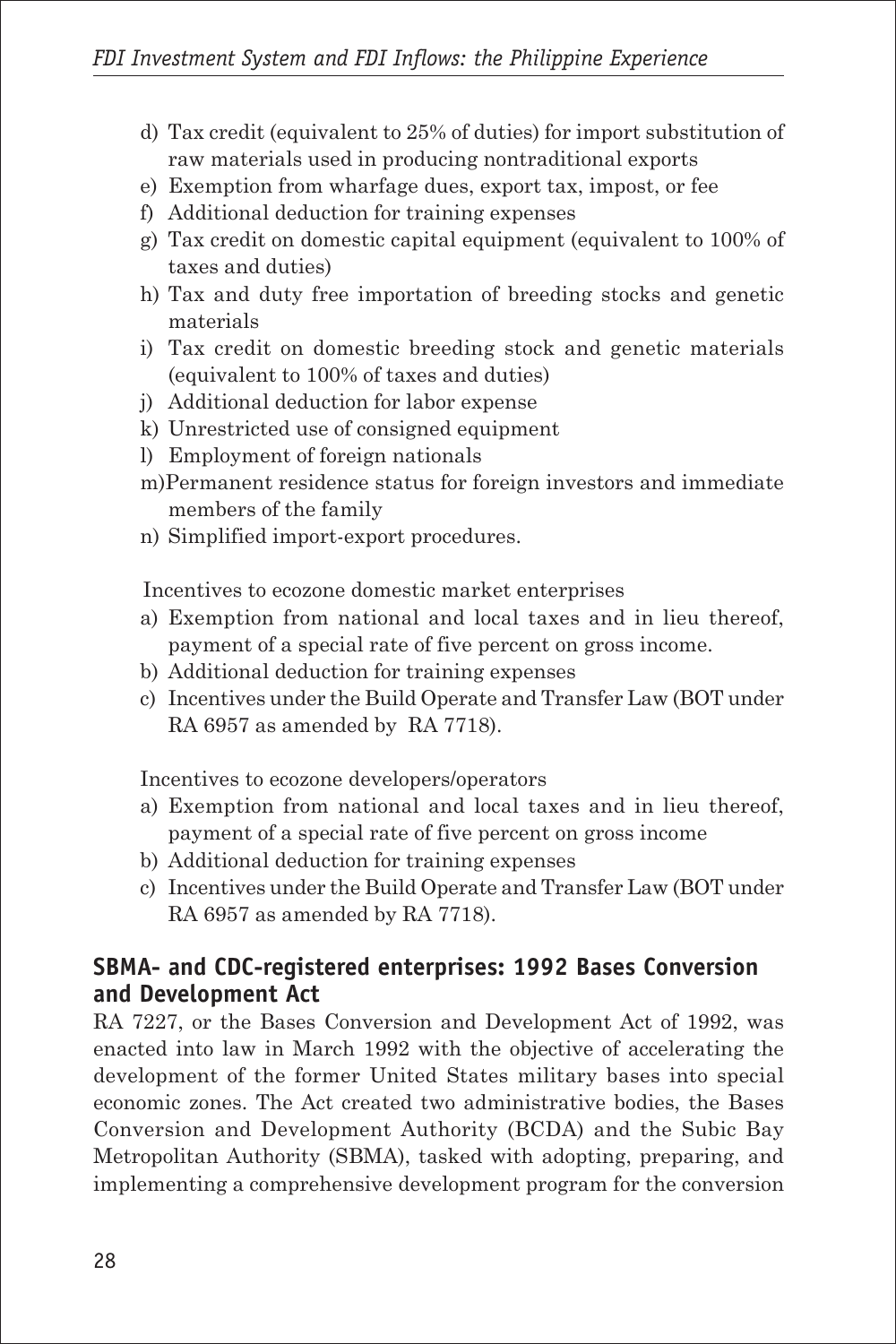of the Clark and Subic military reservations into special economic zones. The BCDA is mandated to oversee and implement the conversion and development of Clark and other military stations, while the SBMA is mandated to oversee the implementation of the development programs of the Subic Bay Naval Station and surrounding communities. In 1993, EO 80 was issued establishing the Clark Development Corporation (CDC), as the implementing arm of the BCDA for the Clark Special Economic Zone. As earlier noted, the Supreme Court revoked these incentives in July 2005, stating that RA 7227 did not grant privileges to locators operating in Clark.

Incentives

- a) A final tax of five percent on gross income earned shall be paid in lieu of all local and national taxes. (Gross income refers to gross sales derived from any business activity less cost of sales, cost of production, or direct cost of services.)
- b) Tax and duty free importation of capital equipment, raw materials, supplies, spare parts, and all other articles including finished goods.
- c) Permanent residency status for investors, their spouses, dependent children under 21 years of age, provided they have continuing investments of not less than US\$250,000.
- d) Employment of foreign nationals.

### **FDI approvals by agency**

Table 3 and Figure 2 present the distribution of approved FDI by agency. PEZA cornered the bulk of approved FDI with 75 percent of the total in 2000. It accounted for 39 percent of the total approvals in 2002 and 49

| Year        | 2000     | 2001     | 2002    | 2003    | 2004     |
|-------------|----------|----------|---------|---------|----------|
| BOI         | 43611.5  | 102036.5 | 28352.1 | 28340.7 | 119542.8 |
| PEZA        | 156697.8 | 88320    | 38741.1 | 31346   | 30430.8  |
| <b>SBMA</b> | 4663.8   | 1836.8   | 4902.2  | 2359.3  | 2729.7   |
| CDC         | 2912.5   | 1568.9   | 27548.3 | 1748.6  | 2302     |
| Total       | 207885.6 | 193762.2 | 99543.7 | 63794.6 | 155005.2 |

|  | Table 3. Approved FDI (in million pesos) |  |  |  |
|--|------------------------------------------|--|--|--|
|--|------------------------------------------|--|--|--|

Source: Board of Investments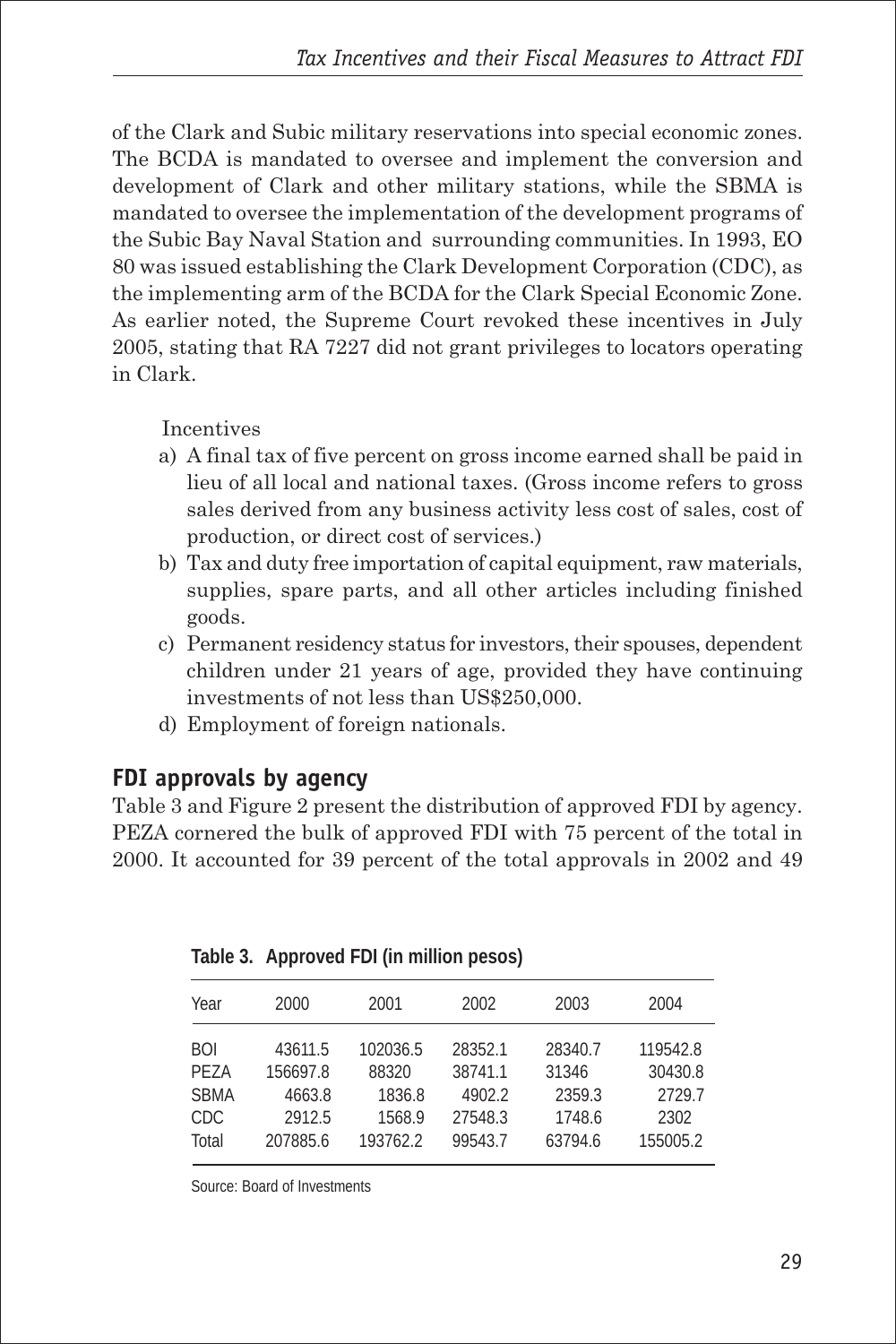

**Figure 2. Approved FDI by agency**

percent in 2003. In 2001, BOI was ahead with its share of 53 percent and in 2004 with its share of 77 percent. CDC received substantial FDI approvals in 2002 with its share of about 28 percent of the total.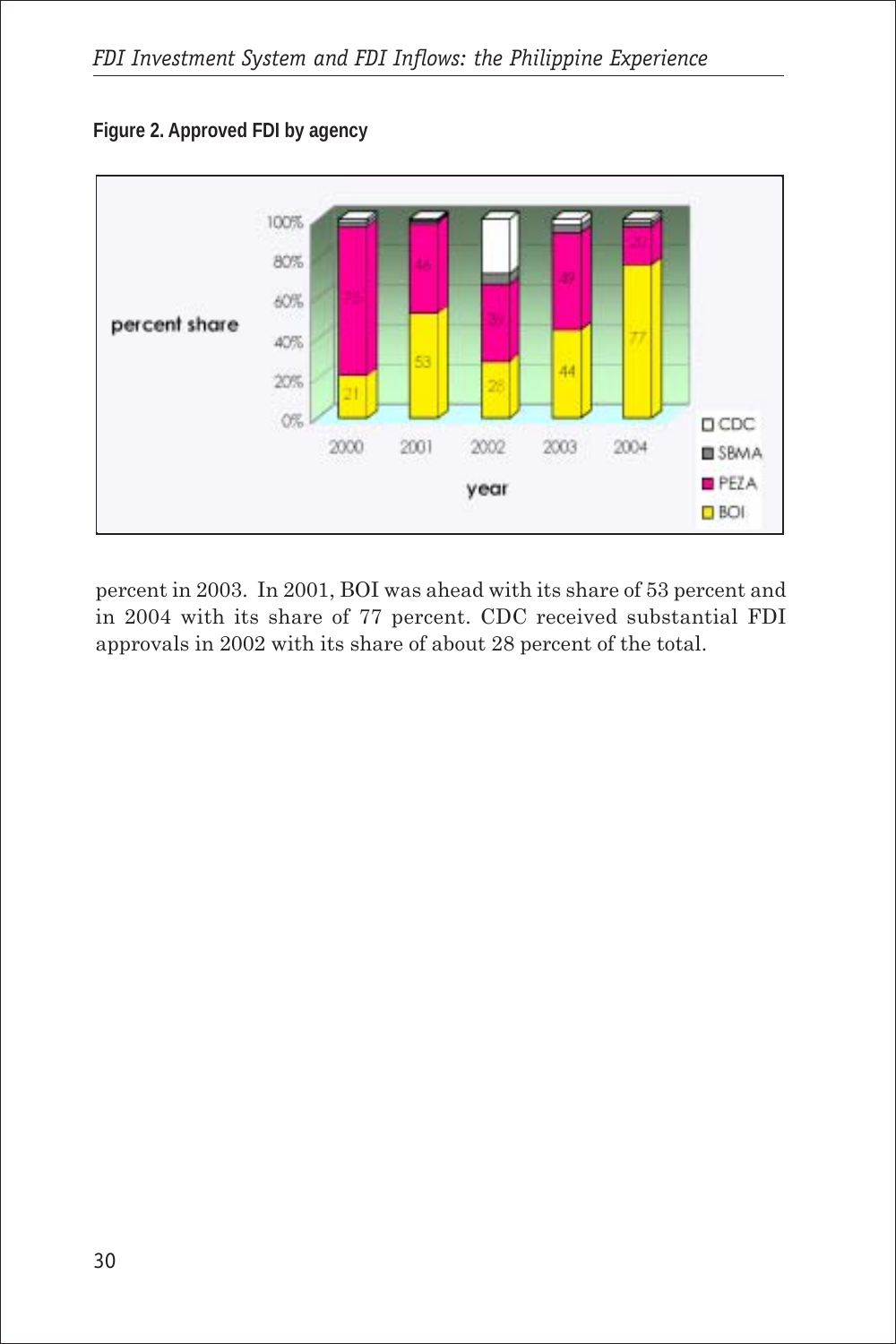# **6 FDI Trends and Performance**

In the 1980s, FDI inflows to the Philippines were very small and erratic owing largely to the economic and political instability that beset the country throughout the decade (Table 4 and Figure 3). As a result, the Philippines missed out on the rapid growth of Japanese FDI after the appreciation of the yen following the Plaza Accord of 1985. During the period 1983–1989, FDI inflows registered a negative average growth rate of -7.5 percent.

With the completion of the democratic transition process in the 1990s along with FDI liberalization, substantial improvements were felt as FDI inflows grew by 23.4 percent on the average from 1990 to 1999. However, with another political turmoil in the early 2000s, average FDI inflows fell by 8.69 percent between 2000 and 2003. As a percentage of GDP, average FDI inflows increased from 0.54 percent of GDP in the 1980s to 1.21 percent of GDP in the 1990s. In the recent period, this reached an average of around 1.7 percent of GDP.

| Year | <b>FDI Flow</b><br>(US\$ million) | Nominal GDP<br>(US\$ million) | FDI as %<br>of GDP | Year | <b>FDI Flow</b><br>(US\$million) | Nominal GDP<br>(US\$ million) | FDI as %<br>of GDP |
|------|-----------------------------------|-------------------------------|--------------------|------|----------------------------------|-------------------------------|--------------------|
| 1980 | 229.5                             | 32452.3                       | 0.71               | 1992 | 328.0                            | 52977.4                       | 0.62               |
| 1981 | 306.8                             | 35645.1                       | 0.86               | 1993 | 377.7                            | 54367.9                       | 0.69               |
| 1982 | 343.9                             | 37140.2                       | 0.93               | 1994 | 881.9                            | 64084.9                       | 1.38               |
| 1983 | 275.6                             | 33211.3                       | 0.83               | 1995 | 815.0                            | 74121.1                       | 1.10               |
| 1984 | 146.6                             | 31407.9                       | 0.47               | 1996 | 1281.0                           | 82847.2                       | 1.55               |
| 1985 | 246.9                             | 30734.8                       | 0.80               | 1997 | 1053.4                           | 82343.4                       | 1.28               |
| 1986 | 108.3                             | 29867.9                       | 0.36               | 1998 | 884.7                            | 65171.5                       | 1.36               |
| 1987 | 96.4                              | 33195.4                       | 0.29               | 1999 | 2106.7                           | 76157.1                       | 2.77               |
| 1988 | 64.0                              | 37884.9                       | 0.17               | 2000 | 1398.2                           | 75898.8                       | 1.84               |
| 1989 | 202.8                             | 42574.6                       | 0.48               | 2001 | 857.8                            | 71205.4                       | 1.20               |
| 1990 | 195.9                             | 44310.7                       | 0.44               | 2002 | 1431.4                           | 76692.8                       | 1.87               |
| 1991 | 415.3                             | 45416.9                       | 0.91               | 2003 | 1488.2                           | 78626.8                       | 1.89               |

**Table 4. Trends in FDI, 1980–2003**

Sources: Bangko Sentral ng Pilipinas and National Income Accounts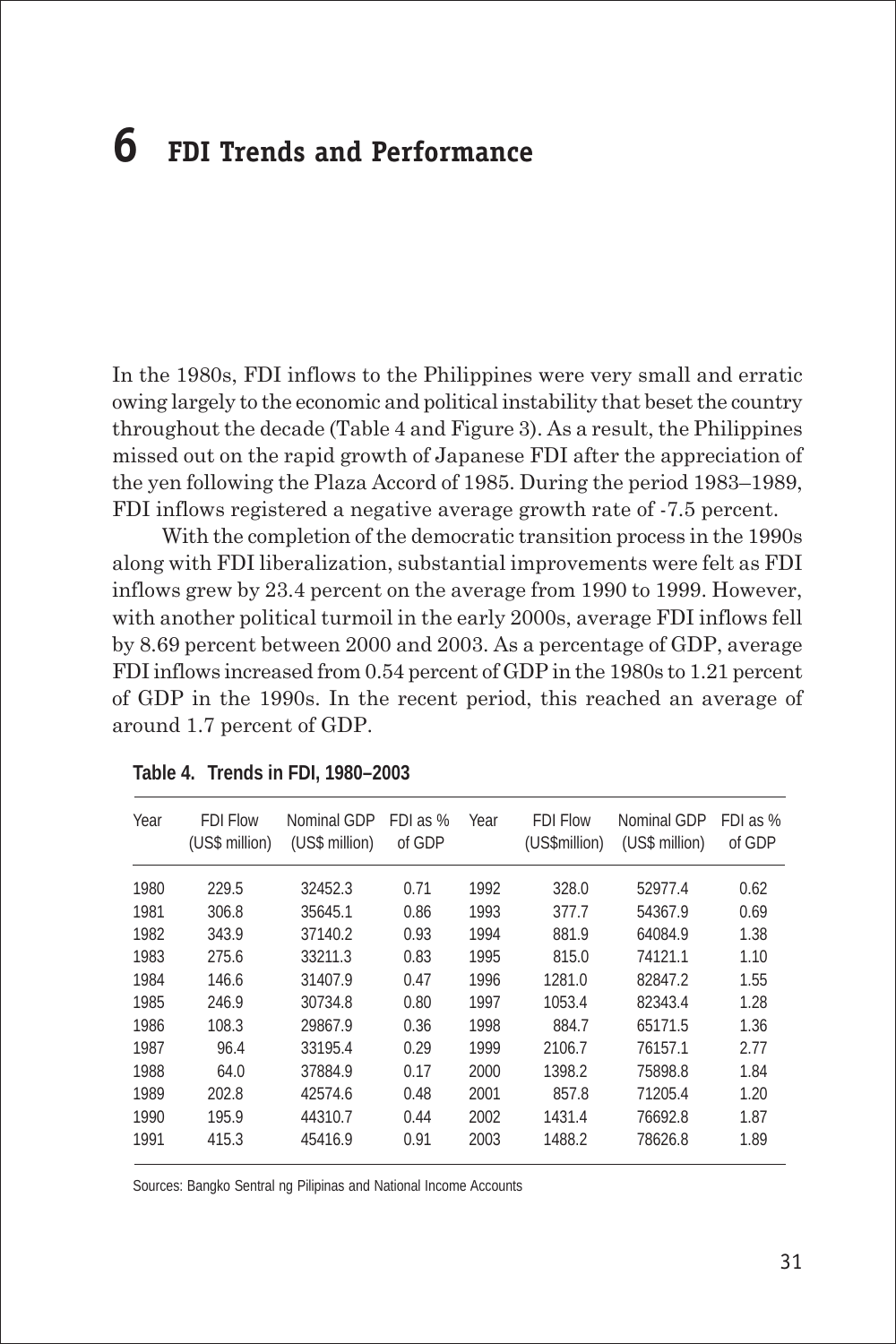



Table 5 and Figure 4 present the distribution of total cumulative flows across the major sectors from the eighties to the most recent period. Total cumulative flows to the Philippines increased from US\$2.03 billion to US\$8.34 billion between the 1980s (1980–1989) and the 1990s (1990– 1999). From 2000 to 2003, a total of US\$5.16 billion was registered. FDI stock, measured by total cumulative flows, stood at US\$3 billion in 1989. This increased to US\$11 billion in 1990 and to US\$16.6 billion in 2003.

In the 1980s, the bulk of FDI flows was concentrated in the highly protected manufacturing sector particularly in the manufacture of chemical and chemical products, food products, basic metal products, textiles and petroleum and coal. The average share of manufacturing went up from about 45 percent in the 1980s to 50 percent in the 1990s. Although with the reduction of protection in the manufacturing sector, its average share declined from 50 percent during the 1990s to around 31 percent in the 2000s. In the most recent period, FDI flows have been concentrated in the financial sector.

Within the manufacturing sector, FDI inflows shifted toward the production of machinery, appliances, and supplies as well as in petroleum and coal products. The large share of petroleum and coal in the 1990s was due to the privatization of Petron, a government-owned and controlled company. The increase in machinery, appliances, and supplies can be attributed to the large inflows of FDI to the electronics subsector that has been the driver of export growth in the Philippines. In the most recent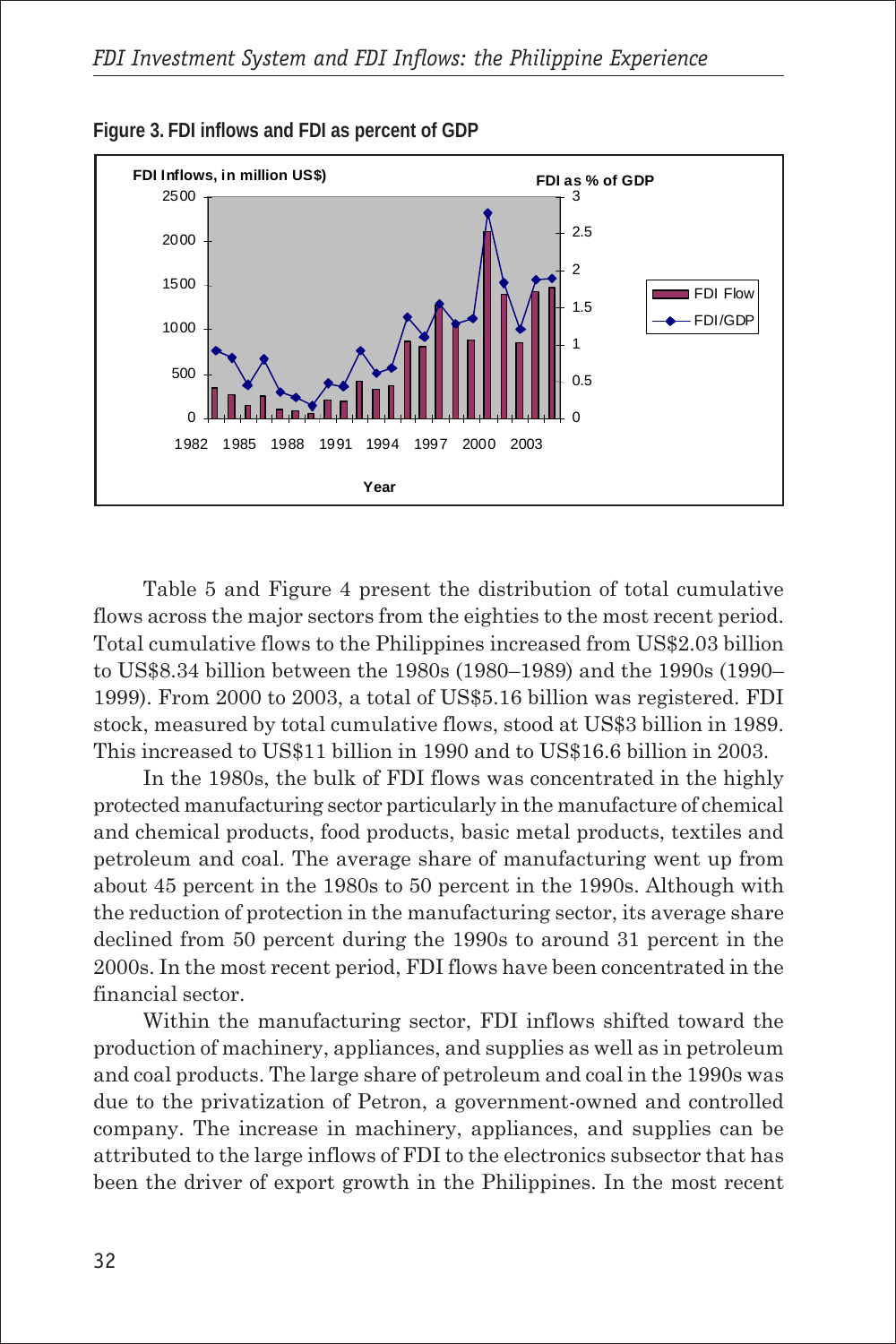| Major Economic Sector                    | 1980-1989     | 1990-1999 | 2000-2003 |
|------------------------------------------|---------------|-----------|-----------|
| Total cumulative flows (in US\$ million) | 2027          | 8340      | 5164      |
| Banks and other financial institutions   | 8.11          | 15.45     | 34.19     |
| <b>Banks</b>                             | 5.11          | 6.78      | 15.09     |
| Other financial institutions             | 2.99          | 8.67      | 19.11     |
| Manufacturing                            | 44.70         | 50.08     | 30.65     |
| Of which:                                |               |           |           |
| Chemical and chemical products           | 13.36         | 5.72      | 3.55      |
| Food                                     | 9.29          | 7.10      | 14.52     |
| Basic metal products                     | 5.71          | 2.27      | 1.85      |
| <b>Textiles</b>                          | 2.17          | 1.80      | 0.02      |
| Transport equipment                      | 3.50          | 3.88      | 1.16      |
| Petroleum and coal                       | 2.14          | 10.77     | 1.23      |
| Rubber                                   | ä,            | 0.60      | 0.01      |
| Metal products exclusing machinery       | 0.33          | 1.22      |           |
| Paper and paper products                 | L             | 0.24      | 0.19      |
| Machinery, appliances, supplies          |               | 12.23     | 3.99      |
| Nonmetallic mineral products             |               | 2.27      | 3.34      |
| Others                                   |               | 1.34      | 0.49      |
| Mining                                   | 32.44         | 5.68      | 10.56     |
| Of which:                                |               |           |           |
| Petroleum and gas                        | 28.15         | 1.66      | 10.54     |
| Copper                                   | 0.51          | 0.00      | l,        |
| Nickel                                   | $\frac{1}{2}$ | 0.06      |           |
| Geothermal                               | ä,            | 3.26      | 0.01      |
| Others                                   |               | 0.41      |           |
| Commerce                                 | 5.05          | 7.63      | 3.23      |
| Of which:                                |               |           |           |
| Wholesale                                | 2.86          | 3.86      | 2.03      |
| Real estate                              | 1.23          | 3.42      | 1.20      |
| <b>Services</b>                          | 6.39          | 5.29      | 0.91      |
| Of which:                                |               |           |           |
| <b>Business</b>                          | 2.36          | 1.13      | 0.63      |
| Others                                   |               | 0.21      | 0.23      |
| Public utility                           | 1.13          | 11.94     | 17.82     |
| Of which:                                |               |           |           |
| Communication                            | 0.75          | 5.95      | 15.06     |
| Water transport                          | ä,            | 0.16      | 0.15      |
| Land transport                           | 0.04          | 0.01      | 0.04      |
| Electricity                              |               | 5.39      | 1.54      |
| Air transport                            |               | 0.20      |           |
| <b>Others</b>                            |               | 0.05      | 1.03      |

### **Table 5. Distribution of foreign direct investment by sector (in percent)**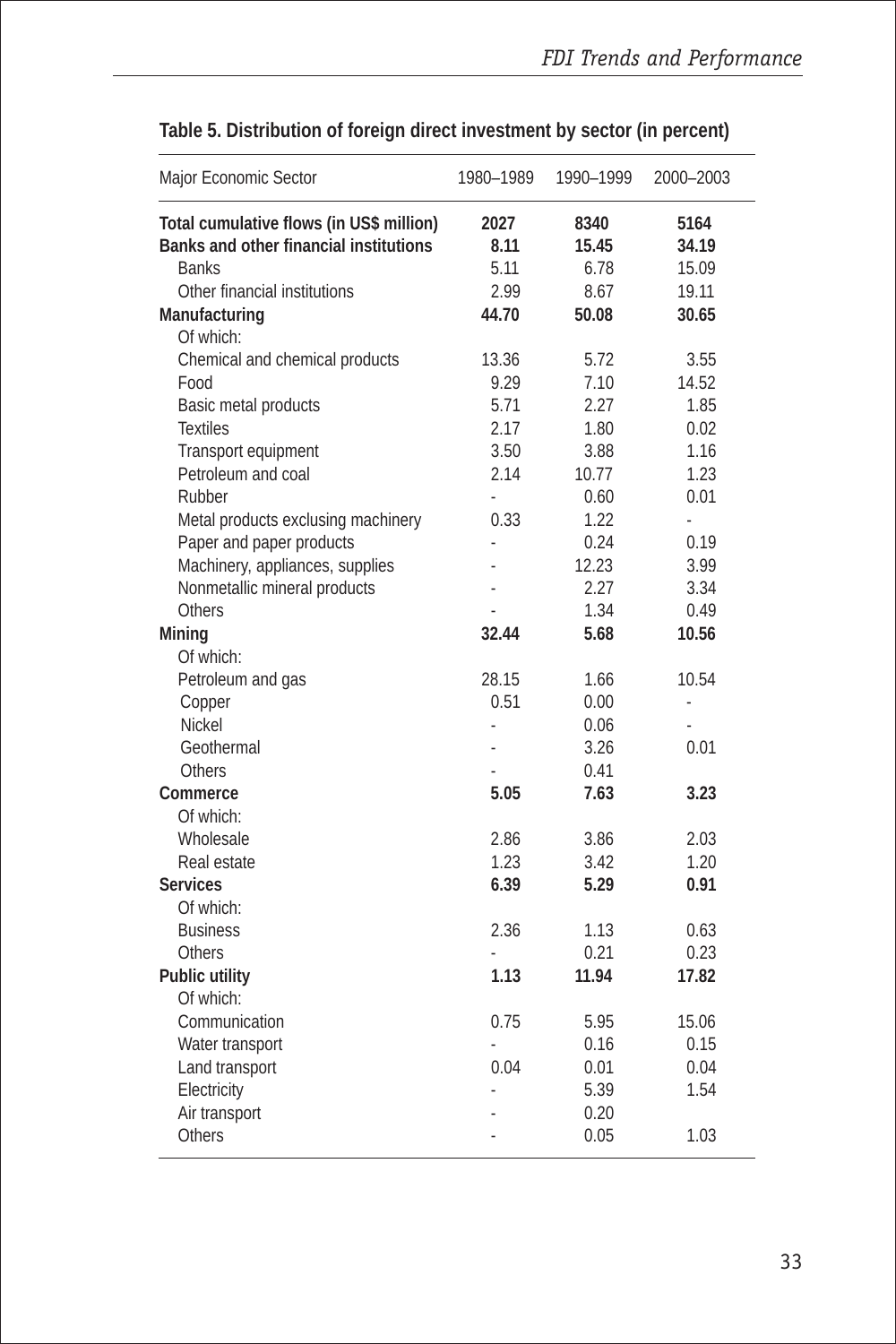| Major Economic Sector                           | 1980-1989 | 1990-1999 | 2000-2003 |
|-------------------------------------------------|-----------|-----------|-----------|
| Agriculture, fishery, and forestry<br>Of which: | 1.66      | 0.36      | 0.01      |
| Livestock and poultry                           | ٠         |           |           |
| Fishery                                         |           | 0.13      |           |
| Agriculture                                     | 2.01      | 0.23      |           |
| <b>Others</b>                                   | ٠         |           |           |
| Construction                                    | 0.52      | 3.00      | 2.44      |
| Of which:                                       |           |           |           |
| <b>Transport facilities</b>                     | 0.15      |           |           |
| Infrastructure                                  | 0.66      | 0.70      | 0.10      |
| <b>Building</b>                                 | ٠         | 0.17      | 0.02      |
| General engineering                             |           | 1.10      | 2.31      |
| Others                                          |           | 1.00      | 0.01      |

#### **Table 5 (cont'd.)**

Source: Bangko Sentral ng Pilipinas

**Figure 4. FDI distribution by sector**



period, average FDI inflows appear to be strong in food manufacturing as its share more than doubled from 7 percent in the 1990s to around 14.5 percent in the period 2000–2003. While the average protection of the manufacturing sector has already declined, the food manufacturing subsector has remained highly protected relative to other manufacturing subsectors.

As indicated earlier, a lot of these changes in FDI flows and structure may be explained by the substantial FDI liberalization over the past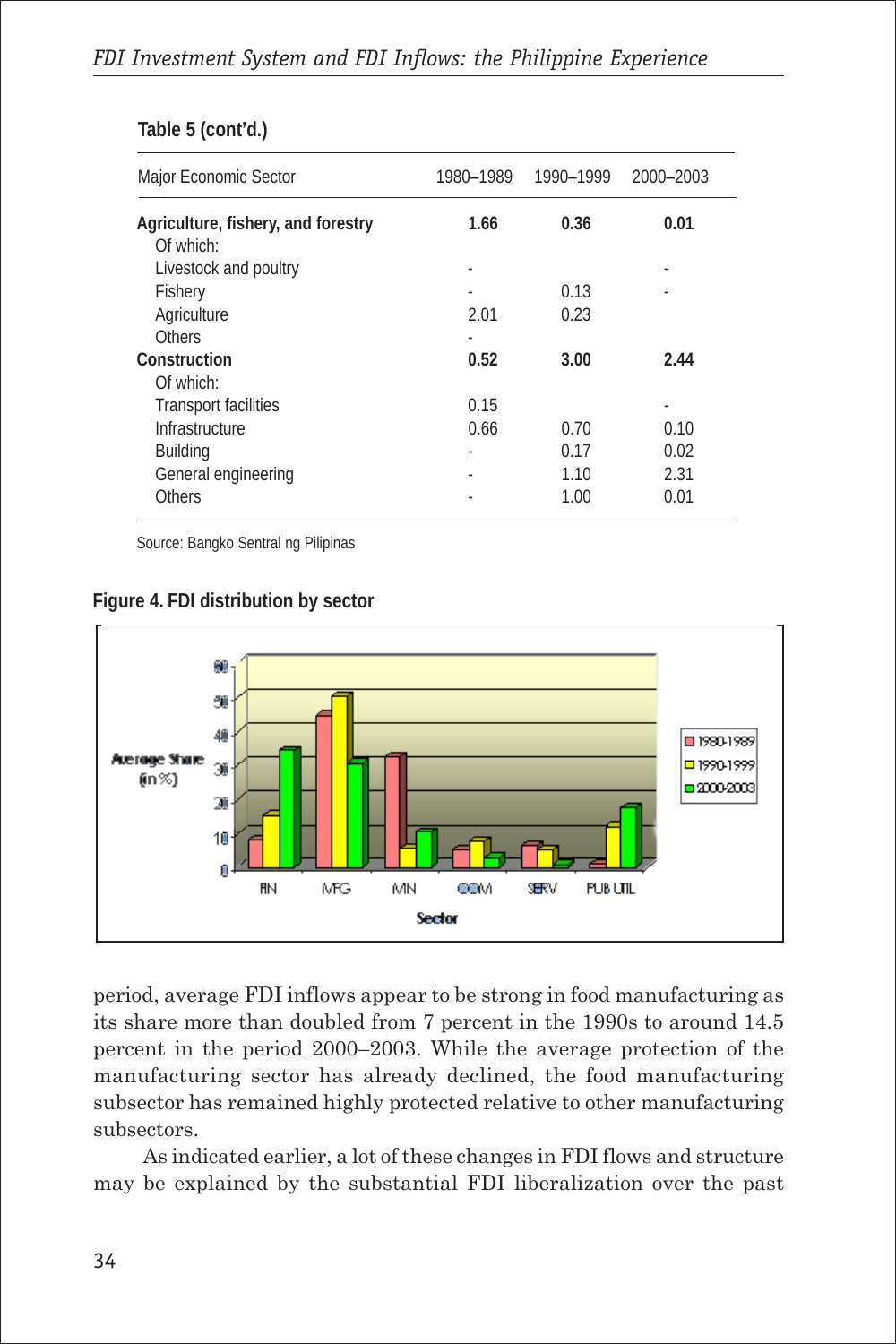decade. In the case of banks and other financial institutions sector, substantial increases in its share can be observed during the three periods under study. The share of the financial sector went up significantly from 8 percent in the 1980s to 15 percent in the 1990s. In the most recent period, its share further rose to about 34 percent. These increases in the share of FDI cumulative flows to the financial sector coincided with the major banking reforms legislated since the mid-1990s. Prior to 1994, there were only four foreign banks in the country. These banks were heavily regulated; they could not engage in universal banking and trust operations and could not open new branches. Currently, there are a total of 19 foreign banks operating the Philippines.

Public utility also experienced substantial increases in its share that went up from 1 percent in the 1980s to 12 percent in the 1990s and to around 18 percent in the period 2000–03. Within the sector, the communication subsector received the largest cumulative FDI flows increasing from less than one percent in the 1980s to 6 percent in the 1990s and to 15 percent in the most recent period under review.

In the past two decades, the share of mining fell drastically from 32 percent in the 1980s to around 6 percent in the 1990s; in the most recent period, this went up to 11 percent. The share of agriculture, fishery, and forestry is very low and has declined in all three periods under study. Commerce, which includes wholesale and retail trade as well as private services, saw increases in its share from 5 percent in the 1980s to 7.6 percent in the 1990s, though recently this dropped to around 3 percent.

Table 6 and Figure 5 show that in the last two decades, changes were seen not only in the distribution of FDI by sector but also in the

| Country            | 1989  | 1999  | 2003  | Country        | 1989 | 1990 | 2003 |
|--------------------|-------|-------|-------|----------------|------|------|------|
| U.S.A.             | 55.92 | 24.59 | 21.25 | Panama         | 0.69 | 0.44 | 0.30 |
| Japan              | 14.53 | 21.56 | 22.13 | Austria        | 0.59 | 0.24 | 0.17 |
| Hongkong           | 5.81  | 6.55  | 5.01  | Singapore      | 0.49 | 3.14 | 6.04 |
| <b>Netherlands</b> | 4.82  | 11.53 | 11.57 | Denmark        | 0.59 | 0.22 | 0.30 |
| U.K.               | 3.45  | 4.16  | 5.16  | Luxembourg     | 0.45 | 0.48 | 0.34 |
| Switzerland        | 2.23  | 7.88  | 5.50  | Malaysia       | 0.35 | 0.85 | 0.95 |
| Australia          | 1.92  | 1.22  | 0.99  | N Hebrides     | 0.27 | 0.07 | 0.05 |
| Canada             | 1.58  | 0.52  | 0.61  | Bermuda        | 0.28 | 2.38 | 1.66 |
| France             | 1.37  | 0.87  | 2.95  | South Korea    | 0.27 | 1.37 | 1.05 |
| Nauru              | 0.33  | 0.12  | 0.08  | Taiwan         | 0.64 | 1.61 | 1.41 |
| Germany            | 1.01  | 2.09  | 3.96  | Virgin Islands | 0.00 | 3.01 | 3.22 |
| Sweden             | 0.88  | 0.42  | 0.29  | Others         | 1.53 | 4.68 | 4.99 |

**Table 6. FDI inward stock by source**

Source: Bangko Sentral ng Pilipinas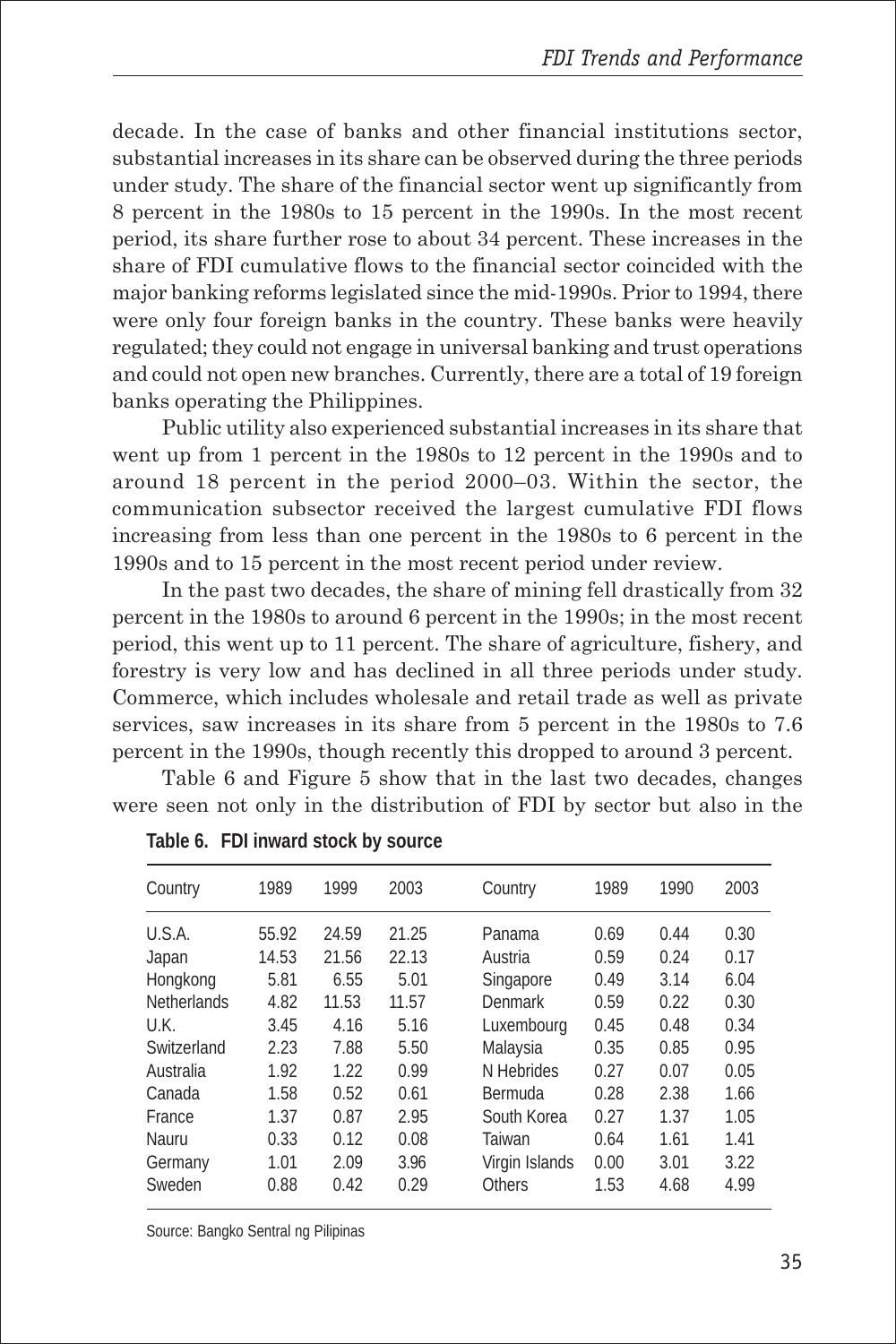

**Figure 5. FDI inward stock by source**

sources of FDI. Historically, the US was the Philippines' largest source of foreign investment. It is evident from the table that its dominance has been substantially diluted by the presence of Japan, Netherlands, Hong Kong, Singapore, UK, and Switzerland. Between 1989 and 1999, the cumulative share of the US fell drastically from around 56 percent to 25 percent, respectively. This dropped further to about 21 percent in 2003. The cumulative shares of Japan and Netherlands both increased from 15 percent to 22 percent and from 5 percent to 12 percent, respectively. Among developing countries, Singapore and Hong Kong have been the most important investors, followed by Taiwan, South Korea, and Malaysia.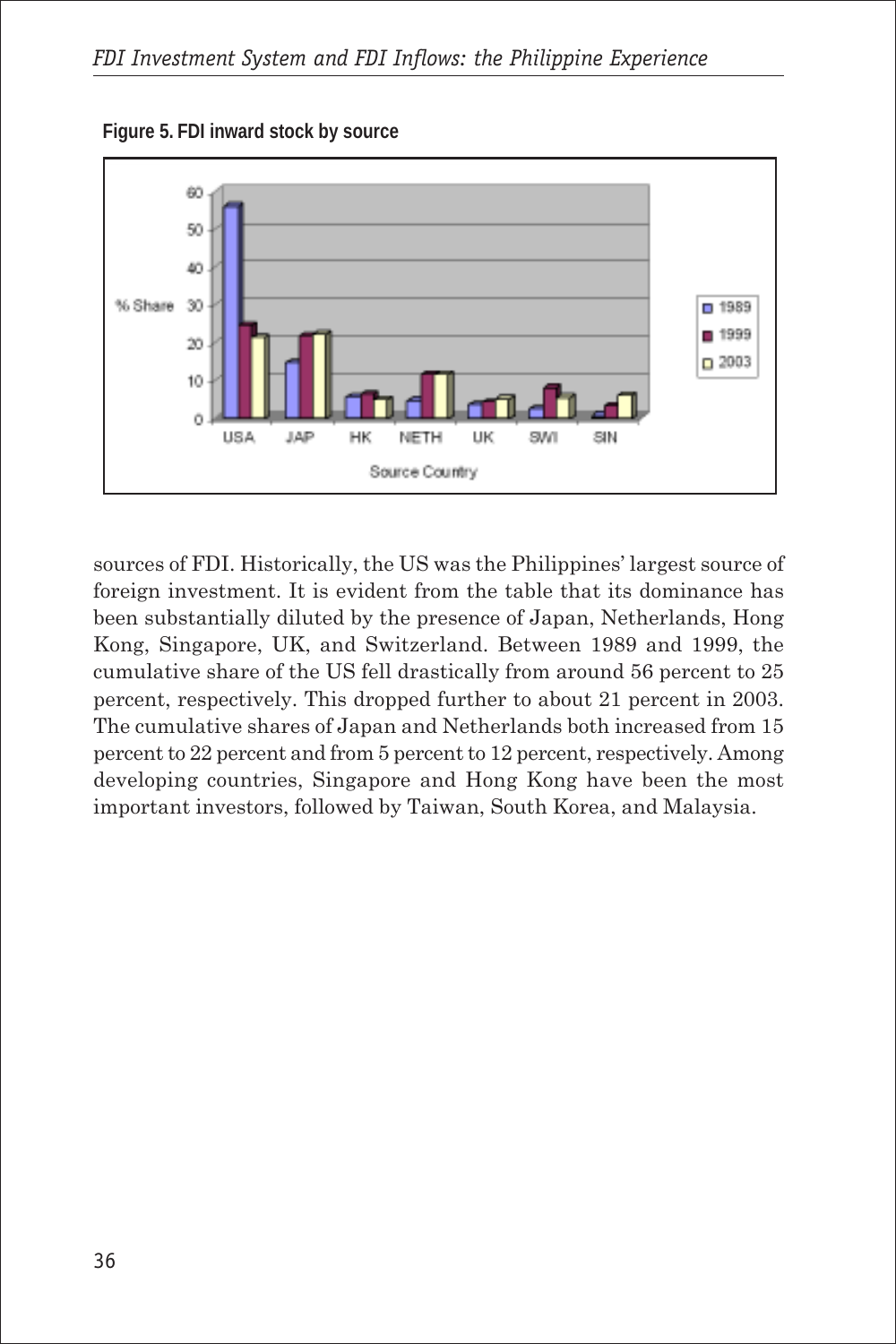# **7 Comparative Performance of the Philippines and Other Asian Countries**

Table 7 presents FDI inflows data for the Philippines and other Asian countries: Vietnam, the People's Republic of China (PRC), Indonesia, Malaysia, Thailand, Taiwan, South Korea, and Singapore. It is evident from the data that the Philippines has performed poorly and has lagged behind the other countries. In terms of net FDI inflows, PRC is the largest recipient. Far second is Singapore, followed by South Korea and Thailand. The Philippines, along with Vietnam and Indonesia, is at the bottom of the list. Note that during the period 1981–1985, Vietnam's FDI inflows were almost negligible. By the next period, however, it was able to overtake the Philippines and during the period 1998–2001, its inflows were about the same as those of the Philippines. In terms of FDI per capita, Singapore tops the list followed by South Korea, Taiwan, Malaysia, and Thailand. The Philippines, Vietnam, and Indonesia received the lowest FDI inflows.

Studies of the determinants of FDI inflows have found that the most important factors on the ability of countries to attract FDI relate to the investment climate (particularly the FDI regime and the effectiveness of

| Country     |           | Net inflows (in current US\$ billion) |           |           | FDI per capita (US\$ per person) |           |  |  |
|-------------|-----------|---------------------------------------|-----------|-----------|----------------------------------|-----------|--|--|
|             | 1981-1985 | 1993-1997                             | 1998-2001 | 1981-1985 | 1993-1997                        | 1998-2001 |  |  |
| Philippines | 0.06      | 1.41                                  | 1.47      | 1.2       | 20.6                             | 19.5      |  |  |
| Indonesia   | 0.24      | 3.87                                  | $-2.73$   | 1.5       | 19.9                             | $-13.3$   |  |  |
| Vietnam     | 0.01      | 1.98                                  | 1.42      | 0.1       | 27.0                             | 18.2      |  |  |
| Malaysia    | 1.08      | 4.75                                  | 2.60      | 73.5      | 230.3                            | 113.8     |  |  |
| Taiwan      | 0.19      | 1.59                                  | 3.05      | 10.0      | 74.3                             | 136.8     |  |  |
| Thailand    | 0.28      | 2.29                                  | 5.18      | 5.6       | 39.0                             | 85.8      |  |  |
| South Korea | 0.12      | 1.67                                  | 6.81      | 2.9       | 36.8                             | 145.5     |  |  |
| Singapore   | 1.35      | 8.28                                  | 8.05      | 508.5     | 2316.4                           | 2011.8    |  |  |
| <b>PRC</b>  | 0.85      | 36.31                                 | 41.29     | 0.8       | 30.1                             | 32.8      |  |  |

**Table 7. Net FDI inflows in selected Asian countries**

Source: Foreign Investment Advisory Service, World Bank, and International Finance Corporation (2005)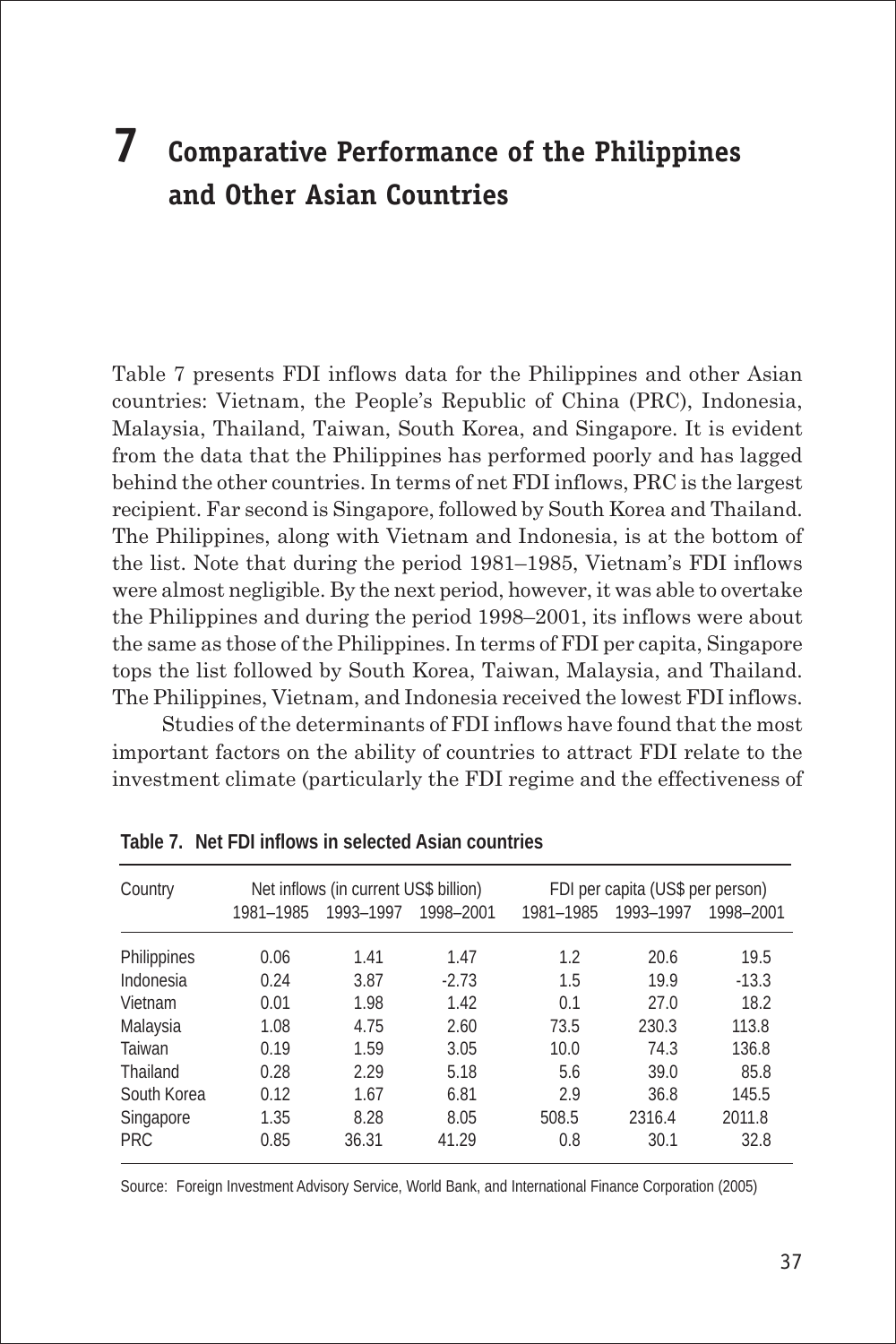FDI promotion), the economic competitiveness of the country, and its growth prospects (FIAS/WB/IFC 2005). Box 2 summarizes three major determinants and factors consisting of economic conditions, host country policies, and strategies of multinational enterprises (MNE) that are associated with the extent and pattern of FDI in developing countries.

In assessing the determinants of FDI inflows to the Philippines, Aldaba-Mercado (1995) found a strong positive correlation between FDI inflows and trade policy using effective protection rate as its indicator. Her results also revealed significant positive relationships between FDI and the stock of public investment (measure of infrastructure availability), real gross domestic product (market size indicator), and real effective exchange rate (competitiveness indicator with a real depreciation of the peso affecting FDI flows positively). As expected, the results showed a significant negative relationship between FDI and political stability. No

|                                                                                                                                         | Box 2. Host country determinants of FDI       |                                                                                                                                                                                                |  |  |  |  |
|-----------------------------------------------------------------------------------------------------------------------------------------|-----------------------------------------------|------------------------------------------------------------------------------------------------------------------------------------------------------------------------------------------------|--|--|--|--|
| Economic<br>conditions                                                                                                                  | • Markets                                     | Size, income levels; urbanization; stability and growth<br>prospects; access to regional markets; distribution and<br>demand patterns                                                          |  |  |  |  |
|                                                                                                                                         | • Resources<br>• Competitiveness              | Natural resources; location<br>Labor availability, cost, skills, trainability; managerial<br>technical skills; access to inputs; physical infrastructure;<br>supplier base; technology support |  |  |  |  |
| Host country<br>policies                                                                                                                | • Macro policies                              | Management of crucial macro variables; ease of<br>remittance; access to foreign exchange                                                                                                       |  |  |  |  |
|                                                                                                                                         | • Private Sector                              | Promotion of private ownership; clear and stable<br>policies; easy entry/exit policies; efficient financial<br>markets; other support                                                          |  |  |  |  |
|                                                                                                                                         | • Trade and industry                          | Trade strategy; regional integration and access to<br>markets; ownership controls; competition policies;<br>support for SMEs                                                                   |  |  |  |  |
|                                                                                                                                         | • FDI policies                                | Ease of entry; ownership; incentives; access to inputs;<br>transparent and stable policies                                                                                                     |  |  |  |  |
| <b>MNE</b> strategies                                                                                                                   | • Risk perception                             | Perception of country risk based on political factors,<br>macro management, labor markets, policy stability                                                                                    |  |  |  |  |
|                                                                                                                                         | • Location, sourcing,<br>integration transfer | Company strategies on location, sourcing of products/<br>inputs, integration of affiliates, strategic alliances,<br>training, technology                                                       |  |  |  |  |
| Source: Lall, S. 1997. Attracting foreign investment: new trends, sources, and policies. Economic Paper 31,<br>Commonwealth Secretariat |                                               |                                                                                                                                                                                                |  |  |  |  |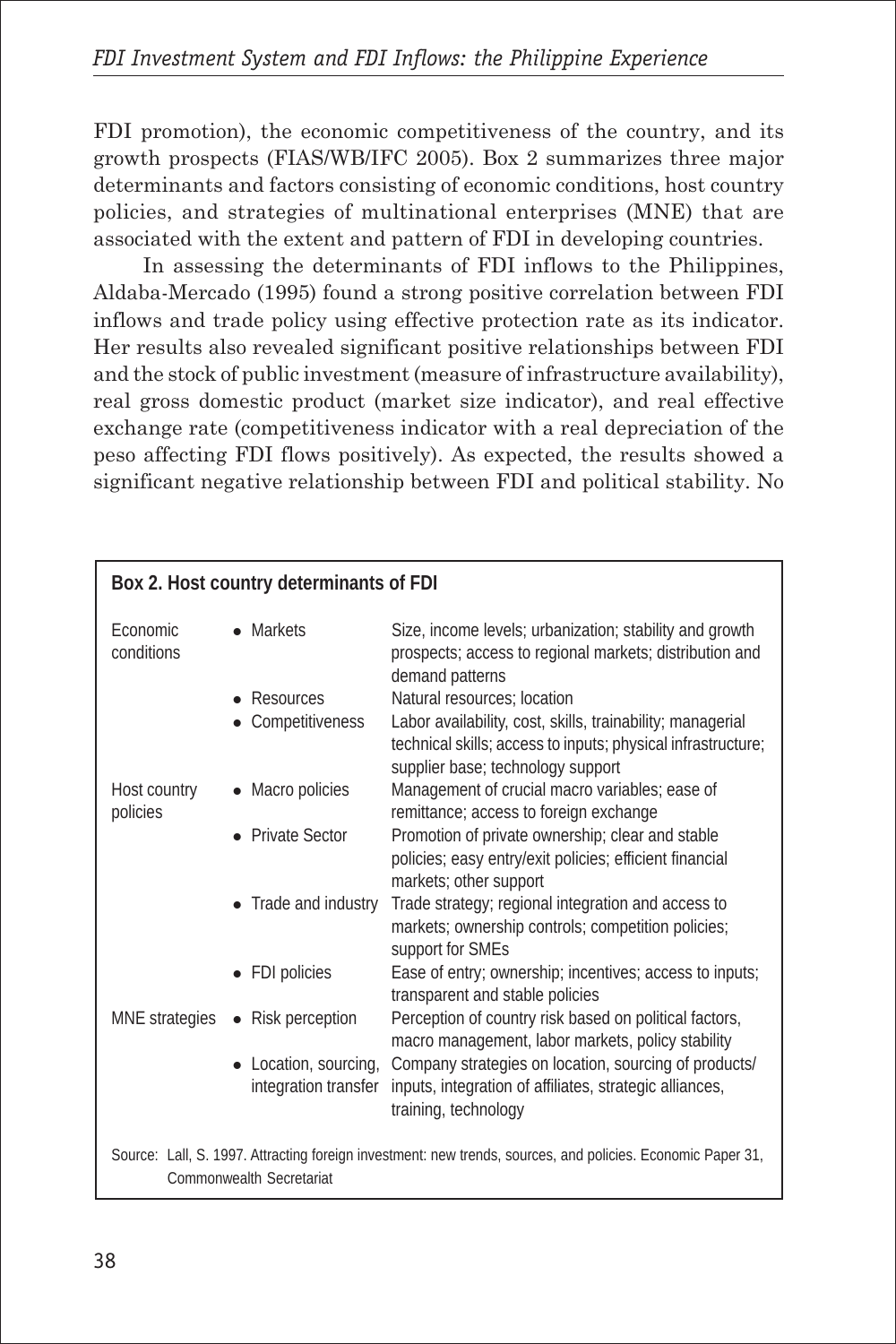significant relationship between FDI and government investment incentive policies was found.

Table 8 presents the ranking of the Philippines and other Southeast Asian countries (out of a total of 102 countries in 2004 and 125 countries in 2006) in terms of three sets of competitiveness indicators: growth competitiveness, macro environment, and public institutions indices. The growth competitiveness index covers measures of competitiveness such as institutions, infrastructure, macroeconomy, health and primary education, higher education and training, market efficiency, technological readiness, business sophistication, and innovation. The macro environment index is based on macroeconomic stability, country credit risk, and wastage in government expenditures while the public institutions index is based on measures of the enforcement of contracts and law and degree of competition.

The table shows that for all three indicators, the Philippines together with Indonesia performed substantially poorly than Malaysia and Thailand. However, while Indonesia's rankings have fallen between 2004 and 2006, those of the Philippines have increased.

A recent study by the Asian Development Bank (2004) seems to confirm these findings. The study indicated that macro instability in the Philippines remains a major concern for investors because of the country's serious fiscal problems. Moreover, the poor quality of key infrastructure services, a fragile and underdeveloped financial system, and a perception that contracting and regulatory uncertainty add to the costs of doing business that also make investors hesitant. The surveyed firms identified corruption and macroeconomic instability as the two biggest impediments to a good investment climate in the Philippines. Electricity supply, security, and regulatory uncertainty also figured prominently.

| Country     | 2004 | Growth Competitiveness Index Macro Environment Index<br>2006 | 2004 | 2006 | Public Institution Index<br>2004 | 2006 |
|-------------|------|--------------------------------------------------------------|------|------|----------------------------------|------|
| Malaysia    | 29   | 26                                                           | 27   | 31   | 43                               | 18   |
| Thailand    | 32   | 35                                                           | 26   | 28   | 37                               | 40   |
| Philippines | 66   | 71                                                           | 60   | 62   | 85                               | 88   |
| Indonesia   | 72   | 50                                                           | 64   | 57   | 76                               | 52   |

**Table 8. Competitiveness indicators for selected Southeast Asian countries**

Source: World Economic Forum, Global Competitiveness Report, 2003-2004 and 2006-2007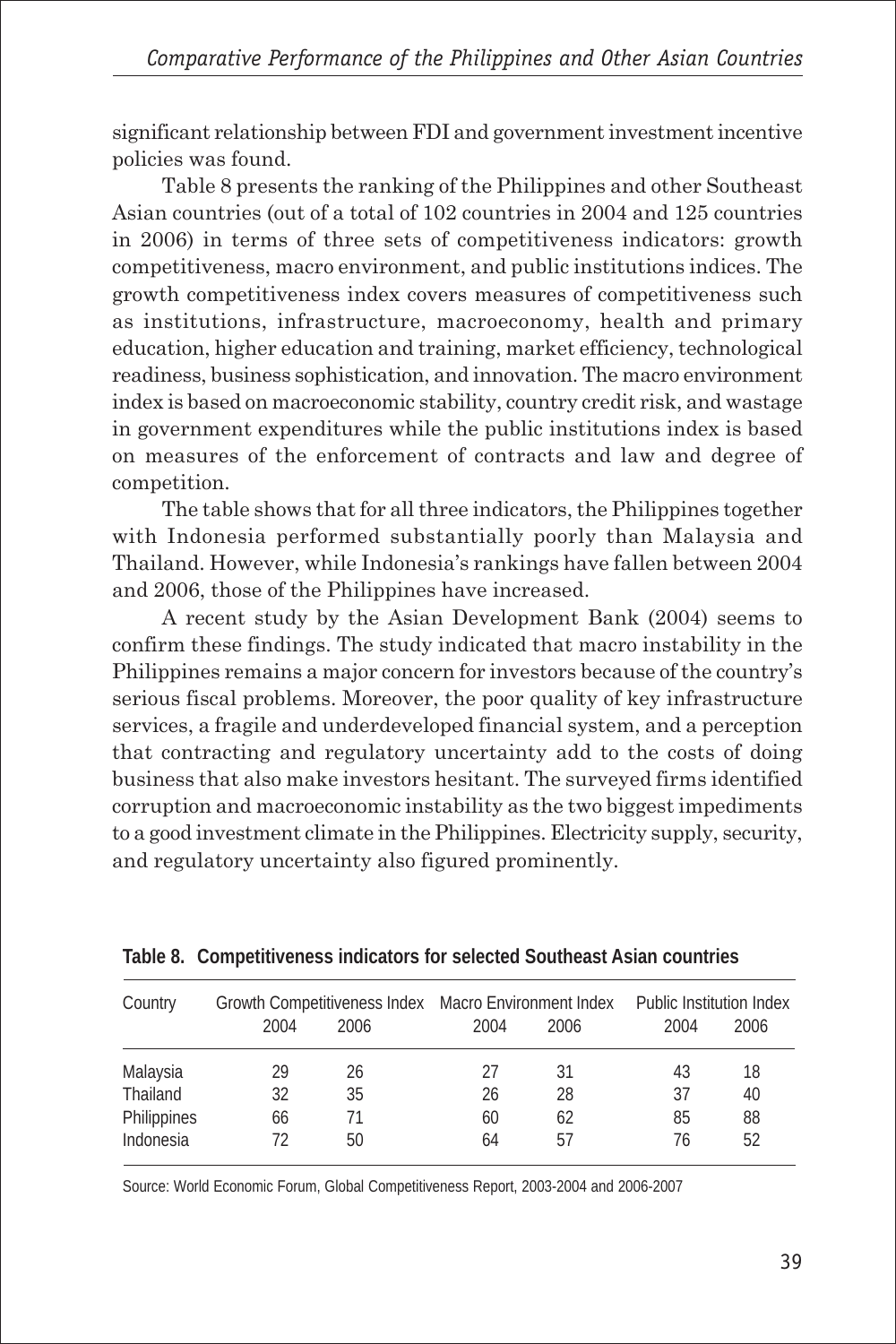Table 9 shows a comparison of the business costs indicators for the Philippines and its East Asian neighbors. The World Bank's doing business indicators showed the same concerns on costs of doing business as well as complexity and uncertainty in contract enforcement. The data show that in 2004 the Philippines was perceived as providing a less certain environment compared with Indonesia, Thailand, China, and Malaysia. The table reveals that, in general, except for the time to enforce a contract indicator, the Philippines performed significantly below the other East Asian countries especially in terms of corruption-related indicators. It had the worst indicators for number of days to enforce a contract and employment laws index.

However, the 2006 data reveal substantial improvements in the country's indicators such as time to start a business, cost to register business, procedures to enforce contracts, and employments laws index which all showed reductions. The same trend is observed among our neighbors. Except for number of procedures to enforce a contract, Thailand and Malaysia are still ahead of Philippine performance.

The ADB (2004) survey on business costs in the Philippines showed differences in perceptions between foreign and domestic firms. In general, the findings reveal that macro instability and corruption are the most important constraints to business, followed by electricity and tax rates.

| Country     |    | Number of<br>start-up<br>procedures | Time to start<br>a business<br>(days) |    |                          | Cost to register<br>business (% of<br>per capita GNI) |    | <b>Procedures</b><br>to enforce<br>a contract | a contract<br>(days) | Time to enforce |    | <b>Employment laws</b><br>index: range 0<br>(less rigid) to 100<br>(very rigid) |
|-------------|----|-------------------------------------|---------------------------------------|----|--------------------------|-------------------------------------------------------|----|-----------------------------------------------|----------------------|-----------------|----|---------------------------------------------------------------------------------|
| Year        | A  | B                                   | A                                     | B  | A                        | B                                                     | A  | B                                             | A                    | B               | A  | B                                                                               |
| Philippines | 11 | 11                                  | 59                                    | 48 | 24                       | 18.7                                                  | 28 | 25                                            | 164                  | 600             | 60 | 39                                                                              |
| PRChina     | 11 | 13                                  | 46                                    | 35 | 14                       | 9.3                                                   | 20 | 31                                            | 180                  | 292             | 47 | 24                                                                              |
| Malaysia    | 8  | 9                                   | 31                                    | 30 | 27                       | 19.7                                                  | 22 | 31                                            | 270                  | 450             | 25 | 10                                                                              |
| Hong Kong   | 5  | 5                                   | 11                                    | 11 | $\overline{\mathcal{L}}$ | 3.3                                                   | 17 | 16                                            | 180                  | 211             | 27 | $\theta$                                                                        |
| Indonesia   | 11 | 12                                  | 168                                   | 97 | 15                       | 86.7                                                  | ٠  | 34                                            | 225                  | 570             | 57 | 44                                                                              |
| S Korea     | 12 | 12                                  | 33                                    | 22 | 18                       | 15.2                                                  | 23 | 29                                            | 75                   | 230             | 51 | 34                                                                              |
| Singapore   | 7  | 6                                   | 8                                     | 6  | 1                        | 0.8                                                   | 23 | 29                                            | 50                   | 120             | 20 | $\Omega$                                                                        |
| Thailand    | 9  | 8                                   | 42                                    | 33 | 7                        | 5.8                                                   | 19 | 26                                            | 210                  | 425             | 61 | 18                                                                              |
| Vietnam     | 11 | 11                                  | 63                                    | 50 | 30                       | 44.5                                                  | 28 | 37                                            | 120                  | 295             | 56 | 37                                                                              |

|  |  |  |  | Table 9. Cost of doing business indicators |
|--|--|--|--|--------------------------------------------|
|--|--|--|--|--------------------------------------------|

Note: A: 2003-2004 and B:2006-2007.

Source: World Bank, World Development Indicators, 2004 and 2006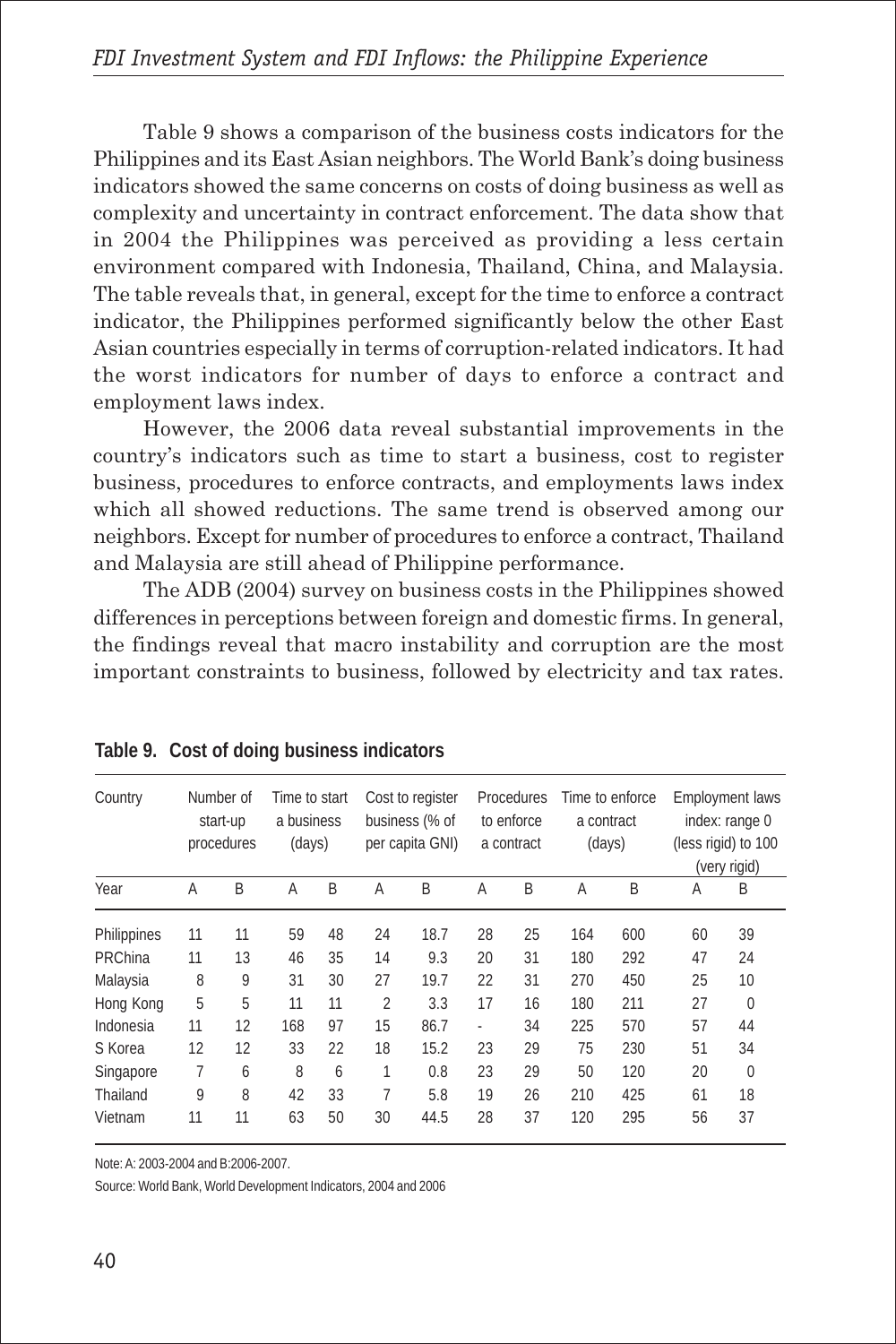Foreign firms, however, regard customs regulations, telecommunications, transportation, labor regulations, crime, and labor skills as the most important constraints.

Tables 10 and 11 present infrastructure indicators measured by utility and real estate costs. Electricity and land acquisition costs in the Philippines are the highest in the region. The country is also among the highest in terms of internet and telecommunications costs as well as in facilities lease.

Table 12 compares the corporate income tax rates in the six countries. It is evident from the table that the in terms of statutory corporate income tax rate, the Philippines has the highest rate. Given the availability of income tax holidays, the effective rates are reduced considerably.

Table 13 presents the marginal effective tax rates in selected Asian countries. After adjusting for interest deductibility, the marginal effective

| Country     | Electricity<br>(US\$/KwH) | Water<br>(US\$/cubic<br>meter) | Sewer<br>(US\$/cubic<br>meter) | Telecom<br>(US\$/minute)<br>to the US) | Internet<br>(US\$/mo.<br>T1 line equiv) |
|-------------|---------------------------|--------------------------------|--------------------------------|----------------------------------------|-----------------------------------------|
| PRChina     | 0.08                      | 0.21                           | 0.18                           | 0.25                                   | 5452                                    |
| Indonesia   | 0.07                      | 0.59                           | 0.80                           | 1.00                                   | 4863                                    |
| Malaysia    | 0.07                      | 0.51                           | 0.66                           | 0.24                                   | 4388                                    |
| Philippines | 0.10                      | 0.21                           | 0.19                           | 0.30                                   | 5452                                    |
| Thailand    | 0.06                      | 0.31                           | 0.17                           | 0.56                                   | 4283                                    |
| Vietnam     | 0.07                      | 0.25                           | ٠                              | 1.30                                   | 7497                                    |

#### **Table 10. Utility costs**

Source: MIGA and World Bank, Benchmarking FDI Competitiveness in Asia, 2004

|  | Table 11. Real estate costs |  |
|--|-----------------------------|--|
|  |                             |  |

| Country     | Land acquisition<br>costs<br>(US\$/square meter) | <b>Building</b><br>construction costs<br>(US\$/square meter) | <b>Facilities lease</b><br>(US%/square meter<br>gross/mo.) | Office lease<br>(US\$/square meter)<br>gross/mo.) |
|-------------|--------------------------------------------------|--------------------------------------------------------------|------------------------------------------------------------|---------------------------------------------------|
| PRChina     | 35                                               | 97                                                           |                                                            | 25                                                |
| Indonesia   | 66                                               | 221                                                          |                                                            | 11                                                |
| Malaysia    | 60                                               | 282                                                          |                                                            | 12                                                |
| Philippines | 61                                               | 1022                                                         | 5                                                          |                                                   |
| Thailand    | 52                                               | 329                                                          | 2                                                          | 5                                                 |
| Vietnam     |                                                  |                                                              | 3                                                          | 12                                                |

Source: MIGA and World Bank, Benchmarking FDI Competitiveness in Asia, 2004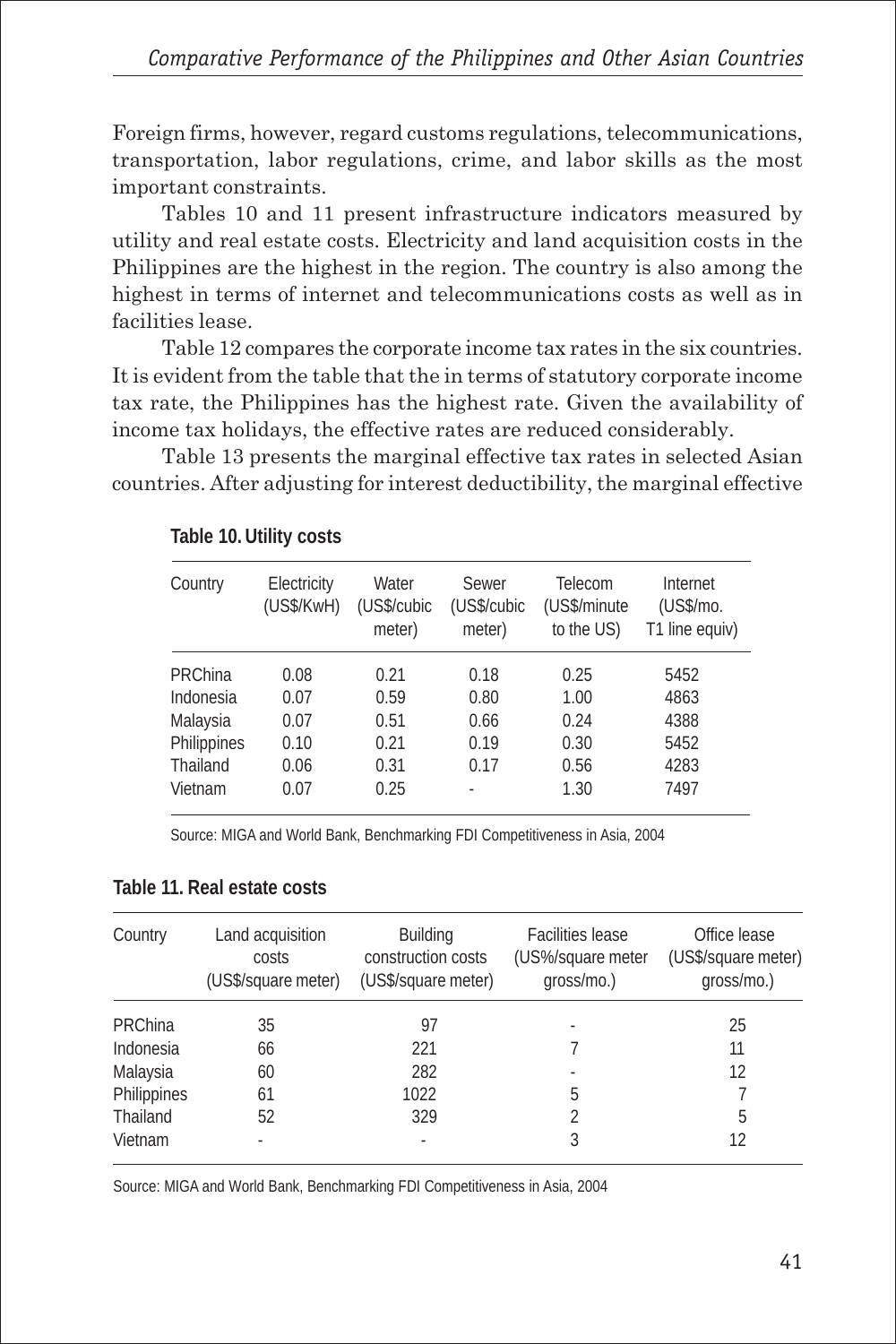| Country                                  | <b>PRChina</b>                   | Indonesia                                                    | Malavsia | Philippines Thailand Vietnam |    |    |
|------------------------------------------|----------------------------------|--------------------------------------------------------------|----------|------------------------------|----|----|
| Corporate<br>Income Tax<br>Rate $(in %)$ | 30 national tax;<br>3% local tax | 10% first Rp50M<br>15% next Rp50M<br>30% exceeding<br>Rp100M | 28       | $35^{\degree}$               | 30 | 25 |

#### **Table 12. Corporate income tax rates**

\* Effective November 1, 2005, corporate tax rate has gone up from 32 percent to 35 percent. Source: The Economist Intelligence Unit (2004)

|    |    | Singapore            | Malaysia |
|----|----|----------------------|----------|
| 41 | 46 | 33                   | 30       |
| 40 | 35 | 33                   | 22       |
| 21 |    | 14                   | 22       |
| 21 |    | - 7                  | 22       |
|    |    | Philippines Thailand |          |

#### **Table 13. Marginal effective tax rate in selected Asian countries**

Source: Foreign Investment Advisory Service (1999)

tax rate for the Philippines is higher than Malaysia or Singapore and is almost the same as Thailand. After adjustments for customs duty concessions, the effective rate for the Philippines drops to 40 percent but still the highest among the four Southeast Asian countries. After adjustments for income tax holidays, the Philippines' effective rate is reduced to only 21 percent, higher than Singapore and Thailand, but almost at par with Malaysia.

In terms of other tax incentives, Table 14 shows that the Philippines, Indonesia, Malaysia, and Thailand offer almost similar incentives such as tax holidays, reduced corporate income tax rates, investment allowances and credits, import duty, and VAT exemptions; however, there are some differences on the terms and conditions under which the incentives can be availed of.

Box 3 presents a case study of the recent experience of the Philippines in the automotive industry. Around the mid-1990s, the Philippines, along with Thailand, was shortlisted by General Motors (GM) as site for its assembly and parts manufacturing plant in Asia. The Philippines added certain features in its motor vehicle program to make it more attractive to GM. GM indicated that in terms of investment incentives, the two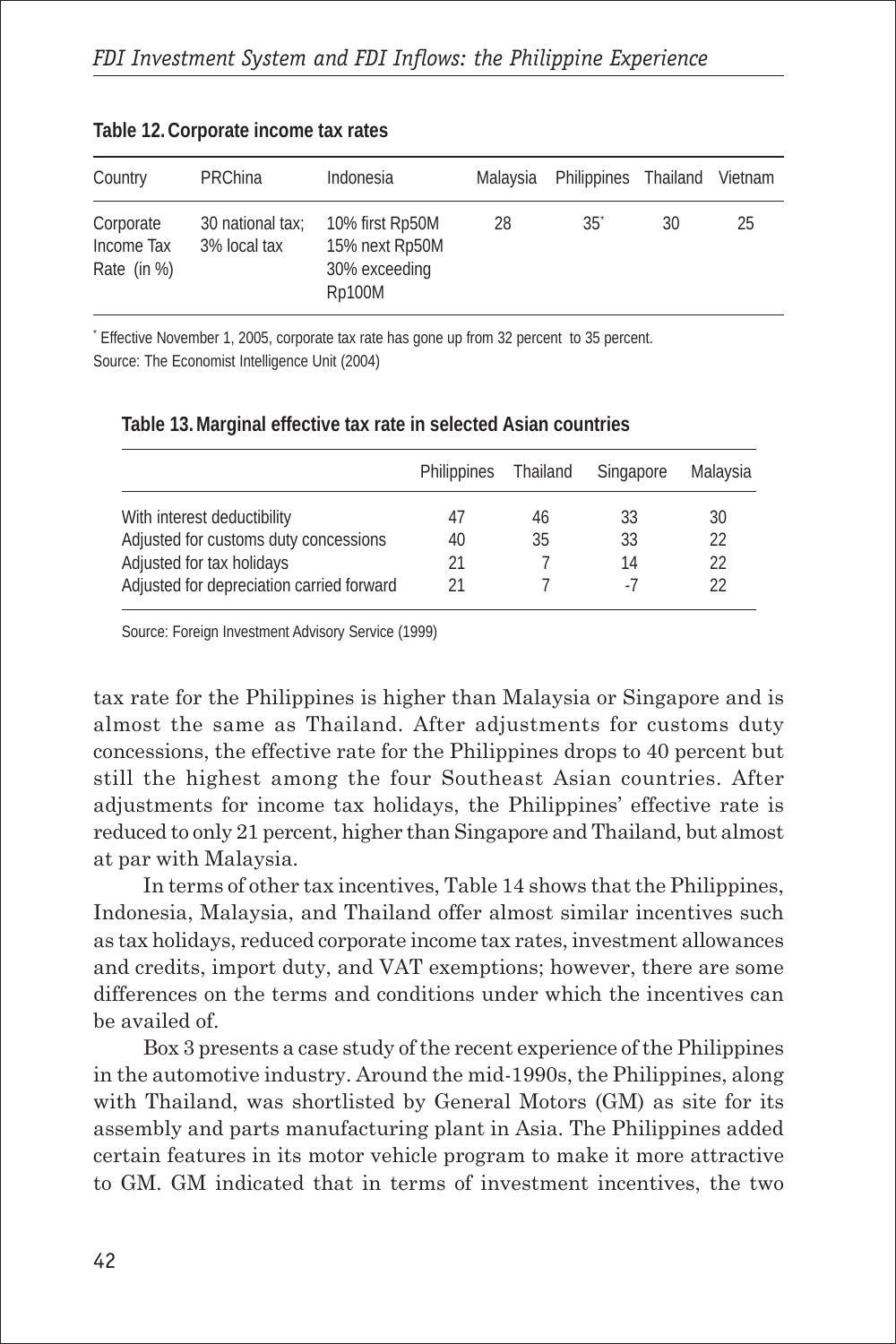| Tax Incentive                           | Philippines                                                                                                                                                                                               | Malaysia                                                                                                  | Thailand                                                                                                    | Indonesia                                                                                                   | Vietnam                                                                                     |
|-----------------------------------------|-----------------------------------------------------------------------------------------------------------------------------------------------------------------------------------------------------------|-----------------------------------------------------------------------------------------------------------|-------------------------------------------------------------------------------------------------------------|-------------------------------------------------------------------------------------------------------------|---------------------------------------------------------------------------------------------|
| Tax holidays                            | 3-8 years                                                                                                                                                                                                 | national strategic interest<br>statutory income and 10<br>5 years on 70-100% of<br>years for companies of | 3-8 years                                                                                                   | enterprises in 22 sectors<br>3-8 years for new                                                              | Up to 8 years                                                                               |
| Reduced corporate<br>income tax rates   | and local taxes and instead<br>a special 5% tax rate on<br>exemption from national<br>For zone enterprises,<br>gross income                                                                               | 3% for offshore companies<br>foreign fund management<br>in Labuan and 10% for<br>companies                | 50% reduction for 5 years<br>investment promotion<br>for enterprises in<br>zones                            |                                                                                                             | 25% foreign investors and 10,<br>when certain criteria are met<br>15, and 20% for 10+ years |
| VAT exemptions<br>Import duty and       | Tax and duty free importation Exemptions and reduced<br>enterprises; tax credit on raw<br>materials and supplies for<br>of capital equipment and<br>raw materials for zone<br><b>BOI-registered firms</b> | on inputs in certain sectors<br>import duty and VAT rates<br>especially exporters                         | on inputs in certain sectors<br>import duty and VAT rates<br>Exemptions and reduced<br>especially exporters | on inputs in certain sectors<br>import duty and VAT rates<br>Exemptions and reduced<br>especially exporters | Exemptions and reduced import<br>duty and VAT rates on inputs in<br>certain sectors         |
| allowances and<br>Investment<br>credits | Tax credits for purchases of<br>and genetic material as well<br>as for incremental revenue<br>domestic breeding stocks                                                                                    | Investment allowance of 60-<br>Allowance of 25% for<br>100% of qualifying capital<br>expenditure          | investment in infrastructure                                                                                | Reduction of taxable income If profits reinvested for 3<br>by up to 30% of investment<br>n priority sectors | consecutive years, a portion or<br>all of corporate income tax<br>may be refunded           |
| depreciation<br>Accelerated             | Immediate expensing of<br>investments by export<br>major infrastructure<br>enterprises in less<br>developed areas                                                                                         | Accelerated depreciation of<br>computer technology and<br>environmental protection<br>investments         |                                                                                                             | rates in favored zones and<br>Doubling of depreciation<br>sectors                                           |                                                                                             |

Table 14. Tax incentives in selected Southeast Asian countries **Table 14. Tax incentives in selected Southeast Asian countries**

Source: For Malaysia, Thailand, and Indonesia, Chalk (2001) and Price Waterhouse Coopers (2001) as cited in Fletcher (2002). Source: For Malaysia, Thailand, and Indonesia, Chalk (2001) and Price Waterhouse Coopers (2001) as cited in Fletcher (2002).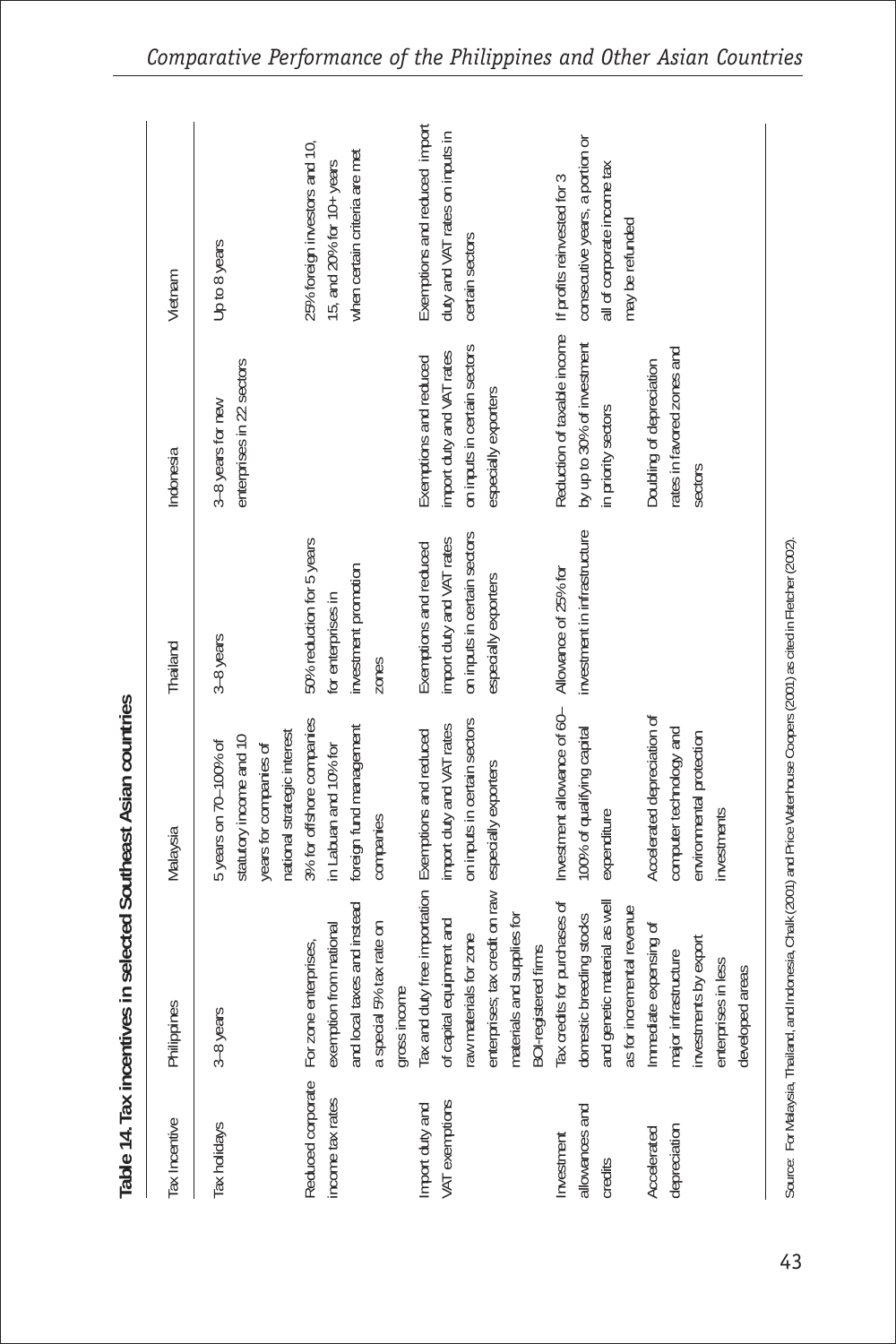# **F** Box 3. On why General Motors favored Bangkok over Manila

The Association of Southeast Asian Nations (ASEAN) started preparing for the liberalization of the automotive industry in the early 1990s. The biggest plan was for the creation of the ASEAN Free Trade Area (AFTA) that would reduce tariffs on cars and parts to a uniform rate of five percent by June 2003. Western companies were excited with the prospects this plan would bring. Many automotive companies saw the five percent tariff as low enough to allow the development of a panregional marketplace for cars and car parts.

In anticipation of the AFTA, US automaker Ford decided to set up its factory in Thailand. Another major US major truck manufacturer, General Motors (GM), was next to bet on free trade. In 1995, GM announced that it was considering building a US\$1 billion assembly plant and parts manufacturing plant in Asia. In 1996, GM narrowed down its choice between either Bangkok or Manila as site for its Asian regional headquarters. Both Indonesia and Malaysia expressed their plans to pursue their own national cars, Timor and Proton, respectively. Thailand liberalized its car importation in 1991, while the Philippines removed all quantitative restrictions on auto imports in late 1995.

Around this time, the Philippines was producing an average of 11,447 vehicles per month while Thailand was producing 45,114 units. In terms of sales, Thailand sold 571,580 units in 1995 compared to 129,000 units in the Philippines during the same year. Thailand had a combined production capacity of 607,300 units while the Philippines had 230,000 units per year. Thailand had around 350 car parts manufacturers; the Philippines had about 170.

In February 1996, the Philippines passed a new law that liberalized the automotive industry. This legislation also prohibited car assemblers that intended to sell only to the domestic market from importing semiknocked down (SKD-semiassembled cars without batteries and tires) units while their assembly facilities were being set up. Previously, car assemblers were allowed to import and use SKDs for six months, which could be extended for another six months. To accommodate the entry of GM, an additional feature was added in the new law allowing new entrants to import SKD units to be sold in the domestic market, provided they would export at least 50 percent of their CBU production (70 percent in case of foreign companies). In an interview with a BOI official, it was revealed that this was one of the requests made by GM.

In a survey of US automakers' ASEAN 4 (Thailand, Indonesia, Malaysia, Philippines) strategies of GM, Ford, and Chrysler (Big Three) conducted by the University of Michigan Transportation Research Institute (1999), the following advantages and disadvantages of Thailand and the Philippines were seen as crucial in the production investments of the Big Three in Asia:

|             | Advantages                          | <b>Disadvantages</b>                       |
|-------------|-------------------------------------|--------------------------------------------|
| Philippines | No major manufacturer               | Logistics                                  |
|             | Skilled, English-speaking workforce | Real lack of qualified engineers and       |
|             | Supportive government               | technical people                           |
|             | Existing (completely knocked down)  | Low education levels                       |
|             | CKD automotive assembly             | Reputation for activist unions             |
|             |                                     | Past corruption under the Marcos regime    |
|             |                                     | Smallest vehicle market among ASEAN 4      |
| Thailand    | Supportive government               | Workforce quality                          |
|             | Free markets, allow imports         | Few English speakers                       |
|             | Existing CKD automotive assembly    | Education system weakest among ASEAN 4     |
|             | Logistics                           | Real lack of qualified engineers and tech- |
|             | Good labor relations                | nical people                               |
|             | Established infrastructure          |                                            |
|             | Large light truck market            |                                            |

In July 1999, GM decided to establish its US\$500 million facility in Thailand's Rayong province.

 $\overline{\phantom{a}}$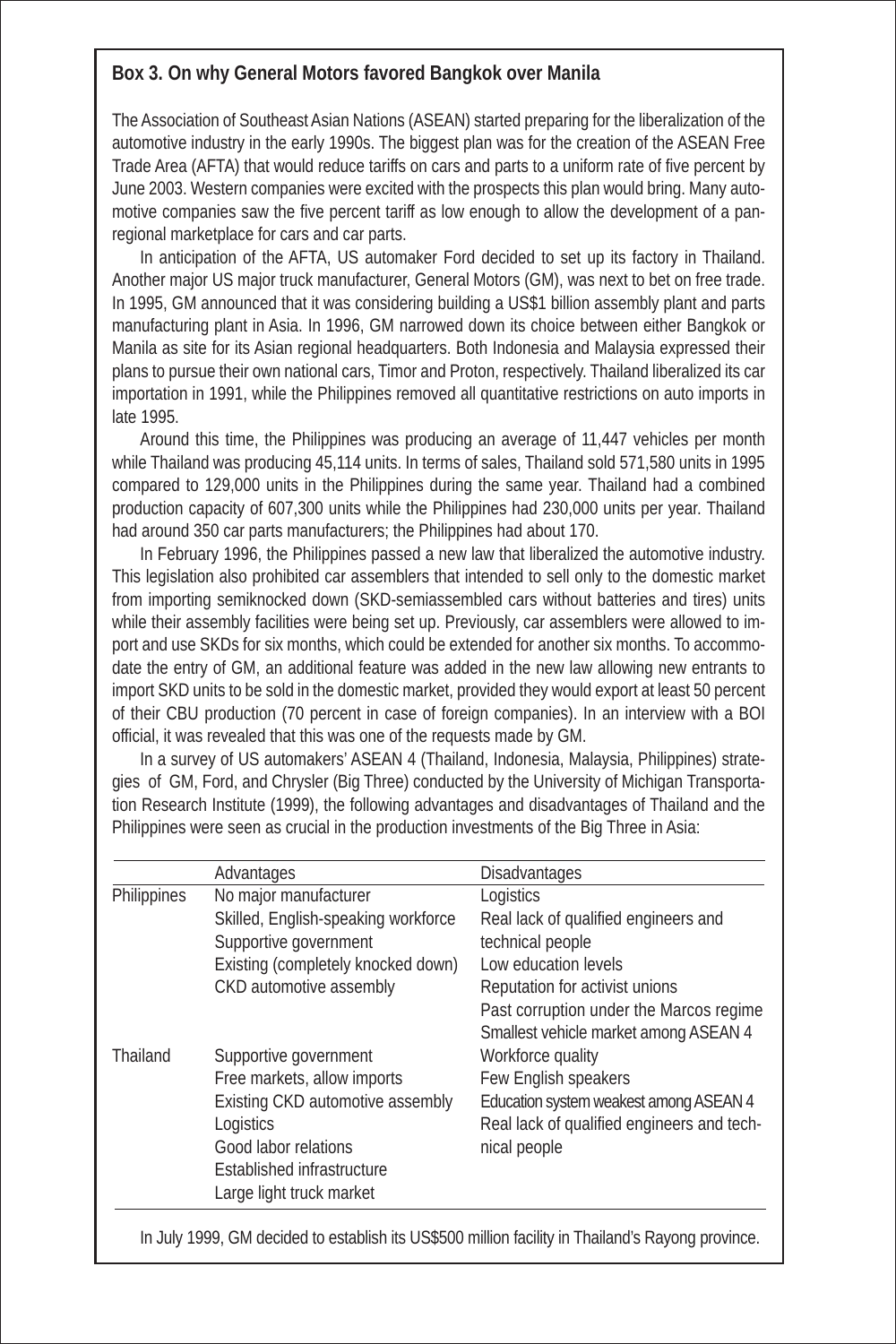countries provided almost the same level. The case shows that more than incentives, the crucial factors were market size, logistics, infrastructure, free trade policy, perception of corruption, and activist labor unions. Clearly, Thailand has won the lion's share of investments as it emerged as the choice of Japanese, American, and European carmakers as their base to supply the whole of Asia.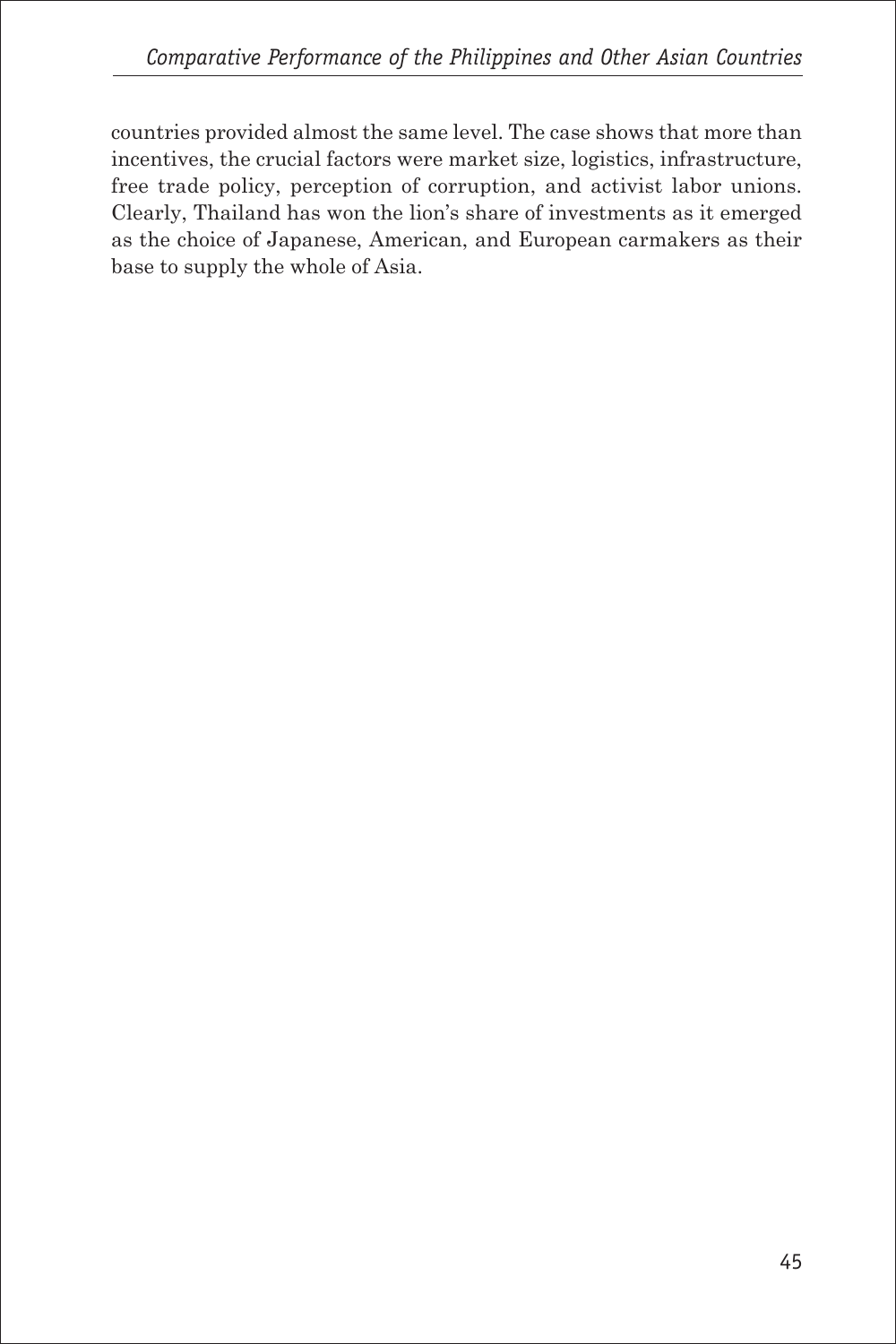# **8 Summary and Policy Implications**

The recent literature on FDI determinants has shown that due to increasing globalization and widespread liberalization, investment incentives have become significant factors in the location decisions of investors. Morriset and Pirnia (2001) indicated that the recent evidence on growing tax competition in regional groupings such as the European Union or at subregional level within one country like the United States has shown that when factors such as political and economic stability, infrastructure, and transport costs are more or less equal between potential locations, then taxes may exert a significant impact. The experience of the Philippines, however, tends to suggest that for a country with relatively weak fundamentals, tax incentives, no matter how generous, will not be able to compensate for the deficiencies in the investment environment.

The Philippines has considerably liberalized its FDI policies in the last two decades. At the same time, it has implemented reforms in its investment policy and investment incentive measures. Over time, however, different investment incentive regimes evolved, managed by different government bodies. In their effort to attract investors to locate in their areas, different incentive packages emerged with new ones trying to be more generous in terms of providing incentives. While the investment policy reforms and opening up of more sectors to foreign investors in the past decade resulted in improvements in FDI inflows to the country, on the overall, FDI inflows to the Philippines have been limited. Hence, the country's performance has lagged behind its neighbors in East and Southeast Asia.

To attract foreign investors to locate in the country, we tried to compete with other countries in providing tax incentives. However, these efforts resulted in a complicated investment incentive system. A complex investment incentive system, combined with poor investment climate, explains why the Philippines has performed badly in attracting FDI inflows relative to its neighbors. This tends to show that in the absence of fundamental factors such as economic conditions and political climate,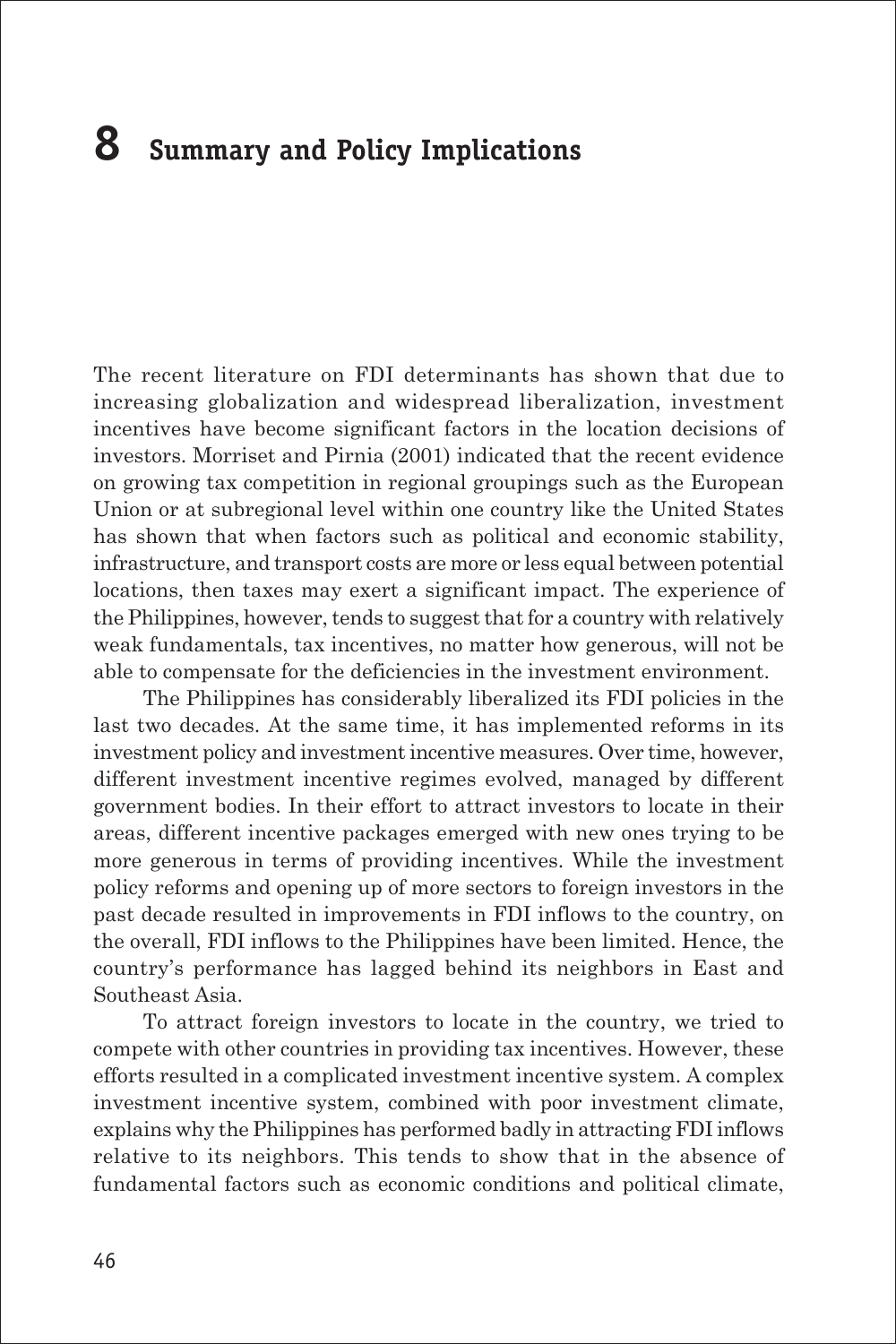tax incentives alone are not enough to generate a substantial effect on investment decisions of investors nor can they make up for the country's fundamental weaknesses.

There are costs associated with incentives and these hidden costs have a direct negative impact on fiscal revenues. Reside (2006) found that in 2004, 80 percent of BOI incentives were redundant, that is, these investments would have been carried out even without the incentives. In peso terms, this amounted to P43.2 billion in foregone revenues. For PEZA, the redundancy rate was the lowest at 10 percent, SBMA at 17.5 percent while Clark had 36 percent.

It is important to note that some of the existing fiscal incentives are necessary to reduce the economic distortions caused by the structure of protection. Incentive mechanisms allowing duty free importation of intermediate inputs for export-oriented firms can address the existing anti-export bias created by relatively high tariffs on intermediate and capital goods. These mechanisms include duty drawback procedures (though their administration is costly and cumbersome) and export processing zones. On the other hand, fiscal incentives like income tax holidays do not address this need to reduce anti-export bias.<sup>10</sup>

Given the large costs associated with tax incentives, there have been moves to rationalize fiscal incentives but, so far, no legislation has been passed to address this issue. Lawmakers have acknowledged that the current system of incentives has been prone to corruption and other forms of abuse and has grown unmanageable due to the many implementing bodies governed by different laws. There is a pending bill at the Senate to harmonize and simplify investment incentives under one legislation $11$  the Investments and Incentives Code of the Philippines—to be adopted by the different investment promotion agencies in the country. The bill proposes to streamline the grant of incentives that are clear, simple, timebound, performance based, and at par with other countries in the region. The Investment Priorities Plan (IPP) will include industries with high comparative advantage, new product/service, and export-oriented products and will be valid for a period of three years. Similarly, there are four bills<sup>12</sup> filed in the House of Representatives to rationalize the country's

 $\_$ 

<sup>&</sup>lt;sup>10</sup> This was pointed out by Professor Felipe Medalla of the UP School of Economics.

<sup>11</sup> Senate Bill 1104 was introduced by Senator Franklin Drilon in the Thirteenth Congress of the Republic of the Philippines.

<sup>&</sup>lt;sup>12</sup> House Bill (HB) 271 was filed by Speaker Jose de Venecia; HB 122 by Representative Joey Salceda; and HBs 1599 and 302 by Representative Jesli Lapus.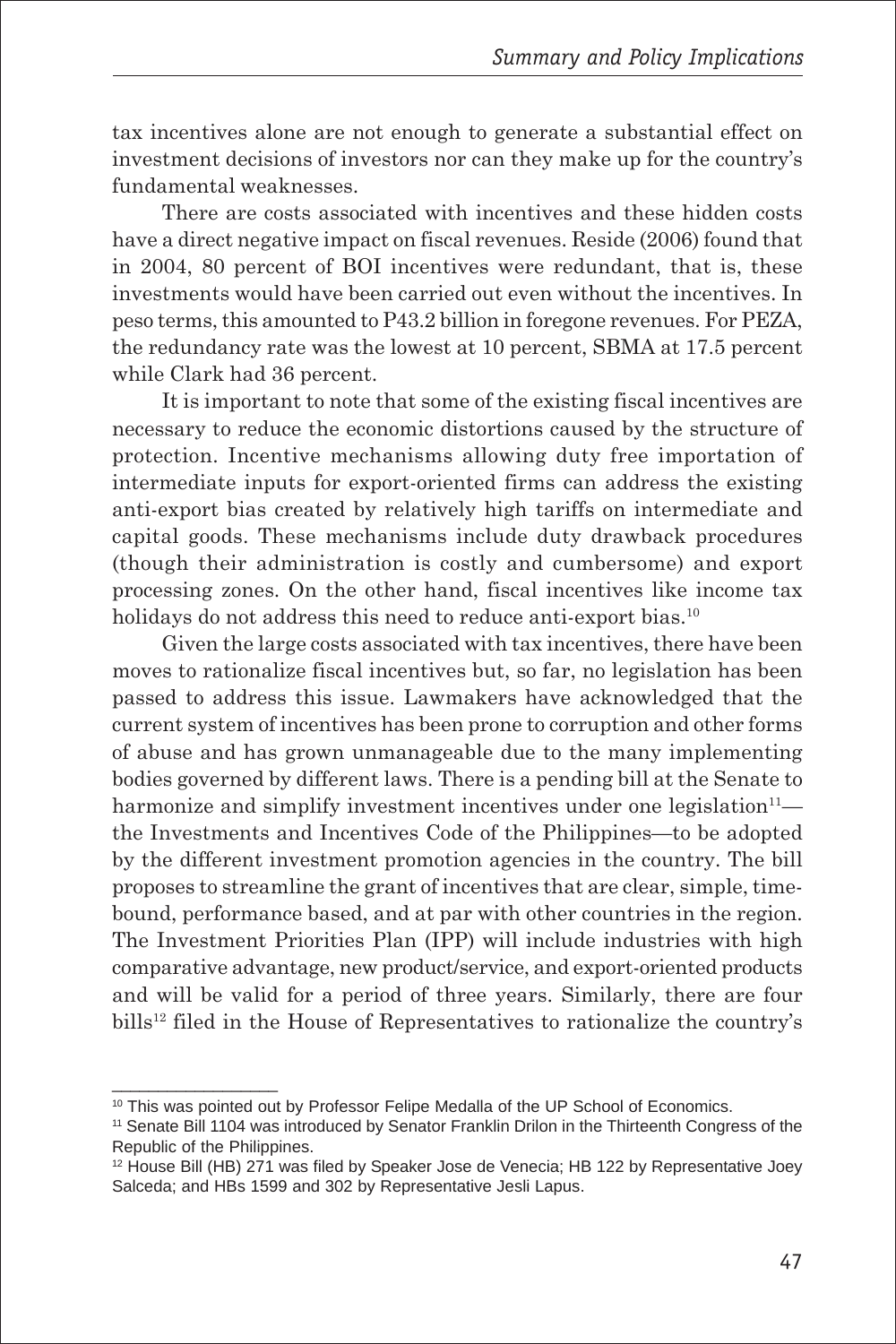investment incentives system by amending the existing Omnibus Investments Code of the Philippines (EO 226).

There is no doubt that these reforms are necessary to address the complexity of the country's incentive system and align it with international best practices. However, it is important to emphasize that simultaneous with this, efforts are needed to address fundamental factors such as the modernization of our infrastructure, raising the level of education and labor skills, upgrading existing technologies, increasing productivity, and implementing improvements in the overall business climate. All these together with our investment incentive program should form part of an integrated approach for attracting FDI (Blomström and Kokko 2003). Improving the fundamentals for economic growth will not only attract FDI inflows but will also increase the chances for spillover benefits to accrue to the private sector. To realize this, it is important that local firms have the ability and motivation to invest in absorbing foreign technologies and skills.

The case of Ireland, which has for a long time been considered a preferred location for FDI, has shown that its success in attracting FDI and benefiting from such was largely due to the country's having the right fundamentals (Barry and O'Malley 1999). It is also important to note that the various incentives that it provided to foreign investors have also been available to local companies. In Sweden, another successful country in attracting FDI, the country's industrial policy does not discriminate between foreign and local companies.

To attract export-oriented FDI, Ireland as well as Singapore pursued more integrated approaches by placing their FDI policies in the context of their national development strategies and focusing on productivity improvements, skills development, and technology upgrading (Blomström and Kokko 2003).

It should be remembered that the new literature indicates that the response of multinational corporations to changes in tax incentives depends on their activities, motivations, market structure, and financing. In general, the new literature shows that (as summarized in Morisset and Pirnia 2001):

- The impact of tax rates on investment decisions is higher on exportoriented companies than on those seeking the domestic market or location-specific advantages. Taxes are an important part of the cost structure of export-oriented firms because they operate in highly competitive markets with very slim margins (Wells 1986).
- New firms prefer incentives that reduce their initial expenses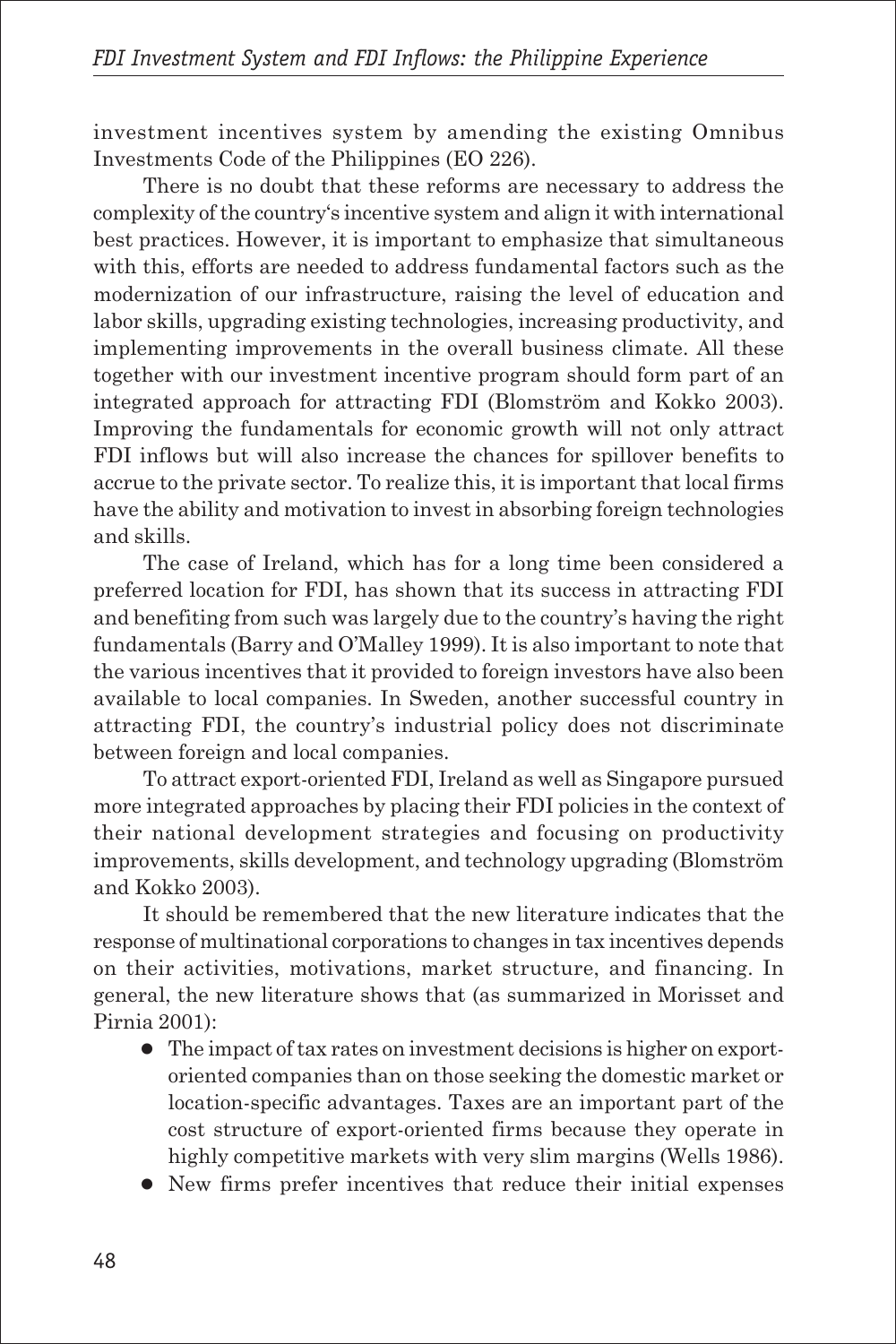(equipment and material exemption) while expanding firms prefer tax incentives that target profits (Rolfe et al. 1993).

• Small investors are more responsive to tax incentives than large investors (Coyne 1994).

As the Philippines tries to reform its tax incentive system, care must be taken in discerning the implications of various suggested tax incentives and instruments to attract FDI flows. Our previous investment incentive experience has shown that given weak institutions in the country, this can easily become a source of corruption. During the late 1990s, the country's tax credit system was weakened by cases of tax credit fraud due to the proliferation of tampered, fake, and used tax credit certificates that were sold and reused resulting in large costs to the government amounting to billions of pesos in revenue losses. Hence, there is a need to carefully weigh these incentive measures. As Morisset and Pirnia (2001) indicated, the impact of tax policy may significantly depend on the tax instruments used; for instance, a tax holiday and a general reduction in the statutory corporate tax rate may have the same impact on the effective tax rate but significantly different effects on FDI flows and on government's revenues.

Currently, there are suggestions to replace income tax holidays with lower corporate tax rates. Hong Kong, for instance, is quite different from the rest of the Asian countries reviewed in the previous section as it offers few special incentives but instead, provides a low unified corporate income tax rate of 16 percent. This is almost half the typical standard rate in the region.

There are also proposals to shift from net income to gross income taxation. However, the business sector pointed out that this will put foreign investors at a disadvantage because they will not be able to claim a credit on their income tax that has been paid to the Philippine government. Moreover, the group argued that the proposed system will shift the debate on which expenses are considered parts of cost of goods sold. In the present system, this is not an issue because firms can deduct all business expenses regardless of whether they are included in the cost of goods sold or not. By limiting the items to be deducted from direct costs, the business group warned that this will only create incentives for firms to find more creative ways to avoid taxes. Studies focusing on in-depth analysis of the impact of different tax instruments will be needed to come up with an optimal investment incentive policy for the Philippines. This is very crucial for us given the need to sustain earlier fiscal reforms and the need to attract substantial FDI flows.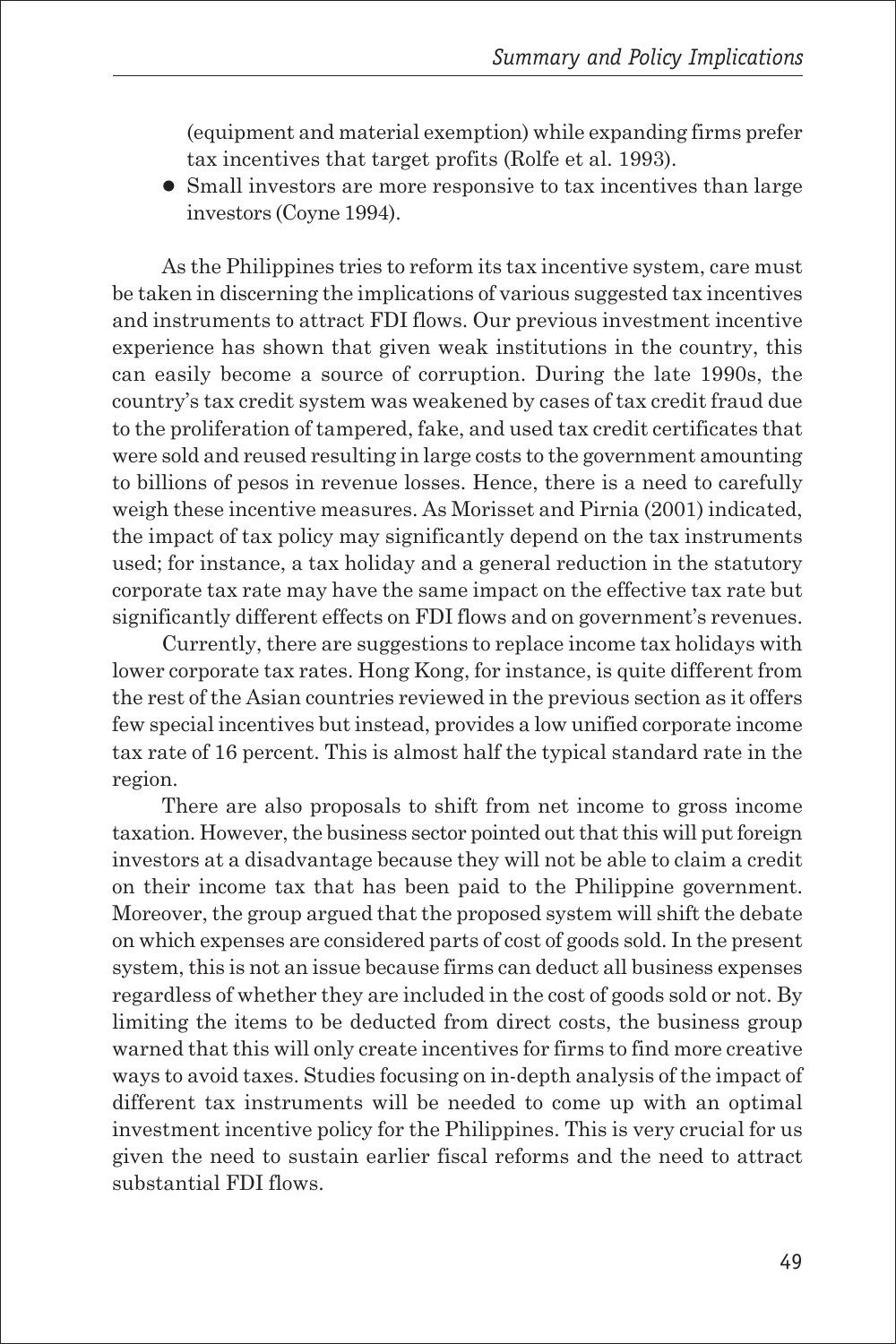## **References**

- Aldaba-Mercado, R.M. 1995. Foreign direct investment in the Philippines: a reassessment. In *Catching up with Asia's tigers*, Vol. 1, by E.M. Medalla, G.R. Tecson, R.M. Bautista, J.H. Power and Associates. Makati City: Philippine Institute for Development Studies.
- Asian Development Bank. 2004. Improving the investment climate in the Philippines. Development Indicators and Policy Research Division. Manila: Asian Development Bank.
- Austria, M.S. 1998. The emerging Philippine investment environment. *Journal of Philippine Development* 25(1):79–126.
- Barry, F., J. Bradley and E.O´Malley. 1999. Indigenous and foreign industry: characteristics and performance. In *Understanding Ireland´s economic growth*, edited by F. Barry. London: Macmillan.
- Bénassy-Quéré A., L. Fontagne and A. Lahreche-Revil. 2003. Tax competition and foreign direct investment. Working Paper No. 2003- 17. Paris: Centre D'Etudes Prospectives Et D'Informations Internationales.
- Blomström, M. and A. Kokko. 2003. The economics of foreign direct investment incentives. Working Paper No. 168. Paper presented at the Conference on FDI in the Real and Financial Sector of Industrial Countries, Bundesbank, Frankfurt, Germany, 3–4 May 2002.
- Boadway, R.D. Chua and F. Flatters. 1995. Indirect taxes and investment incentives in Malaysia. In *Fiscal incentives for investment and innovation*, edited by A. Shah. Oxford: Oxford University Press.
- Chalk, N. A. 2001. Tax incentives in the Philippines: a regional perspective. IMF Working Paper 01/181. Washington, DC: International Monetary Fund.
- Coyne, E. J. 1994. An articulated analysis model for FDI attraction into developing countries. MBA thesis. Nova Southeastern University, Fort Lauderdale, Florida.
- Diokno, B. 2005. Reforming the Philippine tax system: lessons from two tax reform programs. Discussion Paper No. 0502. Quezon City: School of Economics, University of the Philippines.
- Department of Finance. 2003. A primer on tax administration reform and the proposed national revenue agency (NRA). Manila: Department of Finance.
- Estache, A. and V. Gaspar. 1995. Why tax incentives do not promote investment in Brazil. In *Fiscal incentives for investment and innovation*, edited by A. Shah. New York: Oxford University Press.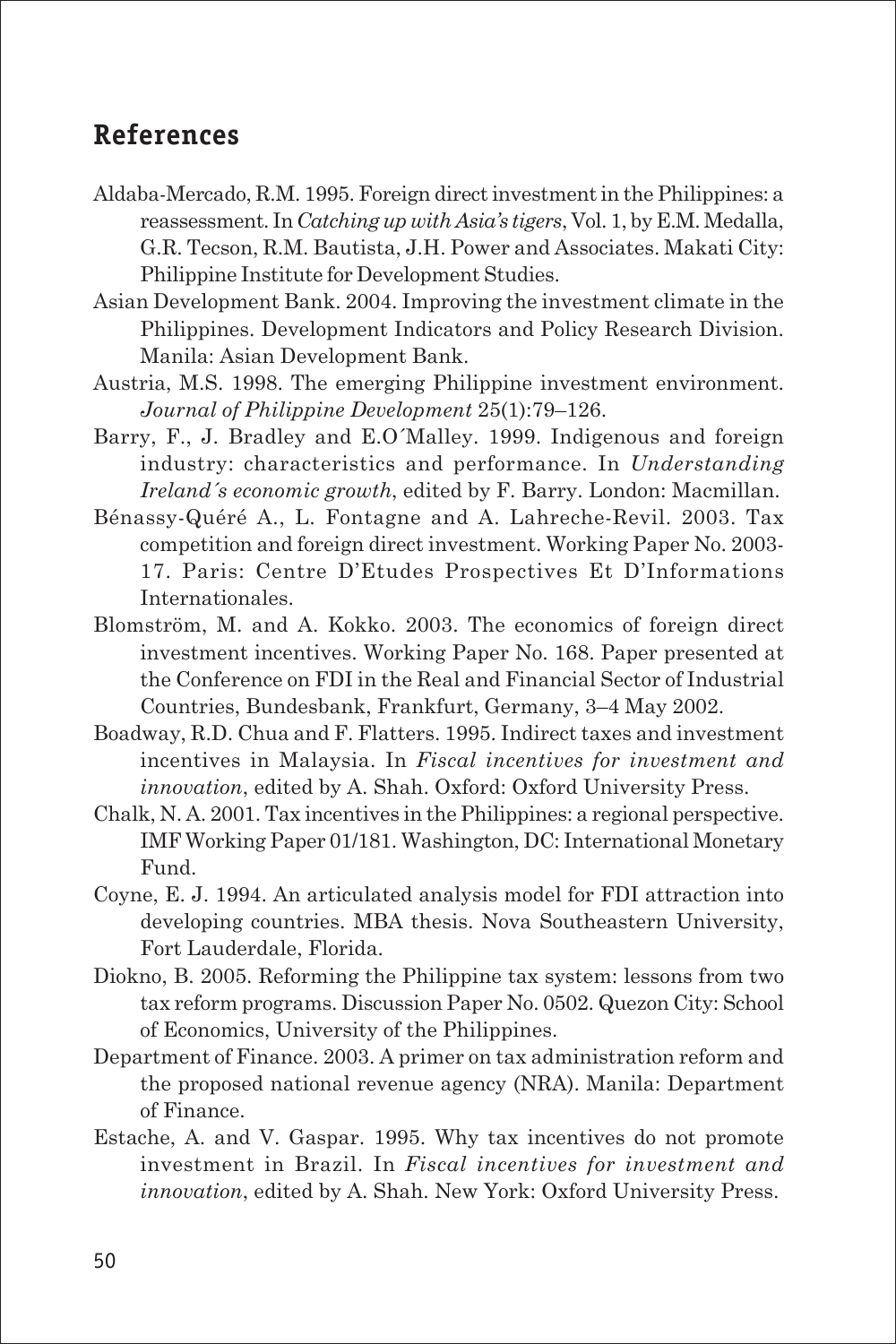- Fletcher, K. 2002. Tax incentives in Cambodia, Lao PDR, and Vietnam. Paper presented at the IMF Conference on FDI: Opportunities for Cambodia, Lao PDR and Vietnam, 16–17 August 2002, Hanoi, Vietnam.
- Foreign Investment Advisory Service, World Bank and International Finance Corporation (FIAS/WB/IFC). 2005. Fostering linkages between multinational and domestic firms in the Philippines. Paper presented at the Conference on Policies to Strengthen Productivity in the Philippines sponsored by the ASEM Trust Fund, Asian Institute of Management Policy Center, FIAS, PIDS and the WB, 27 June 2005.
- Hanson, G. 2001. Should countries promote foreign direct investment? G-24 Discussion Paper Series No. 9. Geneva: United Nations Conference on Trade and Development; and Cambridge, MA: Center for International Development, Harvard University.
- Halvorsen, R. 1995. Fiscal incentives for investment in Thailand. In *Fiscal incentives for investment and innovation*, edited by A. Shah. New York: Oxford University Press.
- Hines, J.R. 1996. Altered states: taxes and the location of foreign direct investment in America. *American Economic Review* 86:1076–1094.
- Isla Lipana and Co./PriceWaterhouseCoopers. 2004. Doing business and investing in the Philippines. Manila: PriceWaterhouseCoopers
- Manasan, R.G. 2002a. Fiscal adjustment in the context of growth and equity, 1986–1996. In *The Philippines beyond 2000: an economic assessment*, edited by Josef Yap. Makati City: Philippine Institute for Development Studies.
	- ——— . 2002b. Explaining the decline in tax effort. PIDS Policy Notes No. 2002-14. Makati City: Philippine Institute for Development Studies.
- ——— . 2004. The Philippines' fiscal position: looking at the complete picture. PIDS Policy Notes No. 2004-07. Makati City: Philippine Institute for Development Studies.
- Maxwell Stamp PLC. 2001. Philippines: TA 3345-PHI-Strengthening export competitiveness, final report. Manila: Asian Development Bank.
- Morisset, J. and N. Pirnia. 2001. How tax policy and incentives affect foreign direct investment: a review. In Wells, L. Jr., N. Allen, J. Morisset and N. Pirnia. 2001. Using tax incentives to compete for FDI: are they worth the costs? Foreign Investment Advisory Service Occasional Paper No. 15. Washington, DC: World Bank.
- Multilateral Investment Guarantee Agency. 2003. Benchmarking FDI competitiveness in Asia. Washington, DC: The World Bank Group/MIGA.